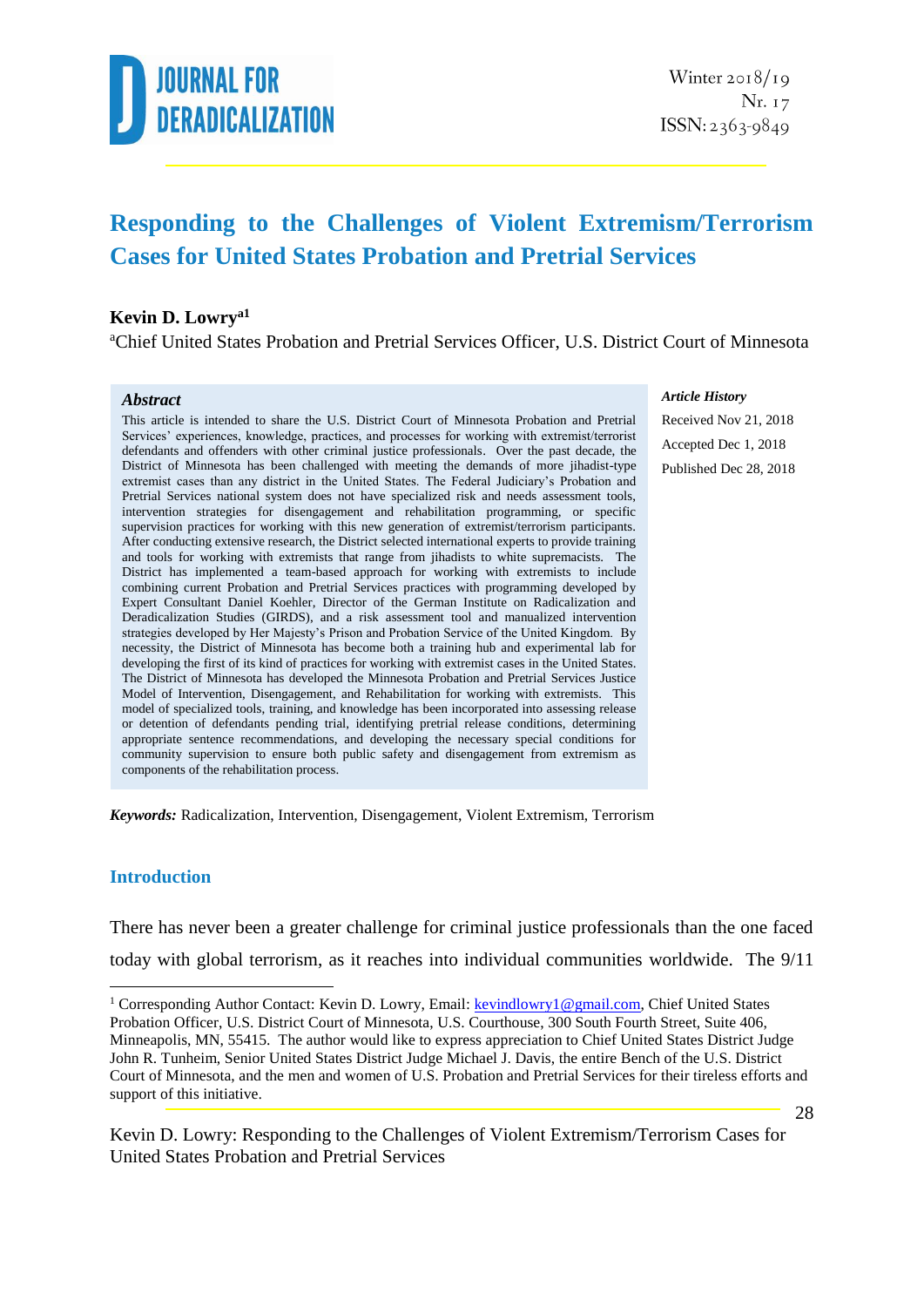Winter  $2018/19$ Nr. 17  $ISSN: 2363-9849$ 

World Trade Center and Pentagon attacks planned and carried out by the terrorist group, Al-Qaeda, killed 2,996 people in the United States (U.S.) in 2001 (IAC Publishing, LLC, 2018). This was the largest attack on United States soil since the bombing of Pearl Harbor. The Al Qaeda cell of terrorists trained for this act and moved through U.S. communities undetected and unrestrained. Historically, the District of Minnesota first notably experienced the jihadist terrorism issue with the arrest of Zacarias Moussaoui, known as the "20th hijacker" of the 9/11 Al-Qaeda attacks on the U.S. Moussaoui initially raised suspicions when he attempted to attend flight school in the Minneapolis area to learn how to only take off and land a Boeing 747 without a basic pilot's license. He was later arrested on immigration charges in August 2001, merely to be in custody and unable to participate in the September 11, 2001, attacks. The failed terrorist is currently serving six life sentences without the possibility of parole in the custody of the Bureau of Prisons in the Supermax Unit in Florence, Colorado, after convictions in federal court in the Eastern District of Virginia for involvement in the 9/11 attack. Over the past two decades, jihadist type extremism/terrorism has been on the rise in the U.S.

In these times, it is not a matter of if, it is a matter of when, where, and how catastrophic the next terrorist attack will be. For the federal justice system, violent extremism continues to escalate with new challenges from both foreign and domestic terrorist groups. These groups range from jihadists to white supremacists. The recent surge of these cases taking the spotlight has clearly been jihadist-type offenders involved with foreign terrorist organizations (FTOs). However, white supremacist groups are currently on the rise and have historically accounted for the majority of extremist crimes in the U.S. This current generation of extremists has required the development of greater knowledge, skills, tools, and practices for working with all types of extremists.

29 The challenges of extremism/terrorism cases for the federal judiciary's Probation and Pretrial Services are complex, as one would expect from this issue. At the heart of this challenge is dealing with defendants and offenders who have been or are in the process of being radicalized to violent extremism. These challenges include recommending release or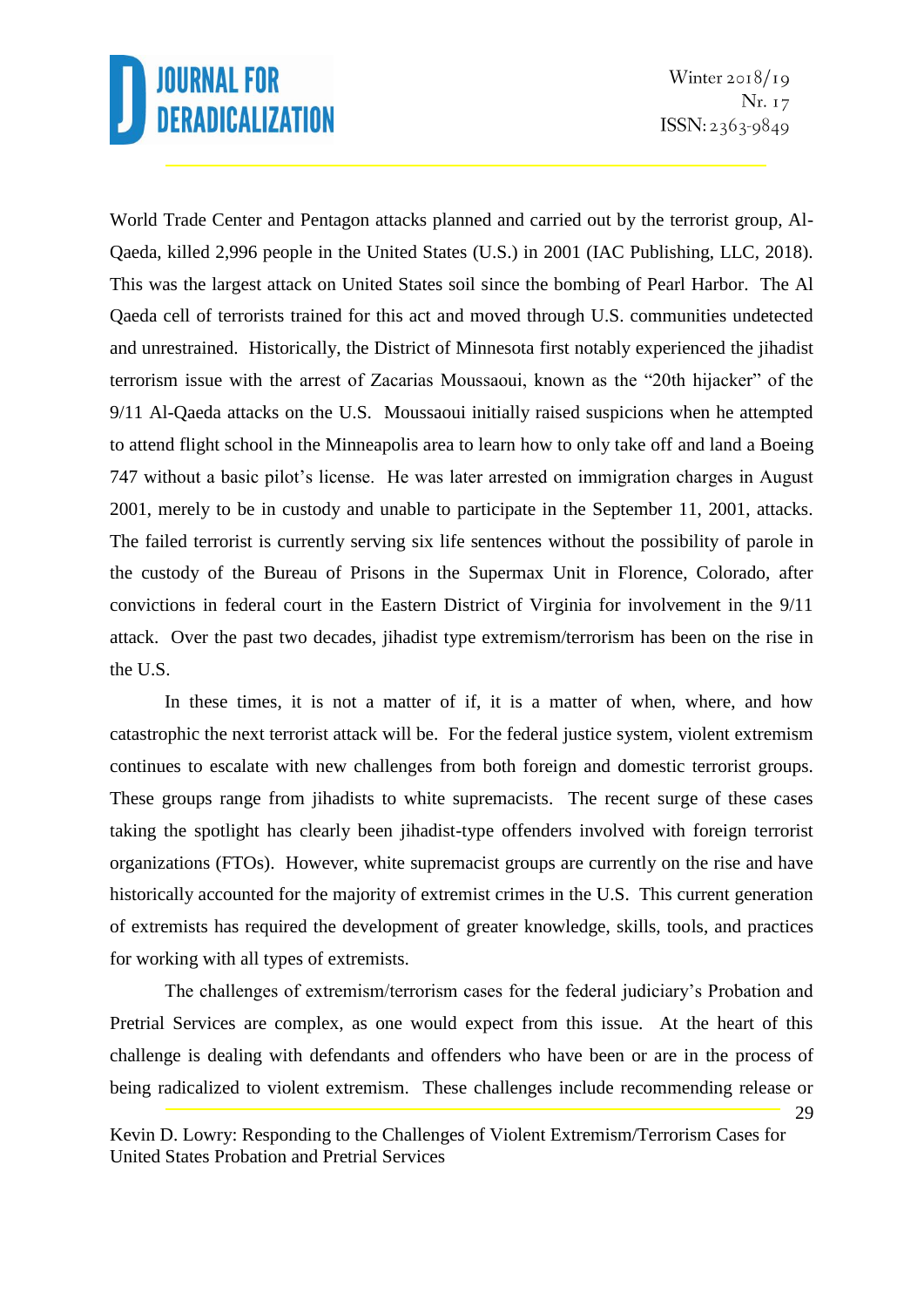detention of defendants pending trial, identifying pretrial supervision conditions for those released, determining appropriate sentence recommendations, and developing the necessary conditions for post-conviction supervision that ensure both public safety and disengagement from extremism as a part of the rehabilitation process to successful, law-abiding citizens.

This issue is further complicated by interactions and overlapping responsibilities of the judiciary's Probation and Pretrial Services with Department of Justice agencies such as the United States Attorney's Office and the federal Bureau of Prisons. Initially, the U.S. Attorney's Office was developing initiatives for community prevention, prosecutions, cooperators, and proposed pretrial diversion, which often require the support of Probation and Pretrial Services. In addition, there is a critical need for the Bureau of Prisons to develop specific rehabilitation programming for extremists in custody to avoid further radicalization and to better prepare these offenders for reentry into the community on supervision as a part of rehabilitation.

By necessity, the District of Minnesota, U.S. Probation and Pretrial Services, has become both a training hub and experimental lab in the U.S. for practices for working with extremist cases. Thus far, the District has shared these training initiatives with the Administrative Office of the U.S. Courts, Probation and Pretrial Services Office from Washington D.C.; the U.S. Bureau of Prisons; the U.S. Attorney's Office; treatment providers; and numerous federal districts from around the country facing the challenges of working with extremist cases.

It is recognized that many districts have a small number of these cases. The District of Minnesota, U.S. Probation and Pretrial Services, receives numerous requests from other districts for assistance with terrorism case-related issues. In addition to assisting on individual cases, the District has developed a national networking group, consisting of numerous districts from around the country challenged with these types of cases, that convenes regularly to develop strategies and share information for working with extremist cases. The Administrative Office of the U.S. Courts, Probation and Pretrial Services Office,

Kevin D. Lowry: Responding to the Challenges of Violent Extremism/Terrorism Cases for United States Probation and Pretrial Services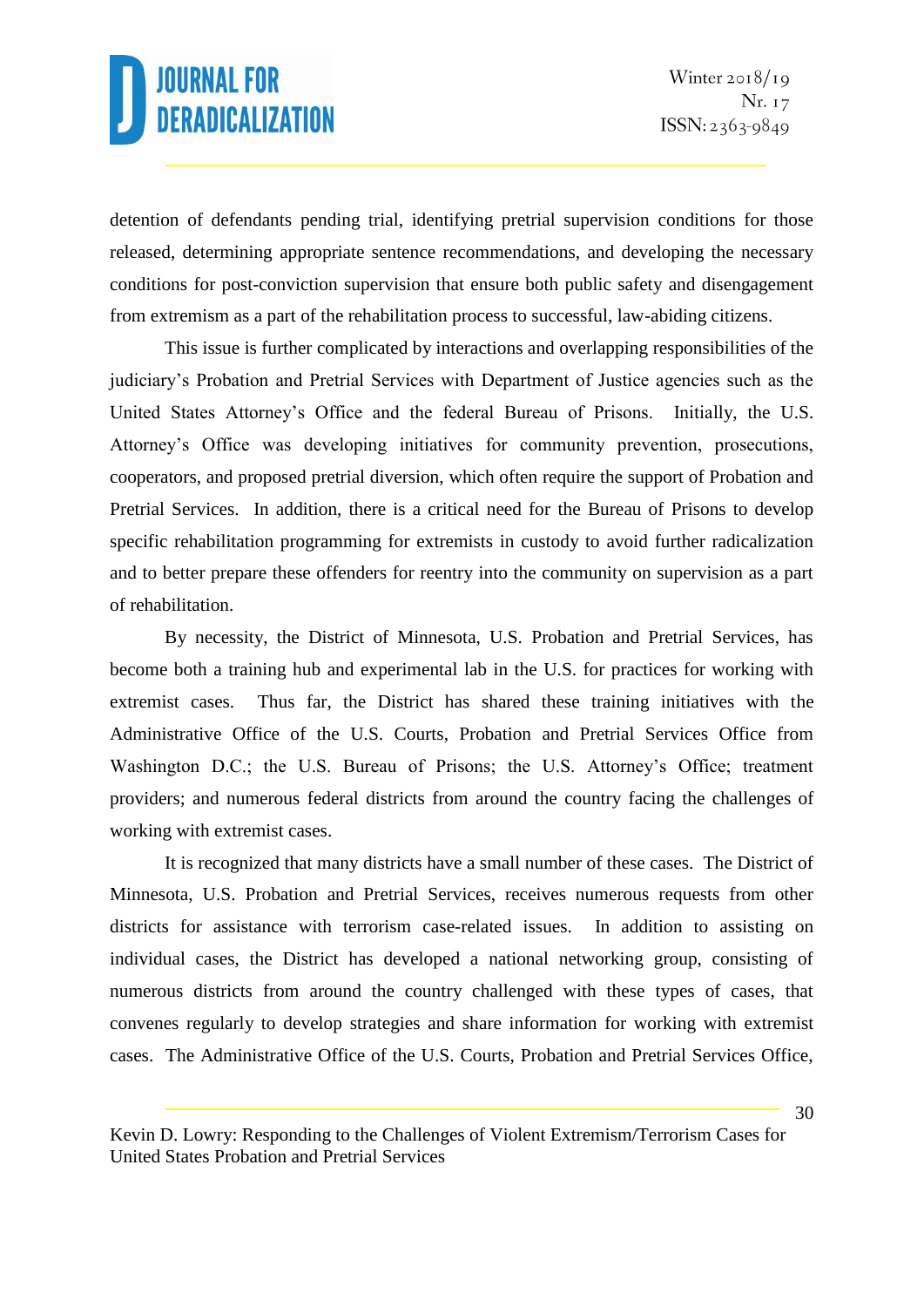and the Federal Judicial Center also participate in these meetings to glean information for the development of training practices for the national Probation and Pretrial Services system.

Much of the information in this article has previously been shared by the author through presentations with national and international researchers and a variety of federal, state, county, and local jurisdictions faced with the challenge of working with extremist/terrorism cases. Among researchers, Kelly Berkell's article on risk reduction in terrorism cases on post-conviction supervision sheds light on some of the many issues raised by researchers on the deficiencies of the federal justice system in handling risk assessment and rehabilitation of terrorism-related defendants and offenders. The District of Minnesota has addressed these deficiencies with some potential solutions through the District's programming (Berkell, 2017).

Section I of this article details the statutory foundation and scope of the challenge for Probation and Pretrial Services in the U.S. and the District of Minnesota for working with both foreign and domestic extremism/terrorism cases now and in the future. Section II describes the District of Minnesota's research and steps in the development of programming to work with extremist/terrorism cases to protect the public and provide intervention and rehabilitation for defendants and offenders. Section III discusses the District's team approach to intervention and assessment for rehabilitation of extremism/terrorism defendants and offenders. Section IV outlines incorporating the District of Minnesota's team approach and knowledge for working with extremist defendants/offenders into the structure of the justice system processes for the role of Probation and Pretrial Services. In conclusion, Section V summarizes the limitations of existing research and programming for working with extremists/terrorists and offers an intervention model based on some of the best possible research and practices available. This conclusion offers recommendations for addressing the issue of extremism/terrorism for the U.S. now and in the future with increased resources to develop a national plan and strategy that provides a full continuum of services from prevention initiatives to the completion of community supervision.

Kevin D. Lowry: Responding to the Challenges of Violent Extremism/Terrorism Cases for United States Probation and Pretrial Services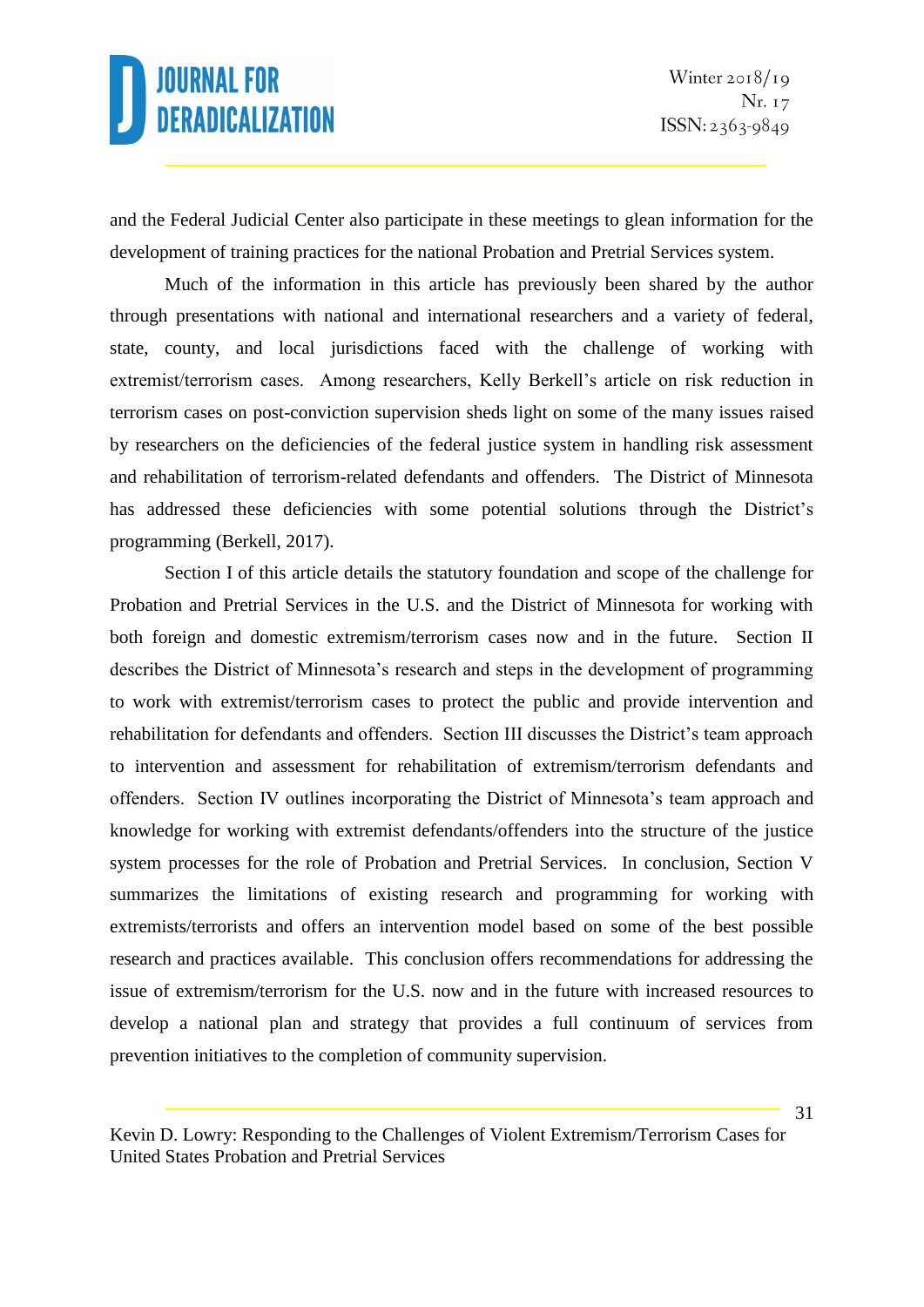

#### **I. Foundation and Scope of Violent Extremism/Terrorism Cases**

#### *Statutory Provisions for Terrorism*

To begin discussions on working with terrorism/violent extremism cases, it is necessary to establish a definition of terrorism as a basis for this topic. Considering that this perspective is for the development of a Justice System Model of intervention, federal statute provides the best definition and foundation for this purpose and is the origin of these cases.

As defined within the following selected areas, (1) and (5), of U.S. Criminal Code Title 18, Section 2331,

(1) the term "international terrorism" means activities that—

(A) involve violent acts or acts dangerous to human life that are a violation of the criminal laws of the United States or of any State, or that would be a criminal violation if committed within the jurisdiction of the United States or of any State;

(B) appear to be intended—

(i) to intimidate or coerce a civilian population;

(ii) to influence the policy of a government by intimidation or coercion; or

(iii) to affect the conduct of a government by mass destruction, assassination, or kidnapping; and

(C) occur primarily outside the territorial jurisdiction of the United States, or transcend national boundaries in terms of the means by which they are accomplished, the persons they appear intended to intimidate or coerce, or the locale in which their perpetrators operate or seek asylum;

(5) the term "domestic terrorism" means activities that—

(A) involve acts dangerous to human life that are a violation of the criminal laws of the United States or of any State;

(B) appear to be intended—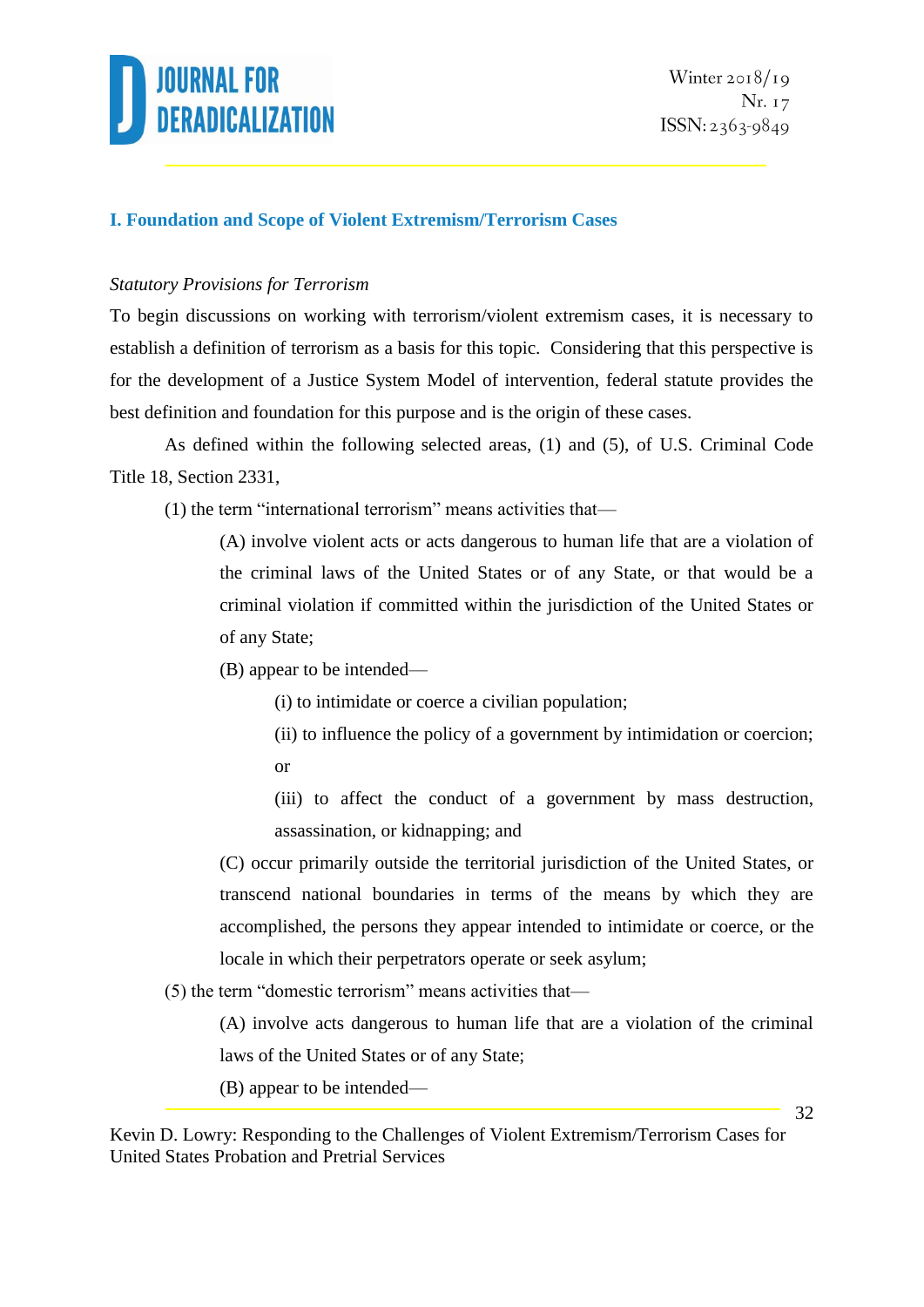33

(i) to intimidate or coerce a civilian population;

(ii) to influence the policy of a government by intimidation or coercion; or

(iii) to affect the conduct of a government by mass destruction, assassination, or kidnapping; and

(C) occur primarily within the territorial jurisdiction of the United States.

As defined at U.S. Criminal Code Title 18, Section 2332b(g)(5), the term "federal crime of terrorism" is an offense that "is calculated to influence or affect the conduct of government by intimidation or coercion, or to retaliate against government conduct."

In addition to the charge of terrorism, there are numerous other terrorism-related activities that a defendant or offender is charged with in the federal judiciary under U.S. Criminal Code Title 18, Sections 2332 through 2339. These offenses may include acts of or attempting or conspiring involvement in terrorism to include homicide or intent to cause serious bodily injury; use of weapons of mass destruction; acts transcending national boundaries; bombings, harboring, or concealing terrorists; providing material support or resources; financing, fundraising, or financial transactions to a designated foreign terrorist organization; or obtaining military training. Individuals may also be charged under U.S. Criminal Code Title 18, Sections 951 through 970, for violations of Foreign Relations statutes for crimes against a foreign government or friendly nation for acts related to terrorist activities. These offenses could include conspiracy to kill, kidnap, maim, or injure persons or damage property in a foreign county; commission to serve against friendly nation; and expedition against friendly nation.

Extremism/Terrorism-related activities may also be charged as offenses not identifying or mentioning terrorism by definition such as false statements, money laundering, firearms offenses, hate crimes, false passport application, defrauding the U.S., fraud or wire fraud, threats, and/or obstructing. The required handling of these cases for Probation and Pretrial Services is based on the offense conduct in relation to the specific involvement with terrorism and level of radicalization of the individual rather than a specific charge or conviction. The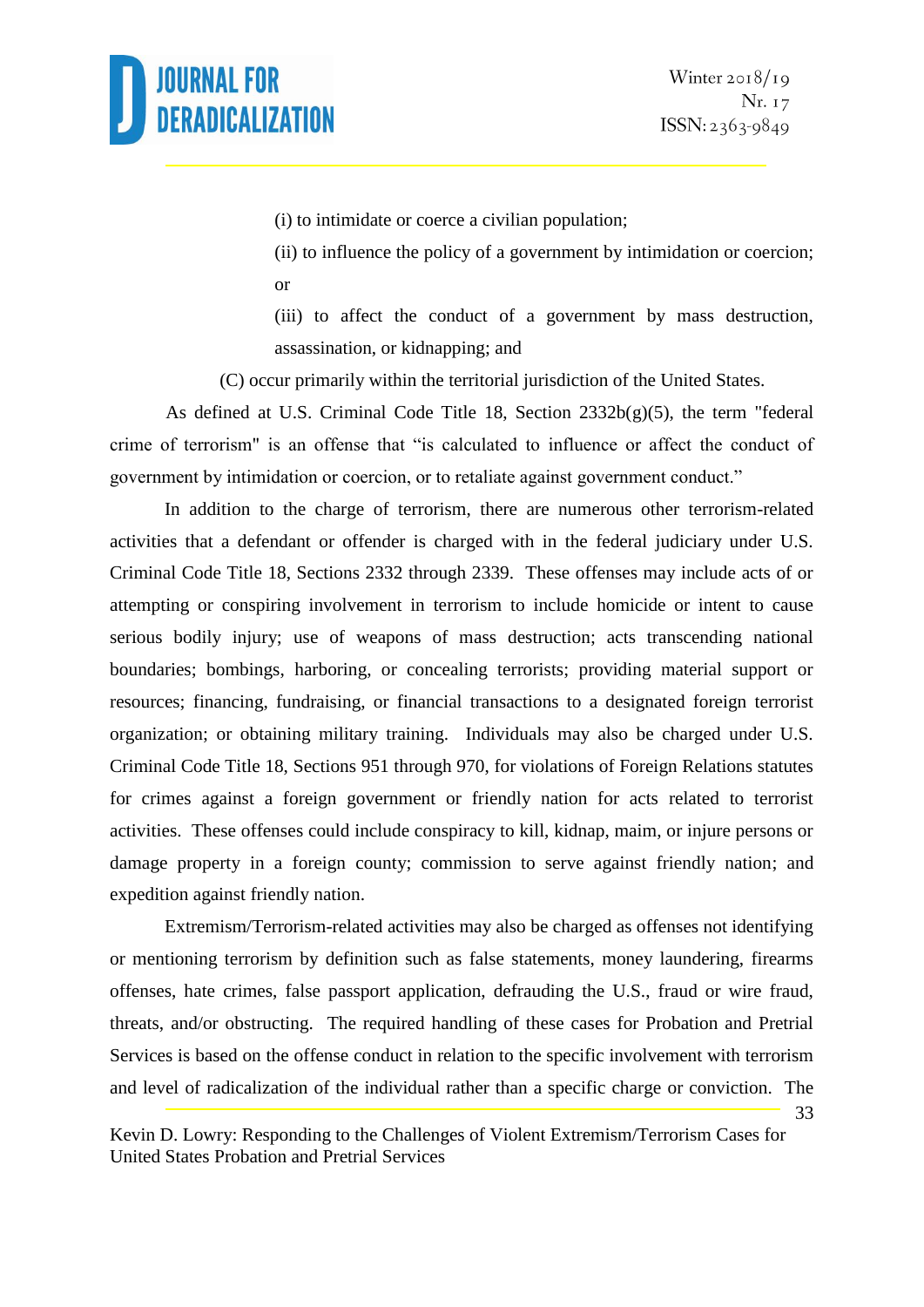34

variety of activities and offenses charged make it difficult to maintain an accurate accounting and picture of the terrorism-involved cases in the U.S.

#### *National Scope of Foreign Extremism/Terrorism*

Since the 9/11 attacks of 2001, there have been over 500 terrorism prosecutions involving jihadist-type extremists with 426 convictions and 84 cases currently pending in the U.S. (Center on National Security at Fordham Law, n.d.). On the front end of the justice system, Probation and Pretrial Services can expect more new cases, based on the Federal Bureau of Investigation reports of over 1,000 currently open terrorism investigations within the 50 states (Wray, 2018). On the backside of the system, Probation and Pretrial Services can expect to see more terrorism cases for post-conviction supervision in the future, as the Bureau of Prisons currently has 412 inmates with history of involvement in foreign terrorist organizations (80% jihadist) and 86 domestic-type terrorists in custody. 108 of these inmates are scheduled to be released in the next five years, 62 of whom are U.S. citizens, per Bureau of Prisons official Jeff Woodworth (J. Woodworth, interview, November 2, 2018).

This issue continues to escalate. Since 2013 (the ISIL/ISIS era), there have been 161 homegrown jihadist terrorism-type cases in 30 states of the U.S. which primarily involve offenses of plots for attacks, overseas travel, financial support, false statements to authorities, and weapons charges (House Homeland Security Committee, 2018b). The scope of this issue is even more broad, as the most recent number of travelers or those attempting to cross U.S. borders to join foreign terrorist activities has been estimated between 250 to 300 (Meleagrou-Hitchens, A., Hughes, S., & Clifford, B., 2018). According to the House Homeland Security Committee, since 2014, 73 ISIS-linked plots have been aimed at the U.S., its citizens, or its official presence overseas (House Homeland Security Committee, 2018a).

This issue is shared internationally, as aspiring jihadists from all over the world have poured into Syria and Iraq to support ISIS terrorist activities with a combined force of an estimated 40,000 participants (McCarthy, 2017). Continuing to escalate is the frequency of attacks and incidents that have occurred worldwide with 248 ISIS-linked incidents in 18

Kevin D. Lowry: Responding to the Challenges of Violent Extremism/Terrorism Cases for United States Probation and Pretrial Services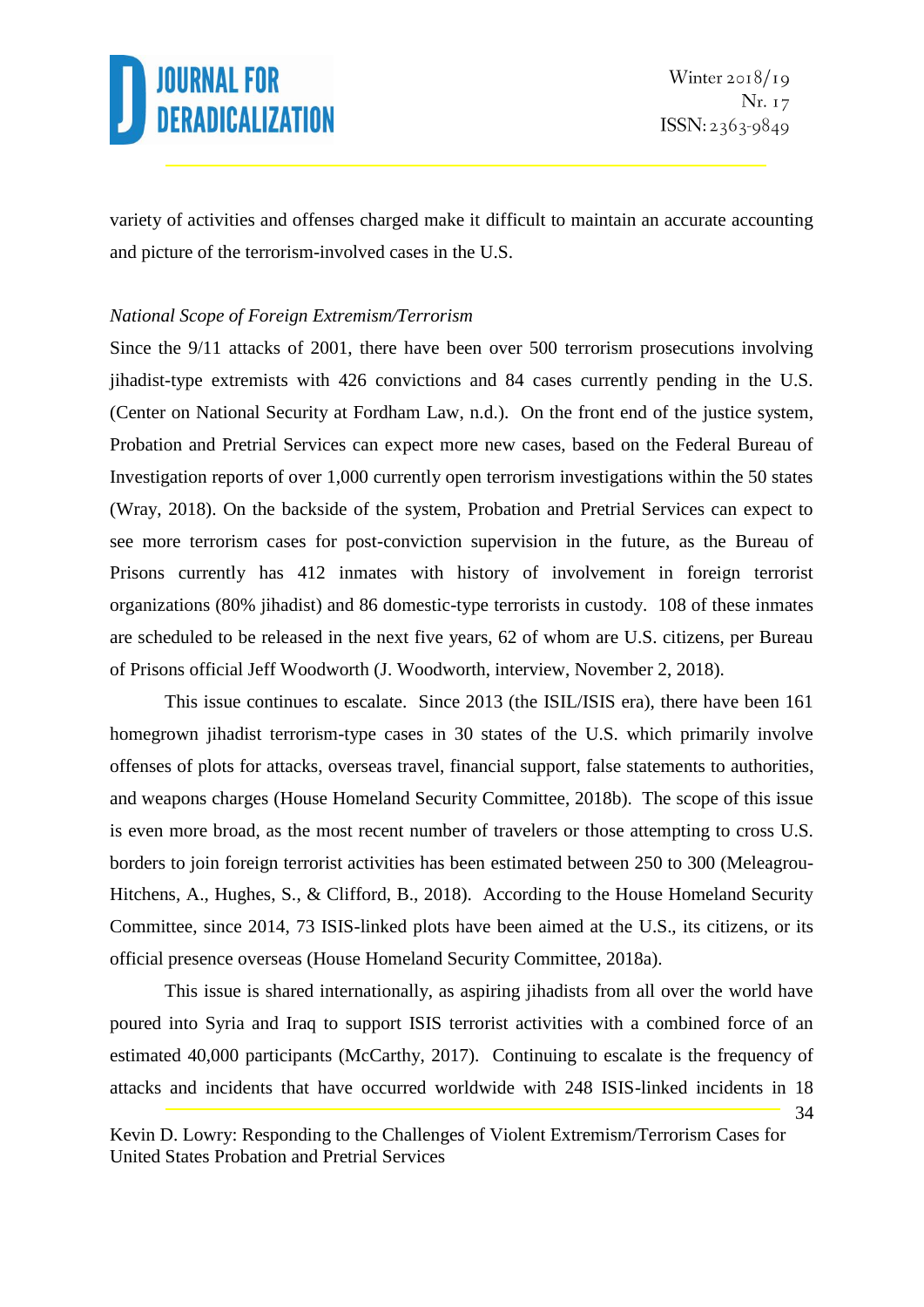countries since 2013, with most of those incidents occurring in France, the U.K., and Germany (House Homeland Security Committee, 2018b).

In attempts to forecast the future of foreign terrorist activities, it is not an unreasonable conclusion that, if ISIS continues to lose territory in Syria and Iraq, those displaced terrorists will disperse into underground networks and cells generating an increase in attacks worldwide to include the U.S. ISIS and their leader, Abu Bakr Al-Baghdadi, have already shifted their propaganda message from recruiting inspiring jihadists to travel to Syria and Iraq to fight to directing them to stay in their homeland and carry out acts of terrorism. Osama bin Laden was a clear example of the potential of this type of shift from specific battlefield activities to underground networks and clandestine terrorist attacks. He was displaced from guerrilla warfare in the battlefield against the Russians in Afghanistan to ultimately target the U.S. His refocused efforts resulted in a number of successful terrorist attacks against the U.S. to include those of 9/11. It is realistic to say that, for the time being, and in the future, there will continue to be a critical demand for the federal judiciary to work with extremist cases involving both foreign terrorist organizations like AL-Qaeda, Al-Shabaab, ISIL, ISIS, and domestic extremist groups like white supremacists.

#### *Rise in Domestic Extremism/Terrorism*

Terrorists and violent extremists come in many different forms in the U.S. that range from jihadist to white supremacist. The jihadist brands of foreign terrorism like Al-Qaeda, Al-Shabaab, ISIL/ISIS, and Internet radicalization are a relatively new phenomena in the U.S. over the past two decades in the post-9/11 era. However, domestic terrorism has had a long history with some groups like the Ku Klux Klan (KKK) dating back almost 150 years to the Post-American Civil War era of the 1860s. White supremacists historically account for a majority of terrorism and hate crimes in the U.S. The recent focus on the development of interventions and rehabilitative programming for the current wave of jihadists has drastically improved our understanding and methods for working with white supremacists and other types of extremists involved in domestic terrorism in the U.S.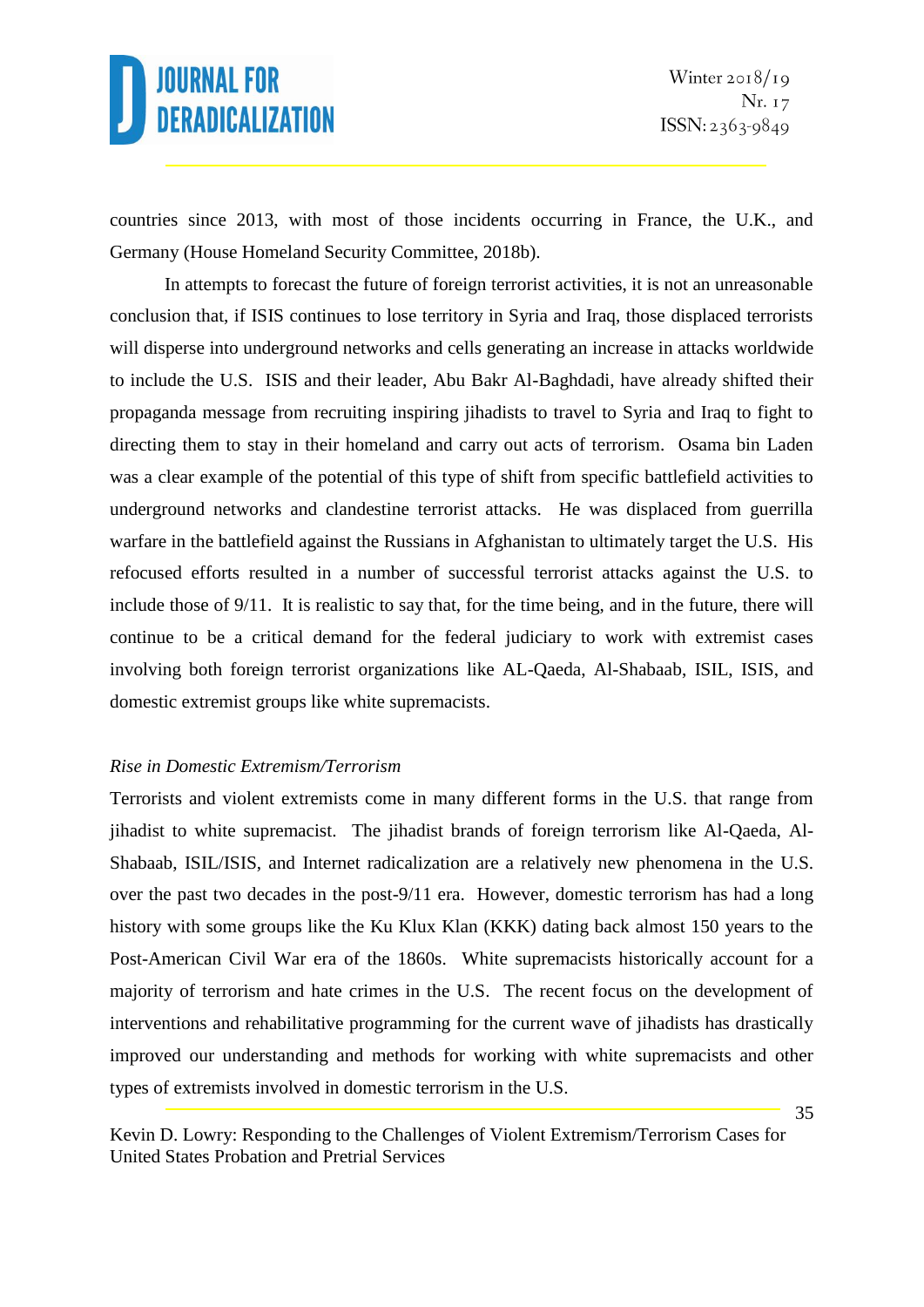Winter  $2018/19$ Nr. 17  $ISSN: 2363-9849$ 

36

Probation and Pretrial Services can anticipate more white supremacists and other types of extremist cases to come. Currently, domestic terrorism and hate groups are back on the rise in the U.S. with 954 identified groups in 2017 (Southern Poverty Law Center, n.d.). According to FBI statistics, there were 8,437 hate crime offenses reported in 2017 (United States Department of Justice, Federal Bureau of Investigation, 2018). In the ten-year period from 2008 through 2017, there were 387 domestic extremist killings in the U.S. with 71 percent or 274 of those committed by white supremacists and right-wing extremists (Anti-Defamation League, 2018). The Director of the FBI reports that there are currently over 1,000 open investigations on criminal behavior involving white supremacists in the U.S. (Barrett, 2017). Currently, 200 identified white supremacist offenders with offenses directly related to their group are in the custody of the Bureau of Prisons, with 126 being Skinheads, 53 Aryan Nation, and 21 KKK members (J. Woodworth, interview, November 2, 2018). These numbers do not account for many offenders in custody whose offense of conviction did not identify their involvement in a white supremacist group or membership in a white supremacist prison gang.

In general, people often conclude that white supremacists and jihadists are drastically different and should not be included in the same conversation. Although white supremacists and jihadists look dramatically different in appearance, have different narratives, have different cultures, and use their own exclusive signs and symbols, their underlying structure is the same. As defined in Her Majesty's Prison and Probation Service (HMPPS) training, violent extremists/terrorists are individuals who support or commit illegal acts of violence in support of a group, cause, or ideology.

In the Daniel Koehler/German Institute of Radicalization and Deradicalization Studies (GIRDS) model, extremist ideology structures are dissected into the following three basic elements: **problem**, **vision**, and **solution**. To briefly illustrate this point, the jihadist's narrative within the **problem** element includes: Islam is under attack by American policy and being corrupted by Western culture. The narratives within the s**olution** element are violence, carrying out a jihad attack, martyring oneself if necessary, or traveling to a conflict zone to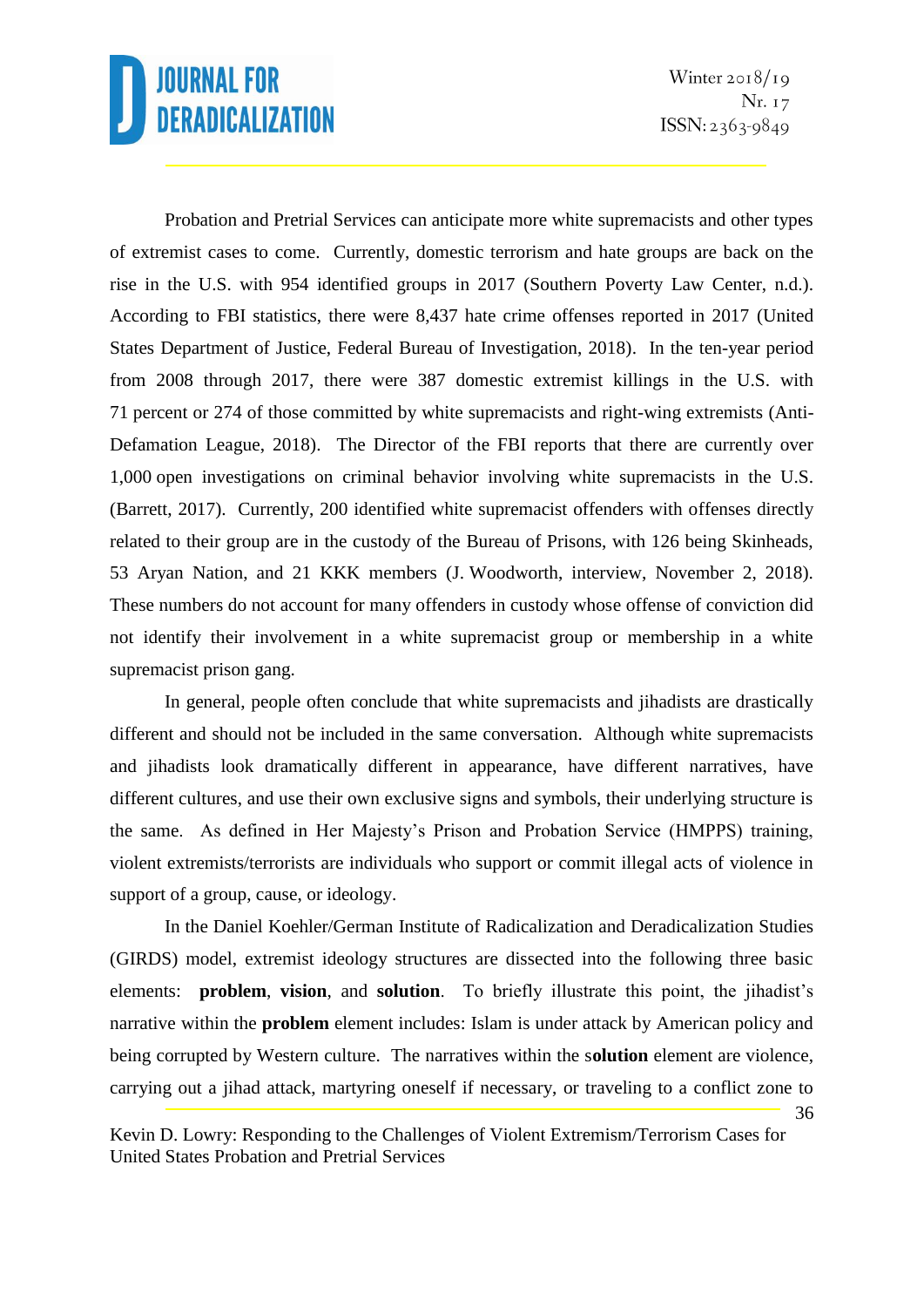fight. For the element of **vision**, the ultimate vision is living in a utopian Islamic caliphate. White supremacists, on the other hand, use different narratives of these elements. For the **problem** element, white supremacist narratives often include: minorities are committing crime, immigrants are taking jobs from whites, and Jews are controlling the media and economy. The **solution** element may involve violent attacks or mass shootings and an apocalyptic war. For white supremacists, their **vision** is of restructuring society to a whitedominated state and domain.

The mobilization behaviors carried out by jihadists and white supremacists are much alike, even though they look distinctly different. For example, jihadists often attempt to travel to a conflict zone usually in the Middle East, whereas neo-Nazis attend regional and national white supremacist rallies to further their cause or carry out extremist-related activities. Similar extremist activity has been very visible in the District of Minnesota with a number of aspiring jihadists attempting to travel to East Africa and the Middle East and far-right extremist attacks on individual Muslims and mosques.

This breakdown of the primary elements of different ideologies and examples of extremist activities clearly demonstrates similar underlying structures among extremists. Given these similarities, a full range of extremists can be approached in a comparable fashion using the same risk assessment tools and interventions.

#### *Terrorism Recruitment in Minnesota*

Over the past decade, the District of Minnesota has experienced the highest number of jihadist terrorism-related cases and identified travelers or attempted travelers, in the U.S. when broken down by federal judicial districts of jurisdiction (Meleagrou-Hitchens et al., 2018); (GW Program on Extremism, 2018). People often inquire why Minnesota, in the heartland of the U.S., produces so many terrorism-related cases. The foreign terrorist organizations of Al-Shabaab and ISIL/ISIS have heavily recruited the Somali population of Minnesota. It is not a new phenomenon in the U.S. for immigrating/transitioning people to experience segments of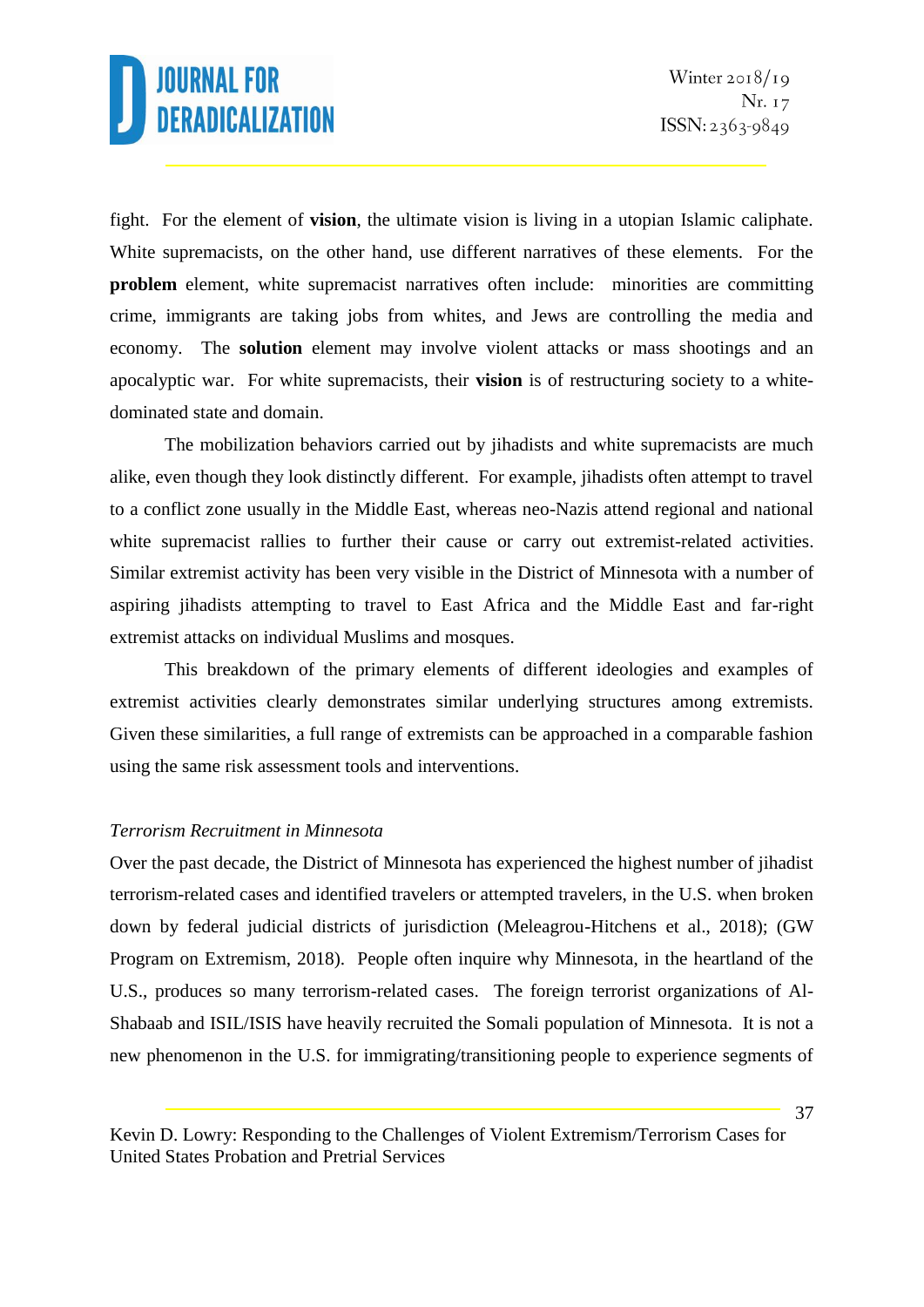their populations being susceptible to involvement with criminal elements often due to the challenges of assimilation and culture conflicts, especially among their younger generations.

This trend of jihadist-type terrorism cases began back in 2007, when the family members of a number of young Somali men from Minneapolis came forward to report their sons had disappeared. Later, it was discovered they had departed to fight for Al-Shabaab in East Africa. After several waves of similar Al-Shabaab cases, in late 2013 and early 2014, the District of Minnesota experienced a shift to ISIL/ISIS-related cases with travelers and attempted travelers heading to Syria. Derived from both the testimony of terrorism-related defendants and offenders and significant observable differences in Internet propaganda, it appears this shift occurred primarily due to a more powerful Internet media recruitment campaign by ISIL/ISIS.

Historically, Minnesota has welcomed immigrant and refugee populations through the services of a number of voluntary agencies like Lutheran Social Services, Catholic Charities, and World Relief Minnesota, in combination with extensive local social services agencies and an extended education system. As a result, the U.S. State Department has frequently relied on Minnesota for relocations of immigrants and refugees (DeRusha, 2011).

Minnesota is home to the largest Hmong population in the U.S. with 66,000 people who originally began immigrating to Minnesota in the post Vietnam War era from war-torn Laos (Minnesota Historical Society, n.d.). More recently, Minnesota has become home to an estimated immigrant population of as many as 60,000 to 100,000 people from faminestricken, civil war-torn Somalia. This represents the largest Somali population in the U.S. and outside of Somalia (Hill, 2017). The Somali population started to immigrate to Minnesota in the early 1990s for education, professional opportunities, and business ventures, due to national instability in their homeland. This immigration shifted to a large-scale refugee movement due to civil war in Somalia (Wilhide, 2018).

During the course of investigative interviews, members of both the first and second generation of the Somali community have openly shared their experiences with Probation and Pretrial Services Officers and Mr. Koehler for reports to the Court and ongoing supervision

Kevin D. Lowry: Responding to the Challenges of Violent Extremism/Terrorism Cases for United States Probation and Pretrial Services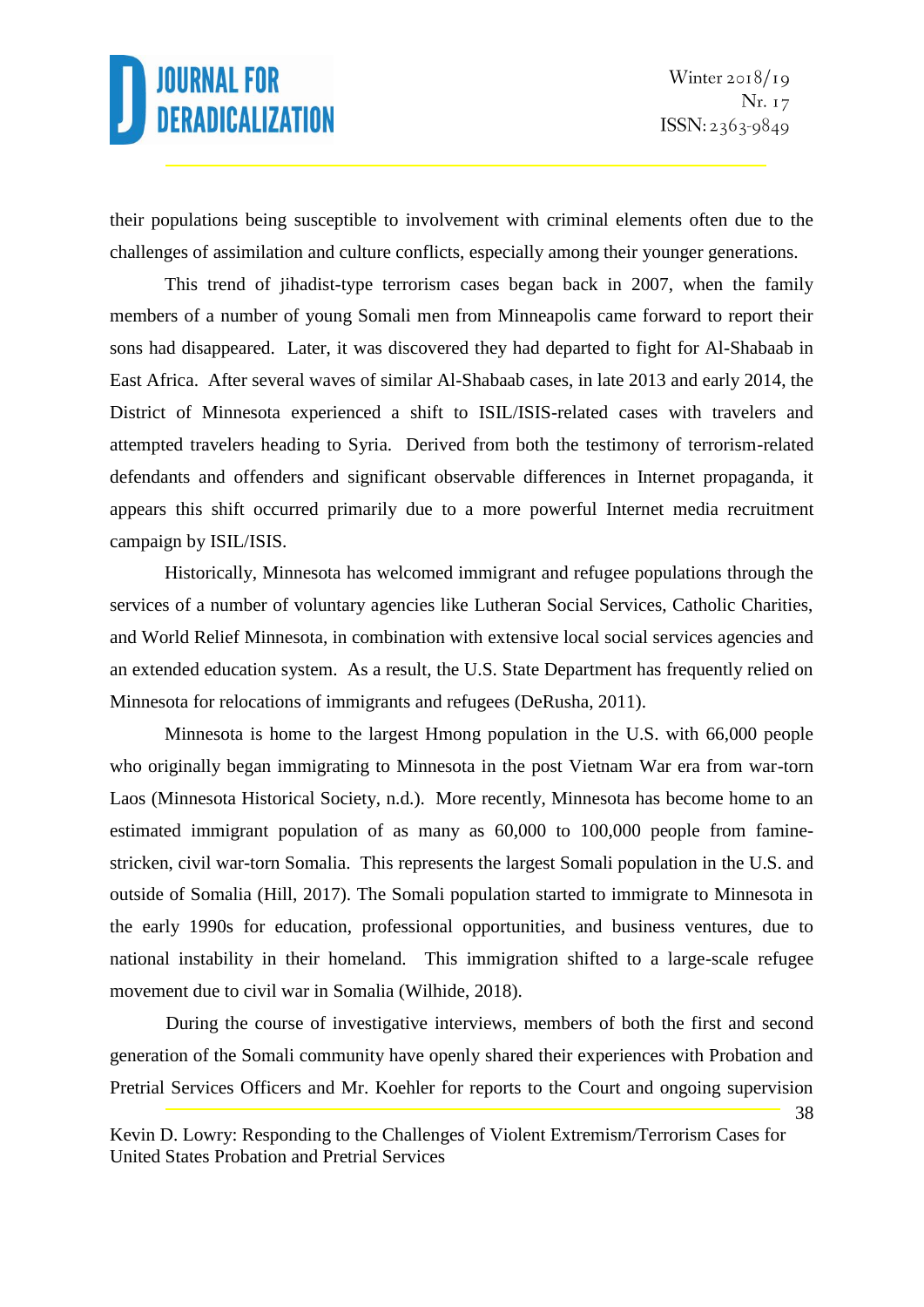activities. These interviews included defendants/offenders and others with close relationships, such as family members, friends, coaches, teachers, and mentors. The first generation of Somali emigrants and war refugees suffered from famine and were often relocated to refugee camps, having experienced great hardships and atrocities. Like most immigrants and refugees, they faced many challenges economically, socially, and culturally. The first generation was often more accepting of working at menial or labor jobs and building small businesses. Many of these people maintained multiple jobs working seven days a week with little time for children and family, often having older siblings tend to the younger children.

Some from the second generation report experiencing feelings of disillusionment over the difficulties and barriers of assimilation and being marginalized in the mainstream culture, often seeing greater opportunities experienced by American youth. Of the Somali youth interviewed, some have spoken of not being accepted by other groups among American youth in school and being bullied, taunted, or facing racism. Some of the Somali youth not born in the U.S. had memories of difficult life experiences of famine, refugee camps, atrocities, and a challenging immigration process to America.

Further complicating assimilation for some Somali second generation youth has been the generational conflict between the traditional, conservative, and hardworking lifestyle and values of their parents and the values of Western/U.S. youth culture. The struggles of assimilation to the community and the generation gap with parents developed weakened or fractured identities reported among some Somali youth. This dynamic has contributed to a second generation of Somali youth being more susceptible to the recruitment of foreign terrorist organizations.

39 Although there appear to be contributing factors increasing the recruitment success level of some Minnesota Somali youth, there are counterpoints of view that these circumstances do not fully account for the number of youth, who had supportive family relationships, great opportunities, and promising futures, and still voluntarily gave in to the narratives of terrorist organizations. The U.S. Attorney's Office clearly pointed out these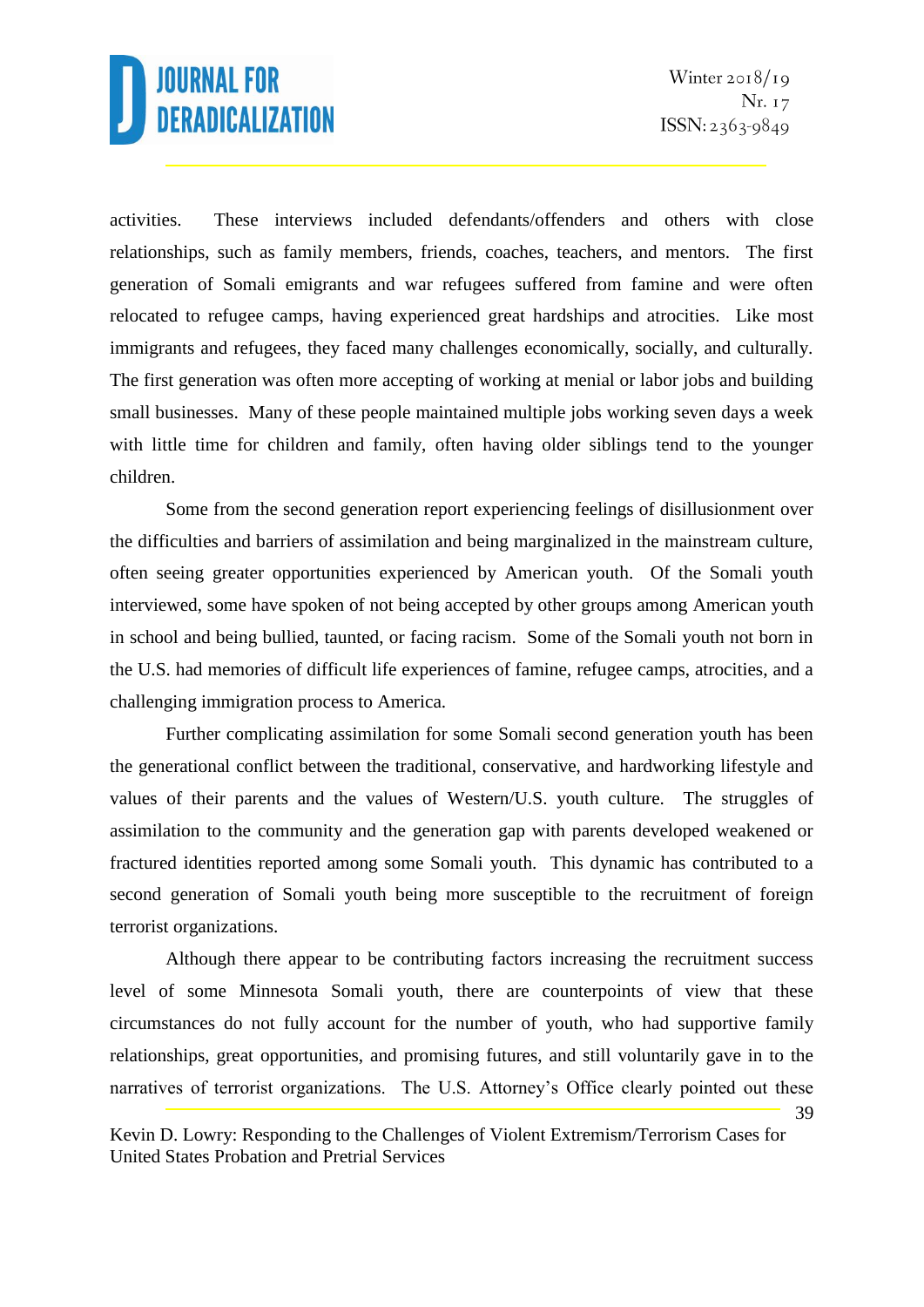40

opportunities at the sentencing hearings of a number of the youth involved in terrorism offenses. It was noted that the vast majority of Somali youth in Minnesota communities are taking advantage of available opportunities and not joining foreign terrorist organizations.

The number of terrorism defendants/offenders from within the Somali community represents a miniscule percentage of the population. Members of the Somali community are visible and successfully invested in transportation, culinary, banking, government, law enforcement, medical services, education, security, and politics for example. However, regardless of any debate over the circumstances that did or did not produce these extremist/terrorism-related defendants and offenders, Probation and Pretrial Services is tasked to work with those fallen prey to radicalization and committing a criminal offense.

To date, there have been a total of 54 defendants and offenders related to the foreign terrorist organizations Al-Qaeda, Al-Shabaab, and ISIL/ISIS publicly identified by the government for the District of Minnesota. In addition, the District has had 5 other international terrorism-related cases not involved with groups officially identified as foreign terrorist organizations. This brings the current total of foreign terrorism-related cases in the District to 59. Somali community leaders claim the number is much higher due to travelers successfully leaving the U.S. to join foreign terrorist organizations without their departure being detected or reported.

Of the 59 terrorism participants identified, 35 have been already sentenced, of which 15 were Al-Shabaab-related defendants, 15 were ISIL/ISIS-related, and 5 were involved with international groups not officially identified as foreign terrorist organizations. 15 of the remaining 24 participants have died, of which 10 participants were Al-Shabaab and 5 were ISIL/ISIS, with 2 of those being identified as suicide bombers. There are still a number of fugitives unaccounted for and others who were never charged due to their death preceding the government's knowledge of their terrorism-related activities, per District of Minnesota Assistant U.S. Attorney Charles Kovats (C. Kovats, interview, November 16, 2018).

The District has also received terrorism-related defendant/offenders transferred from other districts or radicalized while in prison, which adds to these numbers. To date, 4 of these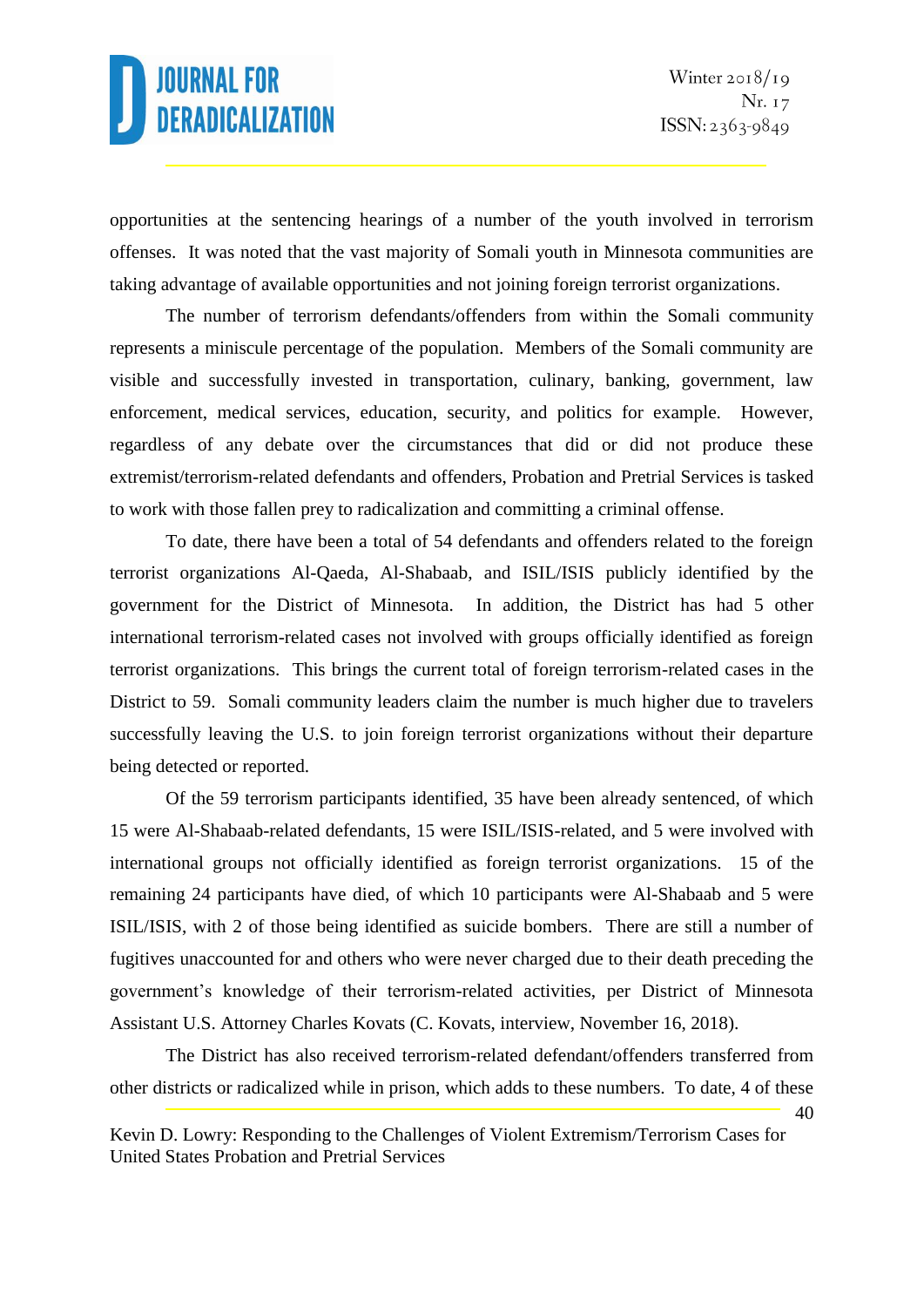defendants/offenders have not been immigrants, Somali, or of East African descent, demonstrating the variety of people who have been radicalized to jihadist extremist/terrorismrelated activities. The District also works with a number of white supremacist extremists. The District's current combined community supervision caseload of extremists has been averaging at about 25 with 13 being jihadist and 12 white supremacists. These numbers will continue to increase in the years to come with offenders released from prison and ongoing prosecution of pending extremist cases. Tracking extremist cases continues to be a challenge due to unclear definitions, inconsistent methods, and limited tracking systems.

#### **II. Research and Program Development**

The extremism/terrorism issue must be addressed, as the most salient factor at the heart of the issue is that untreated, radicalized individuals will infect communities and continue to seek opportunities to harm others and martyr themselves. To respond to the challenge of the extremism/terrorism-related cases for the U.S. District Court of Minnesota, Chief Judge John R. Tunheim, Senior Judge Michael J. Davis, and the author worked closely on this issue for the District to include conversations with the U.S. Attorney's Office and the Federal Defender's Office.

It was determined through extensive research that there were no other federal agencies, state or local jurisdictions, or nongovernment organizations in the U.S. that had specialized evaluation and assessment practices or intervention programming for radicalized defendants and offenders. This imminent issue required further initiatives to provide for public safety on a number of levels. Therefore, the District conducted further research to evaluate international programs for possible solutions. The focus of this research was to identify components of other countries' extremism/terrorism intervention programs claiming success, which could be useful to the circumstances in Minnesota and the U.S.

The research included programs in Yemen, Saudi Arabia, Indonesia, Singapore, Germany, Denmark, Britain, France, and Sri Lanka. Programs in Germany and England were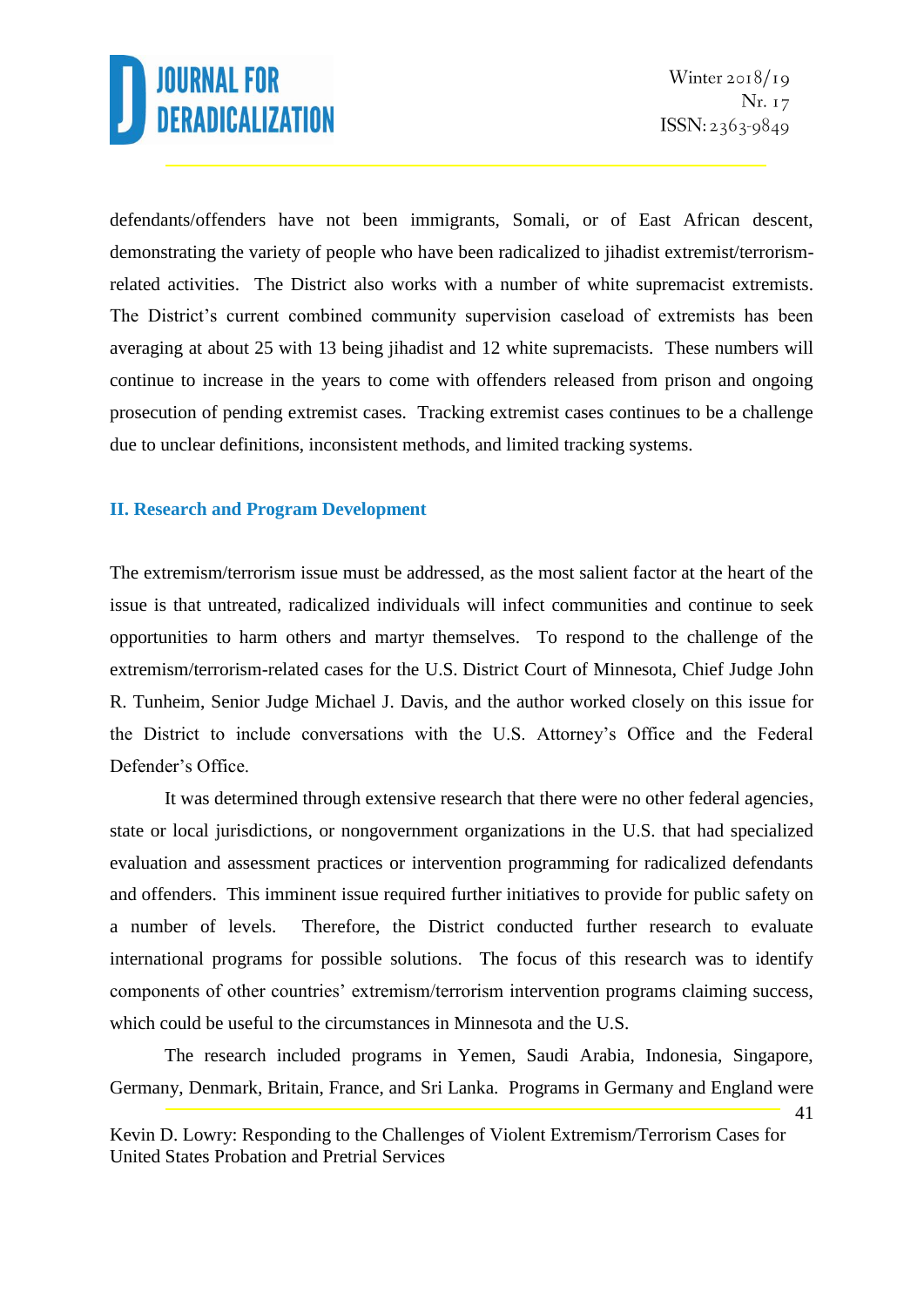identified as most applicable, as they operate in similarly-situated circumstances to Minneapolis and the U.S. to include economic, religious, and political parallels, and similar diversity in population. During discussions, Judge Davis recommended visiting some intervention and deradicalization programs in Germany and England. Chief Judge Tunheim approved and directed the initiative to move forward.

From October 1 through 9, 2015, the author traveled to visit a number of providers for intervention and deradicalization programs in Berlin, Germany; and London, England<sup>2</sup>. Judge Davis later conducted a follow-up visit with Daniel Koehler, the Director of German Institute of Radicalization and Deradicalization Studies (GIRDS), in Berlin during December 2015.

The purpose of these trips was to begin necessary collaboration and networking to obtain information and materials to develop programming for the U.S. District Court of Minnesota and U.S. Probation and Pretrial Services. Site visits were conducted with a number of experts and experienced program providers and members of their staff.

#### *Expert Consultant Resource Selection*

1

During the visits to the above-described organizations, an outstanding body of information and network contacts were acquired to begin program development for the Court and Probation and Pretrial Services. From the programs visited, two outstanding expert resources were identified as the most suitable to assist the District of Minnesota with materials and practices for working with extremist/terrorism defendants and offenders. The first was Daniel Koehler of GIRDS. The second was Her Majesty's Prison and Probation Service (HMPPS) of the U.K. It was believed these two resources would provide the best possible chances of success in this complex area. Both Daniel Koehler and HMPPS offer different training and materials with some consistent overlap that would make their contributions very valuable in building a foundation for the District's needs for program development.

<sup>&</sup>lt;sup>2</sup> The visited institutions were: The German Institute on Radicalization and De-Radicalization Studies (GIRDS), EXIT-Germany, Hayat-Germany, PREVENT in the United Kingdom, CHANNEL in the United Kingdom, Active Change Foundation (UK), Institute for Strategic Dialogue (ISD) (UK), and Her Majesty's Prison and Probation Service (UK).

Kevin D. Lowry: Responding to the Challenges of Violent Extremism/Terrorism Cases for United States Probation and Pretrial Services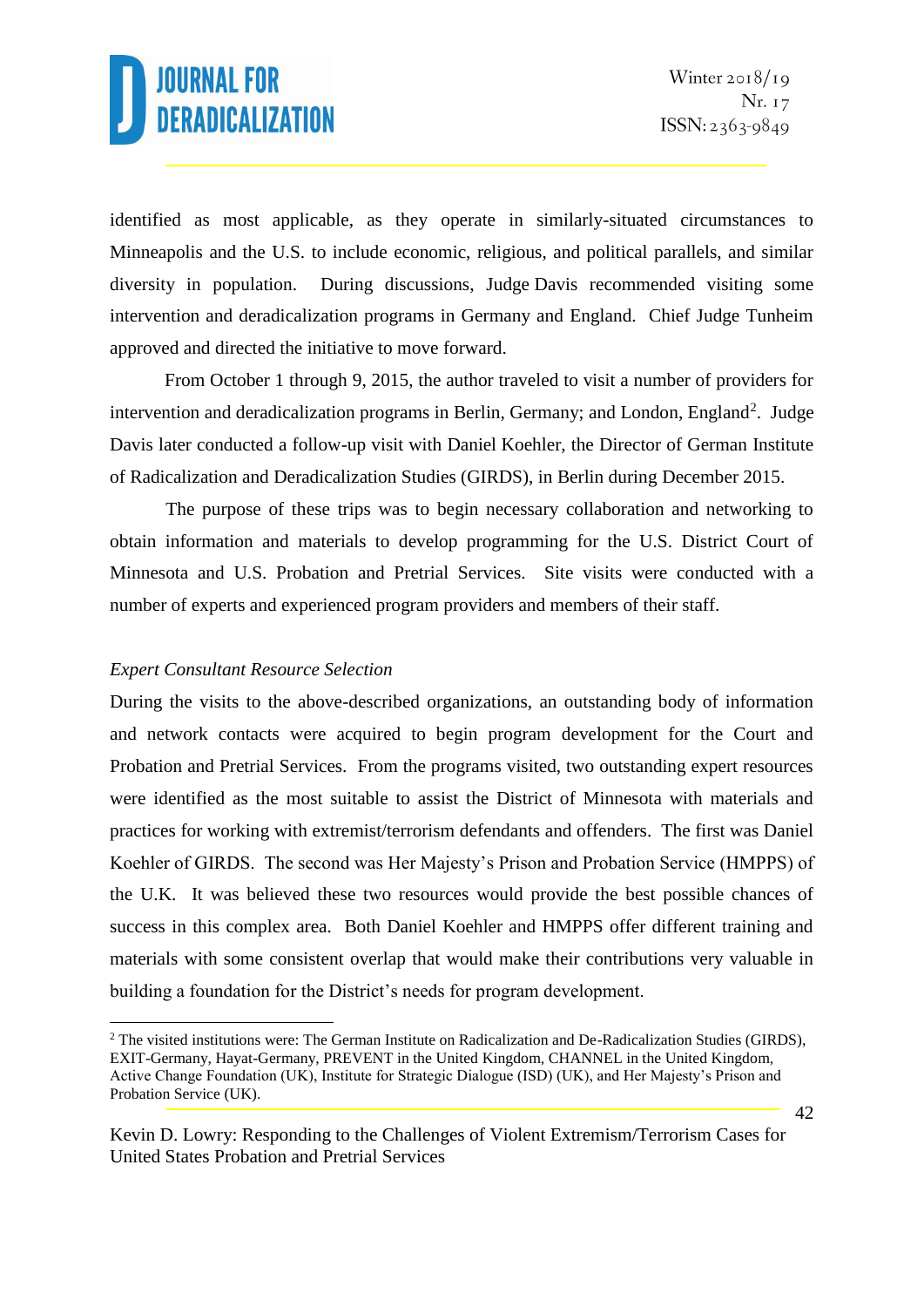#### *Intervention and Disengagement Process Training*

The first step of the District's strategic plan for development of the intervention and rehabilitation programming for extremism/terrorism-related cases took place on February 29, 2016, with the establishment of an expert consultant contract with Daniel Koehler. From April 14 to 22, 2016, Expert Consultant Daniel Koehler visited Minneapolis, Minnesota, to conduct case specific evaluations and provide training for U.S. Probation and Pretrial Services and others involved in the team disengagement and rehabilitation process.

The evaluation process included face-to-face interviews with family members and the defendants who pled guilty to providing material support to terrorism. The weeks prior to the face-to-face interviews by Mr. Koehler, he was provided all filed indictments and other background documents of the offense conduct. Mr. Koehler also conducted telephonic and videoconferencing interviews with the prosecuting Assistant U.S. Attorneys and U.S. Probation and Pretrial Services Officers assigned to conduct presentence reports for background information. The purpose of the evaluations was twofold: first, to assist with sentencing and supervision activities; and second, to provide a format of performing this type of evaluation.

The radicalization and deradicalization coordinator training was provided from April 18 to April 22, 2016. The coordinator training included representation from the District of Minnesota Probation and Pretrial Services; counseling services providers; the Administrative Office of the U.S. Courts, Probation and Pretrial Services Office; the Bureau of Prisons; and the U.S. Attorney's Office community prevention initiative.

The training was the first of its kind to be provided in the U.S., and the attendees were the first in the country to be fully trained in analyzing the process of radicalization and the necessary step-by-step process of deradicalization/disengagement.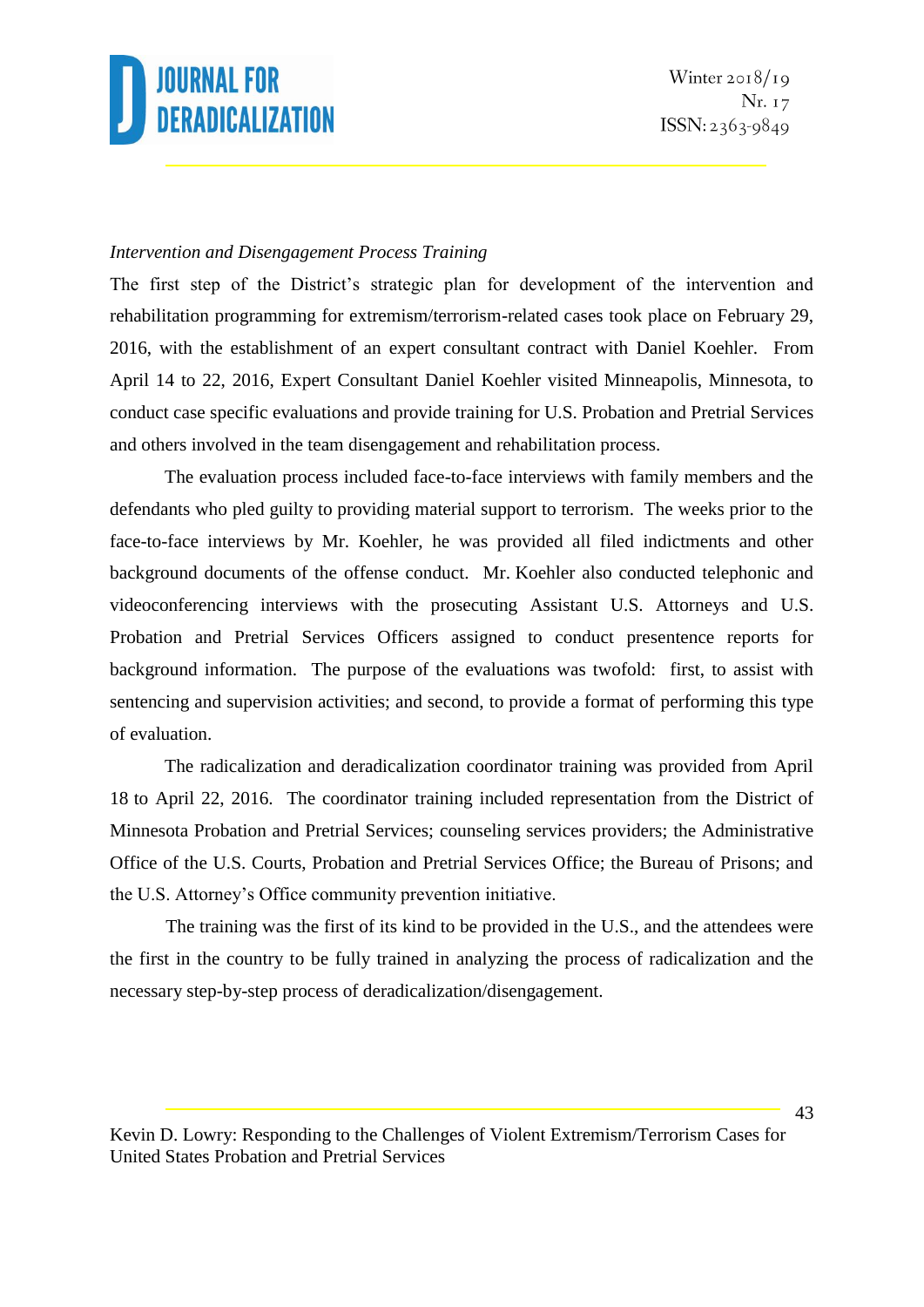The training program key components included:

- Terrorism and political violence
- Statements of terrorists
- What is ideology and what is radicalization?
- Recruitment campaign of terrorist organization
- How would you radicalize someone?
- The DNA of jihadi ideology
- ISIL/ISIS and other designated terrorist organization propaganda
- Affective environment analysis
- Risk analysis
- Case typology and ranking
- Individual and family counseling

A key component of the training included the case analysis exercises. The exercise of analyzing an individual's radicalization experience and identifying his/her underlying motivation/driving factors in order to develop a deradicalization plan was significant for program development. From the exercises, it was demonstrated that the cases from Minneapolis and the U.S. are almost identical to those in other parts of the world. It was apparent from the training that the intervention practices developed by Mr. Koehler were universal and could be tailored to be utilized for a full continuum of services to include prevention and intervention programming, pretrial services, incarceration, and post-conviction supervision.

Mr. Koehler's model was developed from the influence of research and practical experience working with violent extremists that ranged from neo-Nazis to current-day jihadists. The training provided significant knowledge about working with jihadists and others to include identifiable signs, symbols, and mobilization behaviors. This initial training was supplemented by Mr. Koehler's trips to the U.S. for Court testimony about specific cases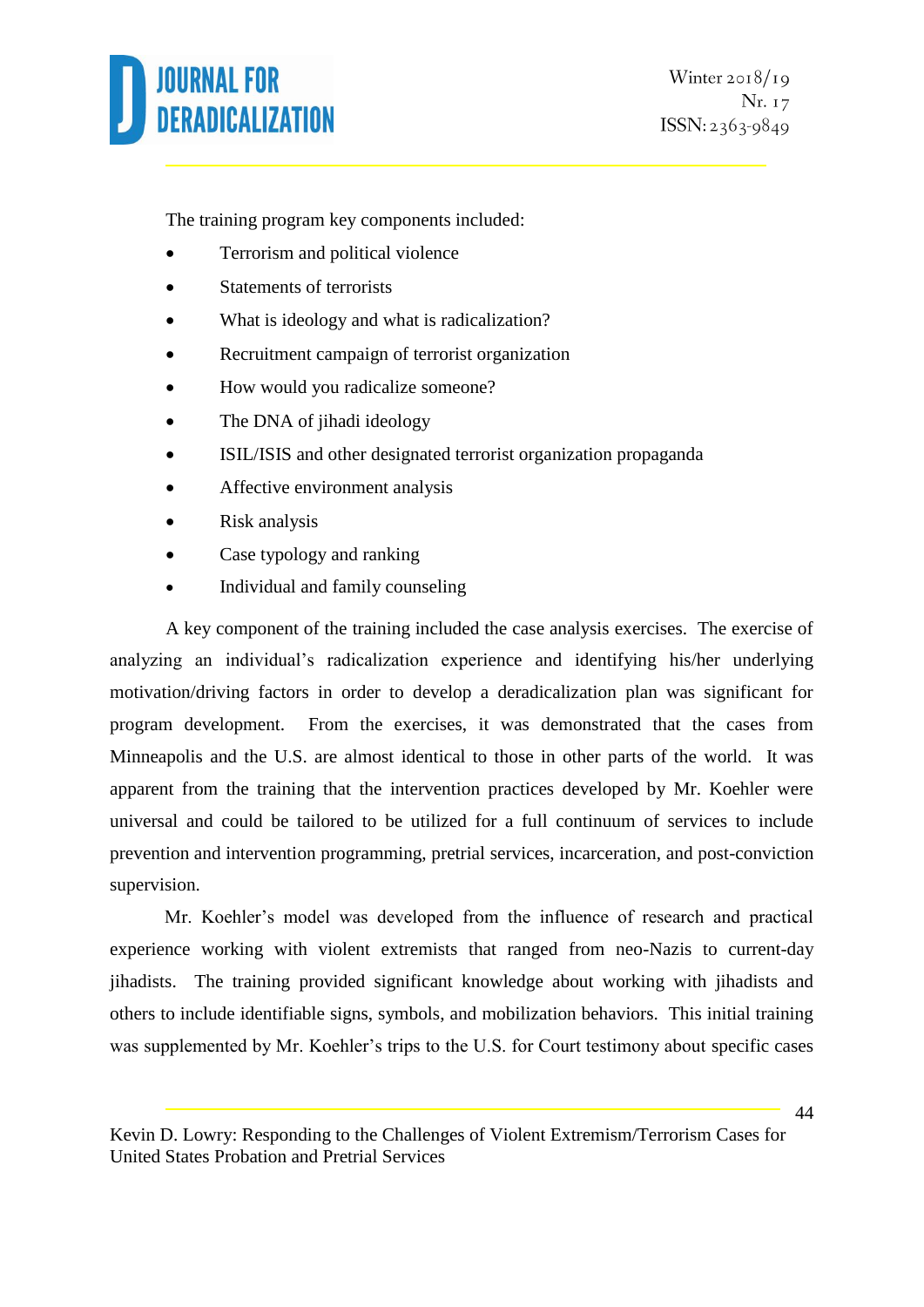and additional training from September 19 through 23, 2016, and from March 20 through 24, 2017.

The second step of the strategic plan was to secure material and training for working with extremists from HMPPS of the U.K. The author developed a relationship and worked with HMPPS officials to have trainers come to the U.S. to provide training on the Extremism Risk Guidance 22+ (ERG 22+) risk assessment tool and other materials for working with extremists. After a little over a year and a half working with HMPPS staff to gain numerous approvals through the ranks of HMPPS and the U.K.'s Ministry of Justice, final approval was obtained for the training. This process came with delays and setbacks due to changes in their administration, elections, and other international terrorism incidents. The Paris bombings and other attacks resulted in setbacks for the District's training request, as other requests took priority over the U.S.

Following the author's return from initial site visits in October 2015, the District began reviewing the risk assessment tool using introductory summary materials. The ERG 22+ fit hand in glove for use with the cases the District was reviewing, and the value of the tool for managing extremists was confirmed. In March 2017, the District received an approval date of May 1 through 5, 2017, for two trainers to be brought from the U.K. to train a class size of approximately 20 participants.

During the May 2017 training, the attendees received training for a manualized approach to working with extremist offenders focused on the following three areas: structured professional judgment risk assessment tool ERG 22+; Developing Dialogues (DD) toolkit for constructively engaging offenders involved with extremist ideas, groups, causes, or ideology; and an established approach for working with extremists for Healthy Identity Intervention (HII).

The ERG 22+ is a risk assessment tool for analyzing the risks, needs, and vulnerabilities to be managed to prevent offending. The content of the Developing Dialogues toolkit is used to promote effective conversations with offenders when discussing and

Kevin D. Lowry: Responding to the Challenges of Violent Extremism/Terrorism Cases for United States Probation and Pretrial Services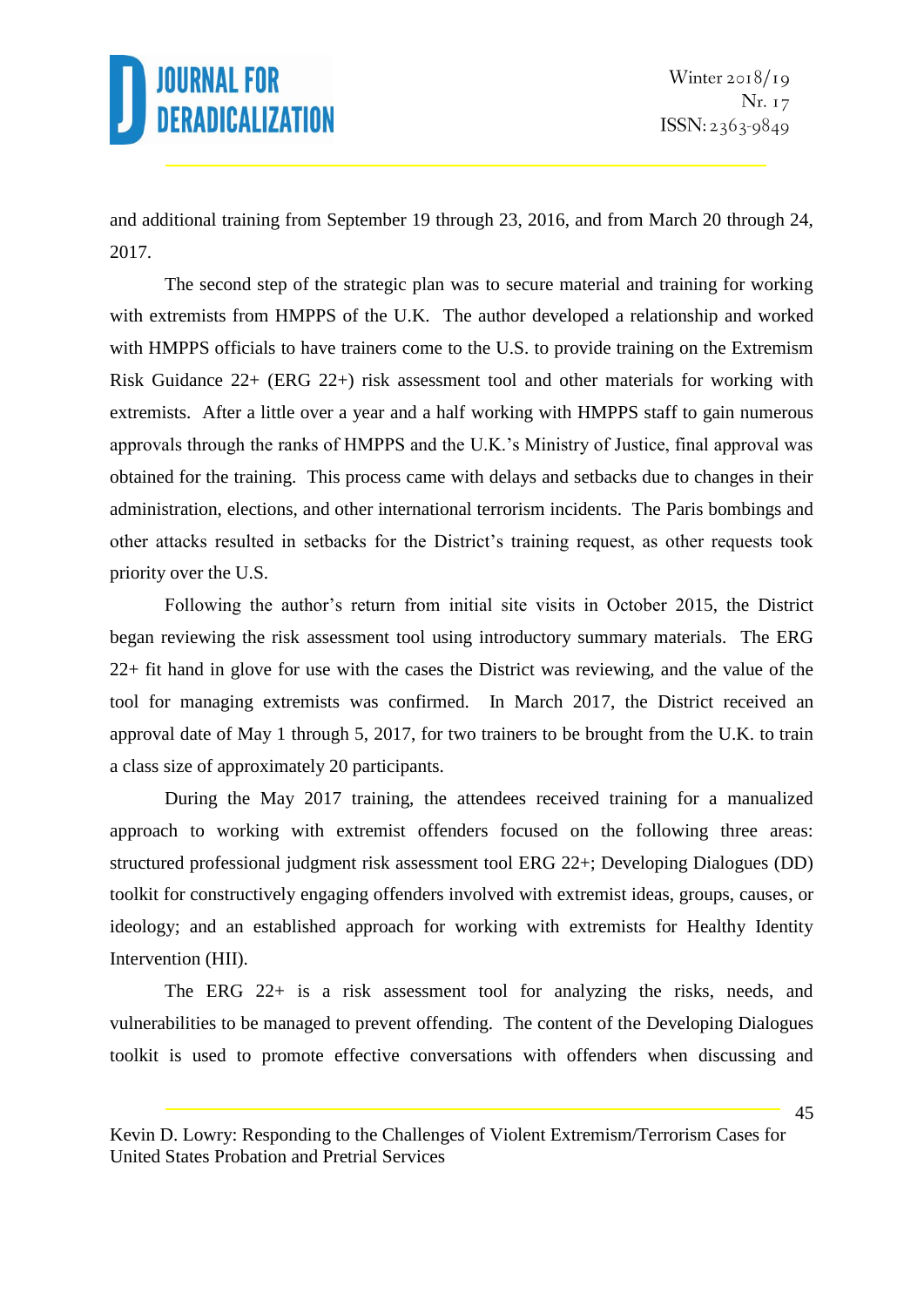addressing extremism issues. The HII modules and sessions of the structured intensive intervention aim to facilitate change in personal commitments from violent extremism.

The District developed a team-based approach to working with extremists by combining the current probation and pretrial practices with programming developed by Mr. Koehler and a risk assessment tool and intervention strategies developed by HMPPS. The combined training of these sources was critical to best enable Probation and Pretrial Services to assess the level of radicalization, risk, and needs of the individual to ensure public safety, disengagement, and rehabilitation of the defendant/offender. The knowledge, tools, and practices were incorporated into pretrial services, sentencing recommendations, and community supervision.

#### **III. Probation and Pretrial Services Team Intervention Process**

The word deradicalization may evoke for some the image of a person in a hypnotic state undergoing intense psychotherapy equivalent to brainwashing. Unlike this image, the Koehler deradicalization model requires a process much like radicalization, where, over a period of time, influencing experiences and counternarratives are utilized as alternatives to extremist ideas and beliefs to initiate a cognitive shift from violent extremism. The term disengagement refers to a behavioral withdrawal from contacts and activities related to extremism. From this point, the District uses the term disengagement to represent both deradicalization, which is cognitive, and disengagement, which is behavioral, as a combined meaning to avoid the negative conflicts often associated with the term deradicalization throughout U.S. Government entities, the justice system, and public misconception. The program is referred to as the MED program, which stands for the Minnesota Extremist Disengagement program.

This intervention and disengagement process for working with extremism/terrorism cases will require the use of one more set of tools and strategies to be incorporated into the profession of probation and pretrial services. Working with radicalized extremist individuals

<sup>46</sup>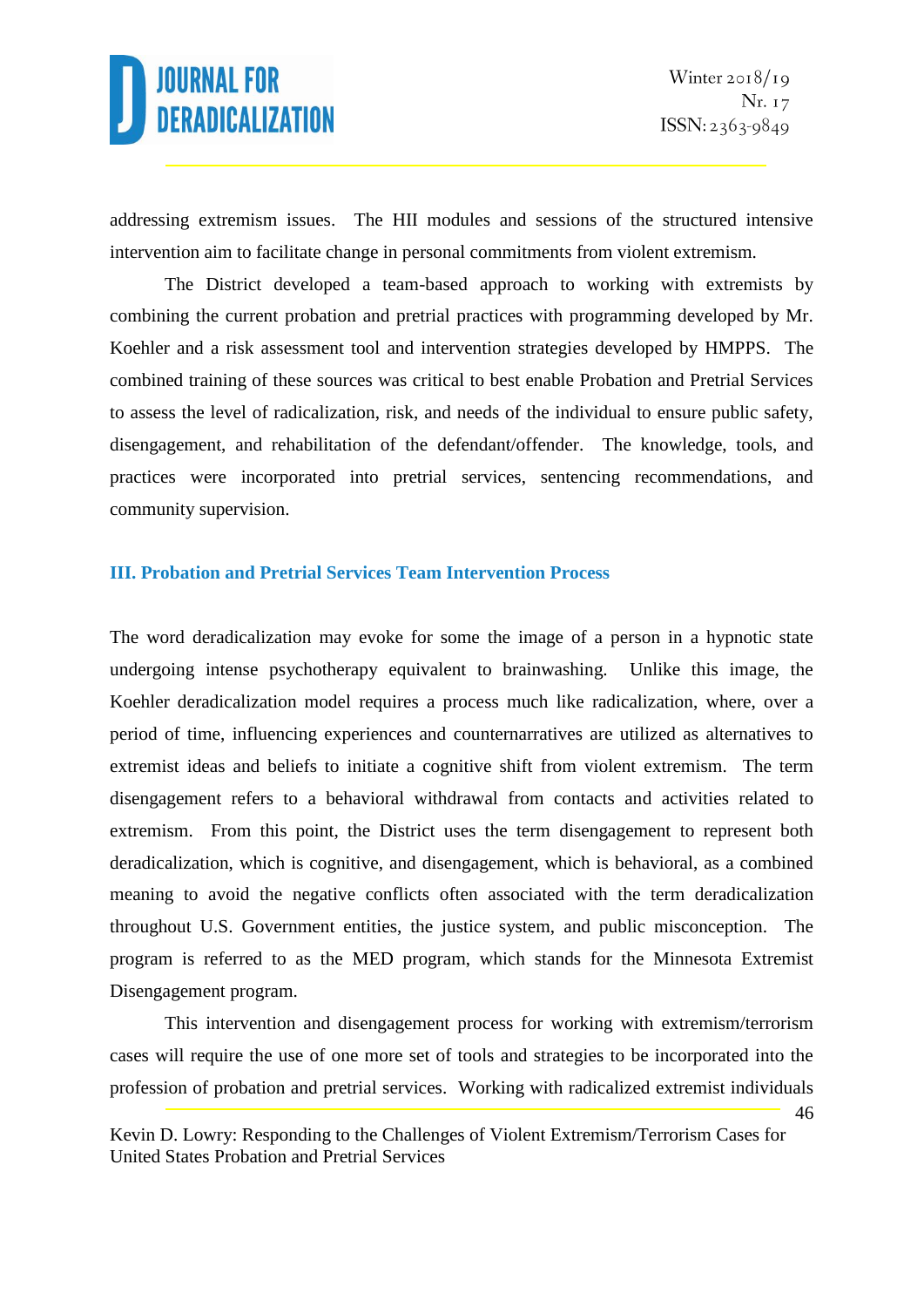requires the use of specialized knowledge, skills, tools, and methods, much like already utilized in working with addiction, violence, gangs, organized crime, sex offenders, and cybercrime defendants and offenders, just to name a few. 85 percent of the intervention and disengagement methods incorporated in the process are already used in probation and pretrial services casework.

The disengagement process used by the District identifies and addresses underlying, motivating factors leading to the individual's radicalization and provides multiple reasons to abandon radical activities, group, ideology, or cause. As can been seen in Diagram 1, the Probation and Pretrial Services team coordinates the process of intervention and disengagement for rehabilitation developed after the Koehler model.



47 The District's team approach process incorporates a multidisciplinary, highly trained team facilitated by Probation and Pretrial Services. The team coordinates a close-knit intervention process that may include mental health and substance abuse counselors, mentors,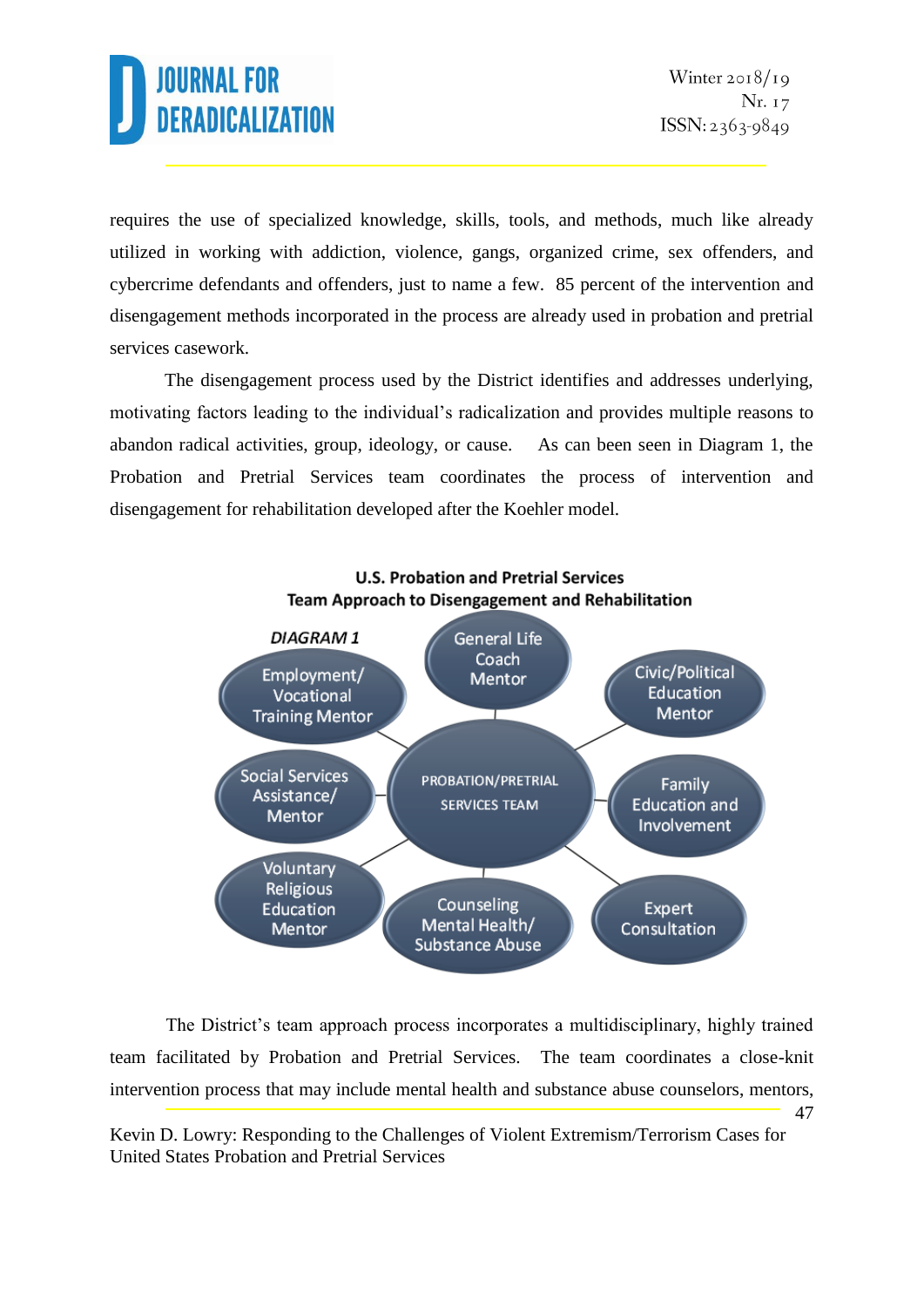48

halfway house staff, reliable educated family members, and any other necessary social services. The team works together in a holistic approach to address the numerous needs and issues of the individual. The team members may meet as frequently as weekly for strategy sessions or to staff issues that arise in the process. Depending on the circumstances, these meetings can include all team members or a few of the members shown in Diagram 1. Meetings may also be conducted with the sentencing Judge when necessary.

#### *Team Selection and Assigned Roles*

The team consists of primary members to include the Chief Probation Officer, a Probation and Pretrial Services Officer supervisor, and specialized Probation Officers, all trained in the coordination of the disengagement process. The assigned Probation and Pretrial Services Officers, counselors, and mentors are trained in the Koehler model. Probation and Pretrial Services Officers are also trained in the ERG 22+ risk assessment tool, Healthy Identity Intervention (HII), and Developing Dialogues (DD) of the U.K.

These Probation and Pretrial Services Officers are very skilled in interviewing, rapport-building, performing behavior analysis and assessments, and ensuring the delivery of a holistic continuum of services. The preferred team members are knowledgeable in the ideology and terminology of extremists that range from jihadists to white supremacists, which were defined in great depth in the Koehler training. Team members will need to stay current on new and changing culture and trends among extremists. Most of all, it is important that these team members have a strong, voluntary commitment in accepting the challenge of intervention and rehabilitation for radicalized defendants and offenders.

The team works from a complete knowledge of the individual's past and current circumstances. The team will review the bond and presentence reports; psychological evaluations; law enforcement reports; criminal indictments; forensic social media history; and information from collateral contact interviews with family, friends, and other significant relationships. The information reviewed will include an evaluation report completed by Mr. Koehler if one is available. The team members and the supervising Probation and Pretrial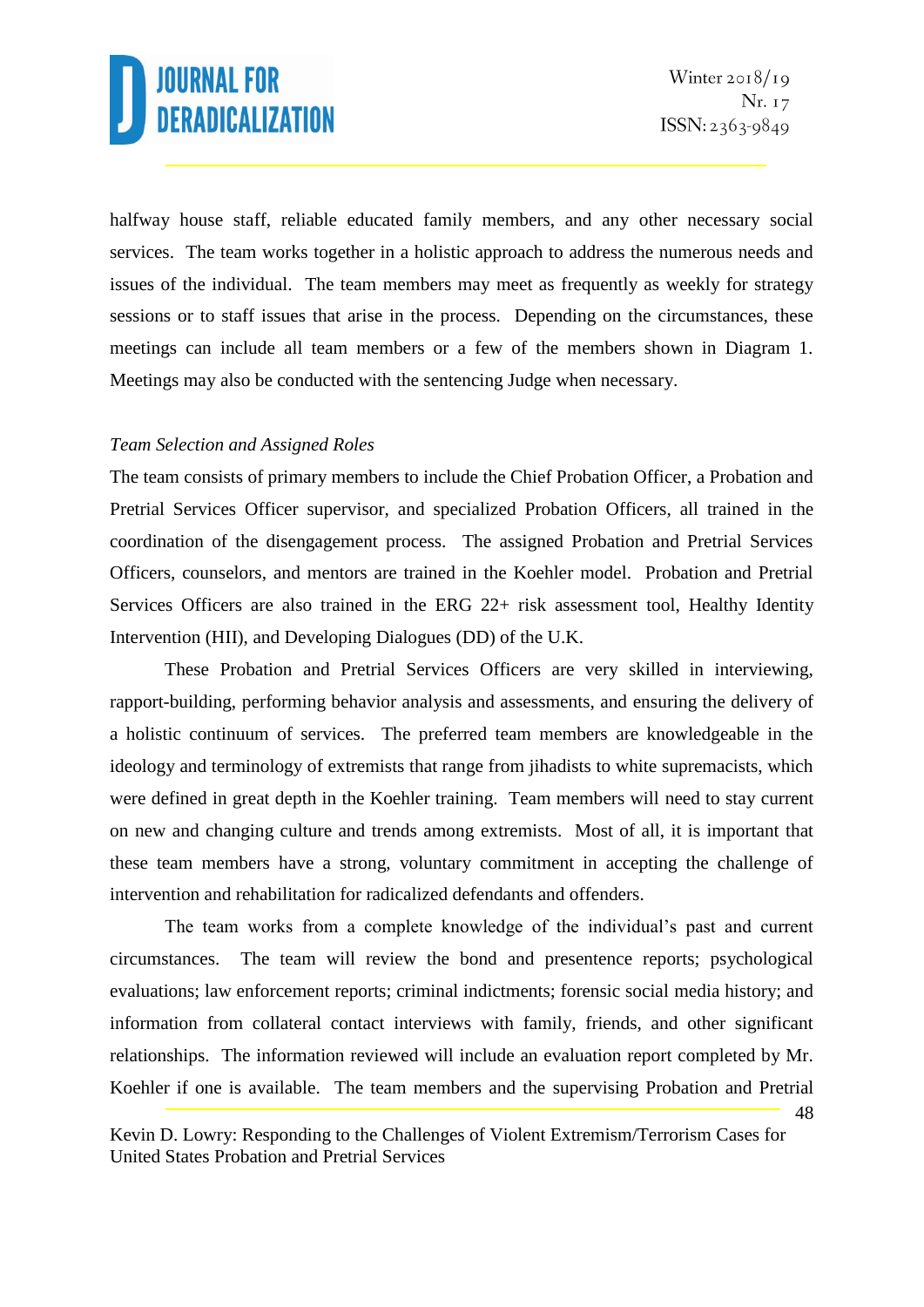49

Services Officer place special attention on monitoring key areas and people for radicalizing influences. These may include school; work; neighborhood; recreational areas; places of religious involvement; and radicalized friends, family members, or other associates.

For the team, the review of the radicalization process is forensic in nature to understand and identify the underlying, motivating factors of the individual to develop an intervention and disengagement plan. The Koehler process identifies how radicalization occurs through strategic dialogue and narratives to incite and or entice an individual or group to join in a violent ideology or cause. Radicalization occurs in a process over a period of time that includes intense or reoccurring exposure to a number of push and pull factors to engage one's emotions. Push factors are meant to incite an individual's negative emotions and pull factors are meant to entice the individual's positive emotions. An example of a push narrative is a statement that Islam is under attack by western policy and nations. An example of a pull narrative is a statement that, by joining ISIS, one gains honor as an elite warrior and will achieve life in a utopian caliphate. As defined by the Koehler model, the radicalization process leads to the individual's depluralization, which means complete intolerance for others outside of one's new group and belief system.

There are numerous reasons why people join jihadist or white supremacist groups, cause, or violent/extremist ideology. The radicalization process often includes an audio and visual diet of Internet propaganda and influential personal contacts as seen in the Minnesota cases. Defendants and offenders have often described radicalization as a mental and emotional state of anxiety and turmoil coupled with the excitement of action and cause that will bring a new future or an end with great promise such as life in a utopian caliphate or martyrdom. It is critical to identify what specific factors of the radicalization recruitment propaganda hooked or appealed to the individual for case planning.

As part of the process, the team members must be able to establish a relationship and connection with the defendant/offender to obtain his/her radicalization biography during the investigative process. It will be necessary to identify personal characteristics and social circumstances that were major influences in the radicalization process, such as social media,

Kevin D. Lowry: Responding to the Challenges of Violent Extremism/Terrorism Cases for United States Probation and Pretrial Services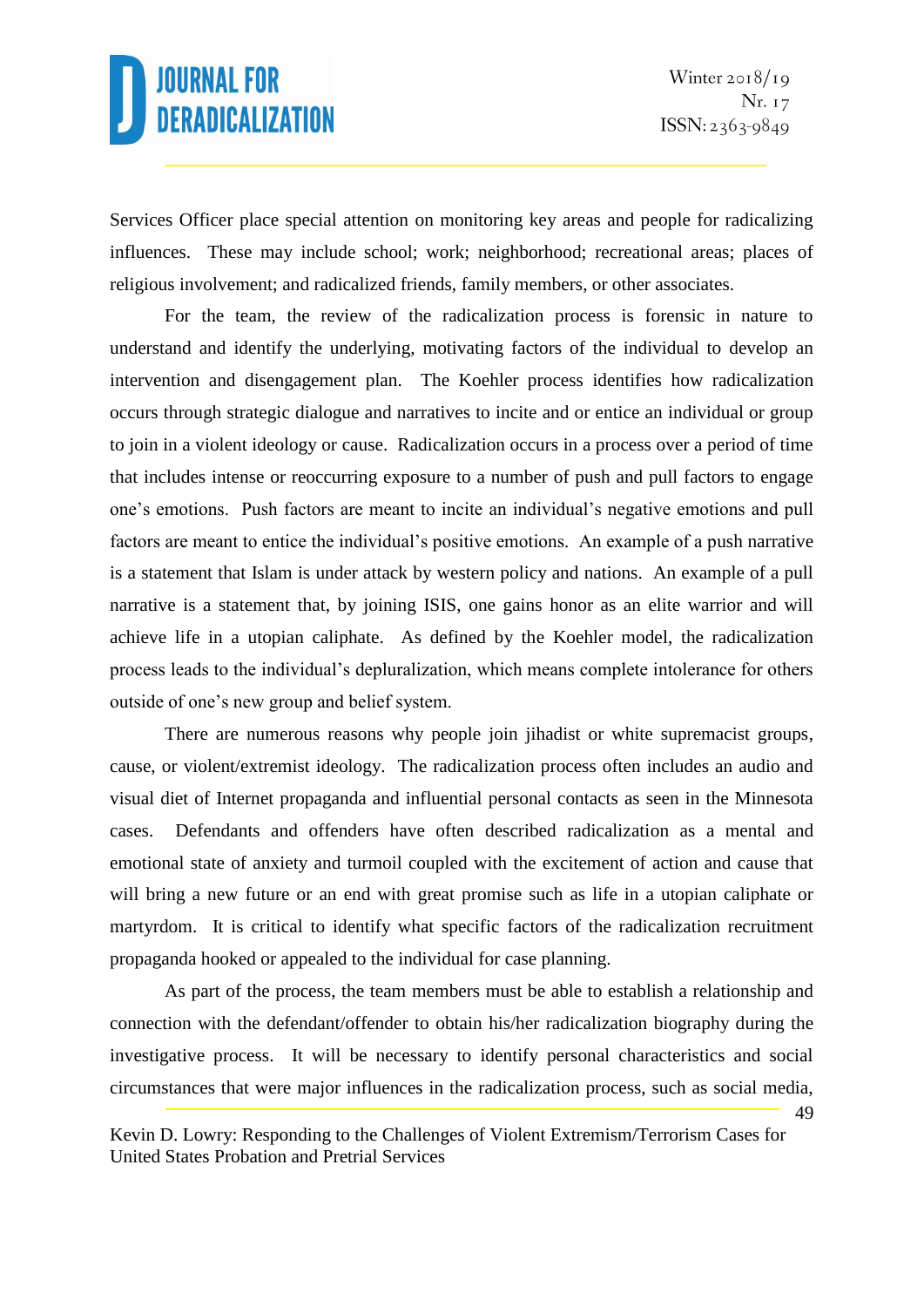recruiters, close friends, family members, religious leaders, and social networks. The individual's personal experiences contributing to his/her susceptibility could range from psychological and physical abuse to high levels of empathy to include a desire for humanitarian support for victimized people in war zones or desire to fight in their defense.

Following Koehler's model, this assessment should also identify any radicalization defense mechanisms used to program the defendant/offender, known as firewalls, in order to appropriately respond to them to move the disengagement process forward. These firewall narratives are advanced counternarratives which oppose logical arguments against radicalization narratives and violent extremism. Firewalls are preemptive narratives that discredit parents; religious leaders; and other traditional, significant influences in an individual's life, presenting them as corrupted by western values or anti-white sentiment while warning that they cannot be trusted. Failure to recognize and address these firewall narratives could result in a failed disengagement attempt, further contributing to or escalating the level of radicalization and commitment to a violent group, cause, or ideology.

#### *Risk and Needs Assessment*

Working with extremists can be dangerous, and constant risk assessment is necessary. Risk assessment includes gauging risk to national security, risk to the community, risk to the individual's family, risk to staff/team members, and risk to the defendant/offender disengaging from the extremist group and associations. The team continually conducts risk assessment and case planning for the individual to build on the disengagement process and to adjust supervision practices and strategies as needed for public safety. The team utilizes Mr. Koehler's methods for risk assessment and environmental analysis and the U.K.'s ERG 22+ risk assessment tool.

The team considers four primary categories of factors when assessing defendant/offender risk, as identified through the use of the ERG 22+. Through the tool, the team establishes the defendant's/offender's level of engagement in the group, cause, or ideology; intent level to carry out extremist actions and criminal behavior; capability to carry

<sup>50</sup>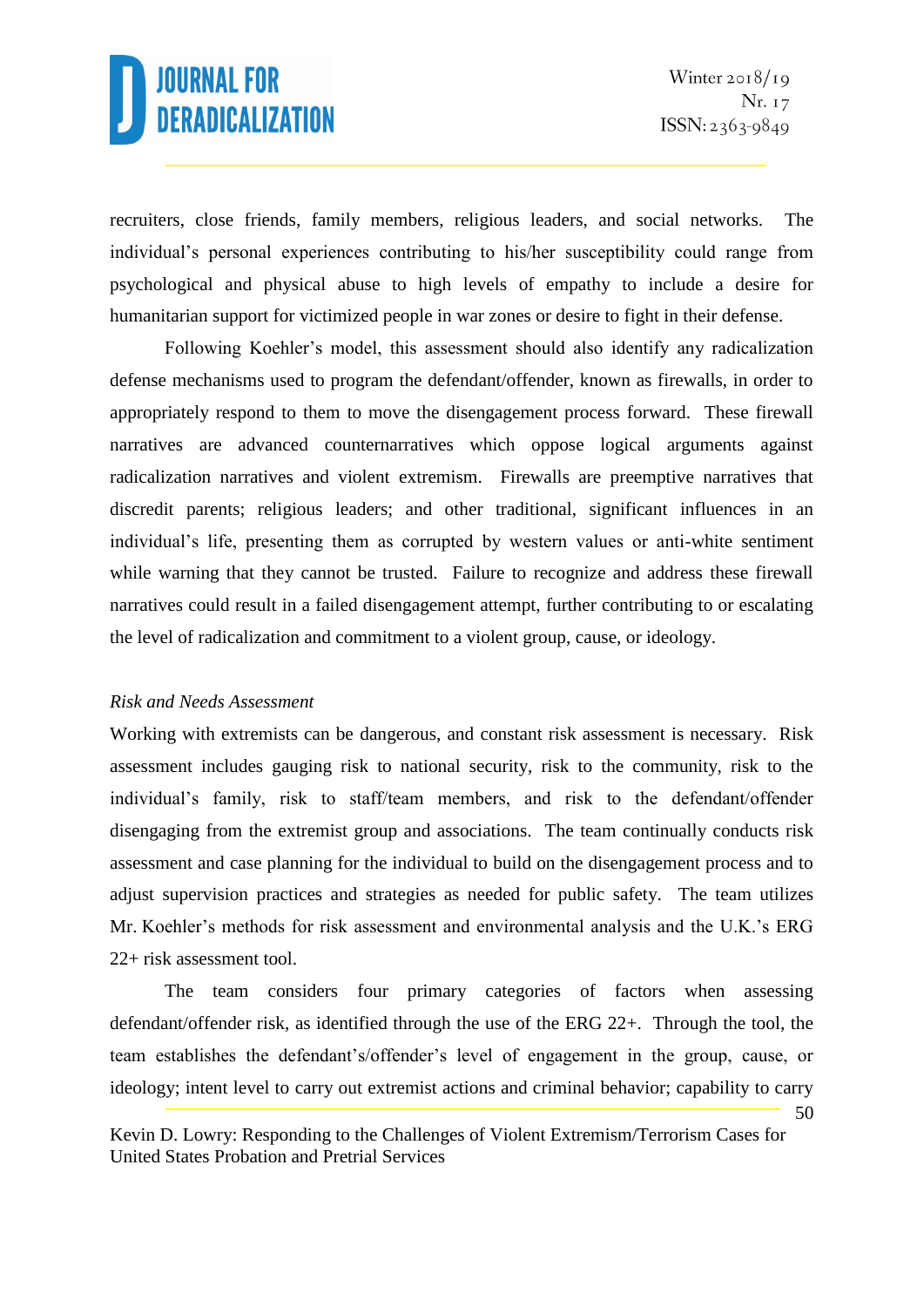out acts of violence; and possible protective/mitigating factors. Extremists with military training, knowledge of explosives and firearms, prison experience, and access to extremist networks and resources bring higher levels of risk, as they have greater capability to carry out acts of violence. In addition, the team utilizes the ERG 22+ to identify mitigating factors and positive progress that allows for adjustments in the intensity of the supervision plan. The basic factor areas of the tool are as follows:

### *ENGAGEMENT:*

- 1. Need to redress injustice and express grievance
- 2. Need to defend against threat
- 3. Need for identity, meaning, and belonging
- 4. Need for status
- 5. Need for excitement, comradeship, or adventure
- 6. Need for dominance
- 7. Susceptibility to indoctrination
- 8. Political/moral motivation
- 9. Opportunistic involvement
- 10. Family or friends support extremist offending
- 11. Transitional periods
- 12. Group influence and control
- 13. Mental health

#### *INTENT:*

- 1. Over-identification with a group or cause
- 2. Us and Them thinking
- 3. Dehumanization of the enemy
- 4. Attitudes that justify offending
- 5. Harmful means to an end
- 6. Harmful end objectives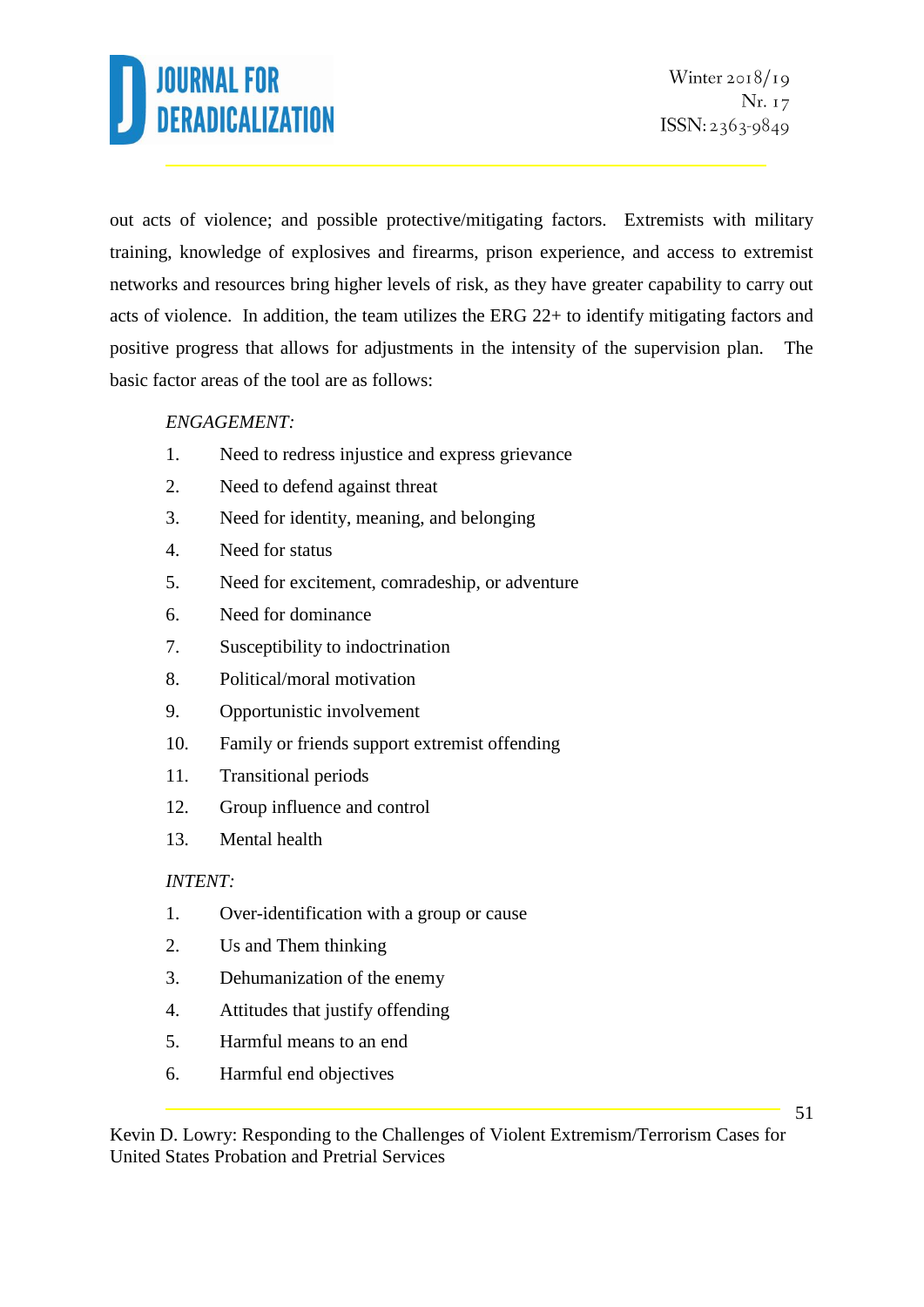#### *CAPABILITY:*

- 1. Individual knowledge, skills, and competencies
- 2. Access to networks, funding, and equipment
- 3. Criminal history
- + Any other factor (Knudsen, 2018)

When the team has identified the underlying, motivating factors of the individual's radicalization, a complete plan addressing each motivating factor is developed to be carried out through the assigned Probation and Pretrial Services Officer, counselors, mentors, and other necessary community and social services. As previously stated, these contributing team members need to be educated in both the disengagement process and risk assessment to ensure the proper balance of public safety and rehabilitation. Based on the team meetings, the assigned supervising Probation and Pretrial Services Officer will complete the risk assessment tool ERG 22+, narrative reports, and case plans and will record the combined team staffing into the chronological record in the defendant's or offender's case file.

Although the federal Probation and Pretrial Services' Pretrial Risk Assessment tool (PTRA) and Post-Conviction Risk Assessment tool (PCRA) are not designed to assess risk and need for extremist/terrorism-related defendants and offenders, the team will review the tools to address any areas identified. These tools have proven more relevant in white supremacy cases. The team and process still incorporate the basic focus of traditional supervision that includes the risk, needs, and responsivity principle.

### *Counselors, Treatment Providers, and Mentors*

Mentors, counselors, and treatment providers provide program elements to contribute to a network of influence for the disengagement and rehabilitation process of defendants and offenders. This network of influence also acts as a source of information needed for ongoing assessment of positive progress or for identification of signs the defendant/offender may have reengaged in extremism.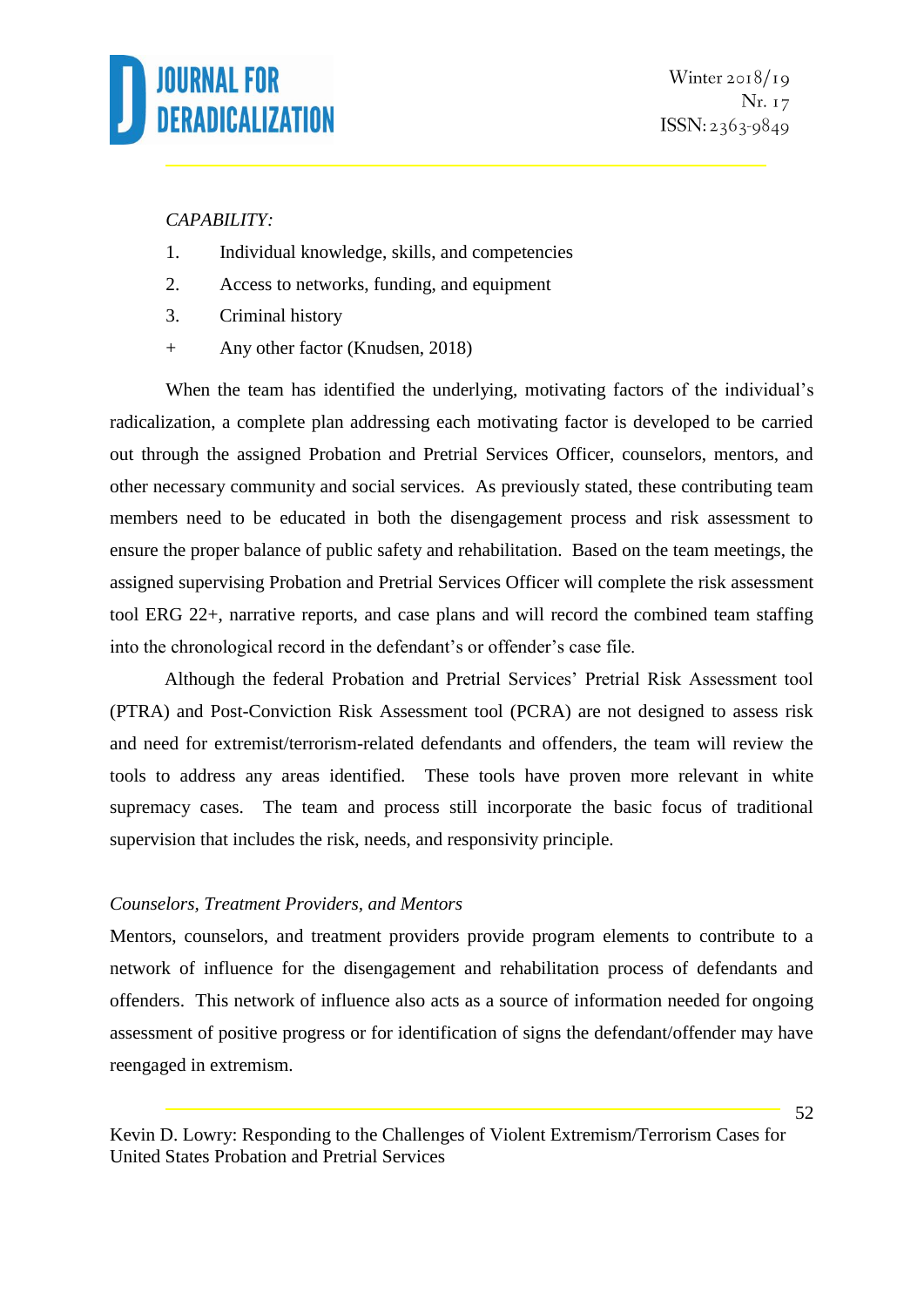Building a specialized network of providers and community resources is critical to the success of working with extremists. It has been a challenge to secure providers in the area, as many of the top-quality service providers have declined involvement due to concerns about the controversy and risks associated in working with extremist/terrorism-related cases. Their concerns are for the safety of their other clients, counselors, and facilities; legal liability; and fear of negative community and media scrutiny. Many providers are not willing to take on the challenge of the specialized training and knowledge required for this type of work.

It is important to be very cautious in selecting service providers and community resources, carefully vetting them. Though there were interested parties seeking involvement with the District of Minnesota's program, many were not stable or appropriate. The motivations varied, as some sought notoriety, attempted to establish themselves as influential community leaders, inquired about funding and grants, or proposed research projects. Some providers have claimed success with programming in this area to gain media notoriety, which is often counterproductive to the treatment process. Many of these programs have failed to meet basic standards to provide proper evaluations, assessment of risk and needs, or required treatment modalities needed for the process. The District has carefully selected a small number of providers initially; and there is a great need for more legitimate providers for the future, due to the growing number of these cases.

The **mental health** and **substance abuse** counselors utilized by the District of Minnesota have been trained in the Koehler model; understand radicalization, intervention, and the disengagement process; and provide their respective counseling and treatment modality.

**Mental health** providers complete psychological evaluations and counseling to address both preexisting mental health issues and harm inflicted by extremist radicalization tactics and involvement in terrorism. This treatment often addresses post-traumatic stress disorder and trauma from a wide range of traumatic experiences. These experiences often include: physical and emotional abuse, witnessing victimization of family members,

Kevin D. Lowry: Responding to the Challenges of Violent Extremism/Terrorism Cases for United States Probation and Pretrial Services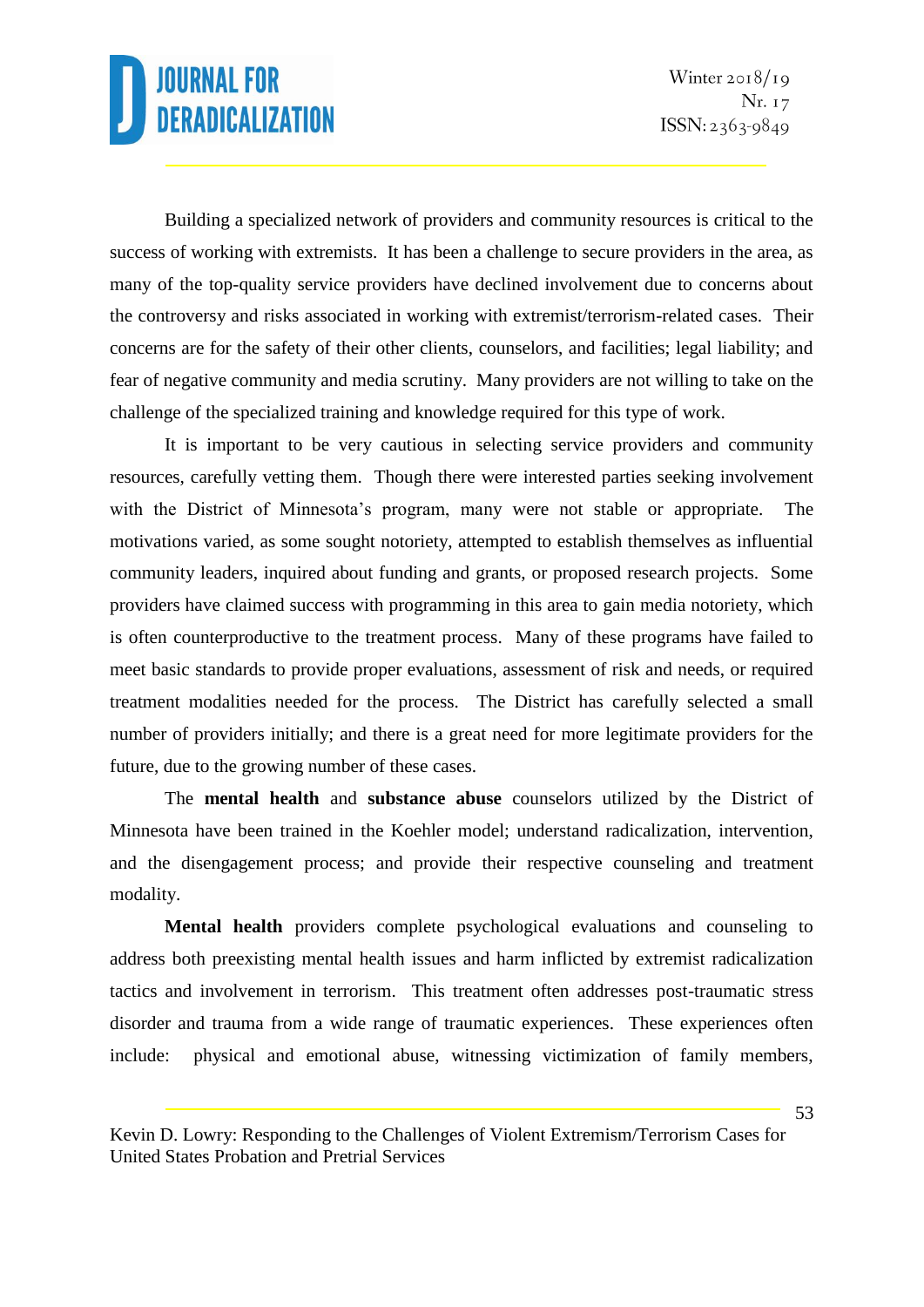significant loss, terrorism training, terroristic involvement on the battlefield, and other radicalization experiences.

The counselor and team work to help the defendant/offender rebuild a positive identity through a number of methods to include the Koehler mentoring model and guidance from the U.K.'s Healthy Identity Intervention Manual. Mental health and cognitive change can often be apparent in both discussions and actions. The team members continually assess the defendant/offender by reviewing his/her posts on Facebook, blogs, tweets, and ongoing discussions. Counselors and team members are trained and experienced in recognizing dialogue and narratives that demonstrate the defendant's/offender's thinking and mind-set.

Based on the District's experiences, mental health counselors and psychologists without knowledge and/or experience in working with radicalized extremists have proven to be somewhat unequipped to be effective with this population. Thus far, only about two of ten defendants and offenders among Minnesota jihadist cases had preexisting mental health issues that appear to have significantly contributed to their susceptibility to radicalization. These numbers have been consistent with those shared by Mr. Koehler from Germany and trainers from the U.K. This is an area that will require further ongoing research.

With regard to **substance abuse counseling**, controlling substance abuse issues will be critical when working with radicalization and terrorism cases just as it is for rehabilitation in other criminal cases. Some jihadists speak of becoming more devoted Muslims and abandoning smoking, sex, alcohol, and drugs while they were being radicalized, while others report continued or increased use of marijuana, alcohol, and other drug use that contributed to their lowered inhibitions. Substance abuse appears to be more acceptable if not a traditional part of white supremacist culture. Defendants and offenders often report their lowered inhibitions from substance abuse contributed to susceptibility for a shift in their ideas, beliefs, and the acceptance of a violent ideology. Again, substance abuse counselors will need to be trained to address the combined issues of radicalization, extremism, and substance abuse or closely guided by the team for case planning.

Kevin D. Lowry: Responding to the Challenges of Violent Extremism/Terrorism Cases for United States Probation and Pretrial Services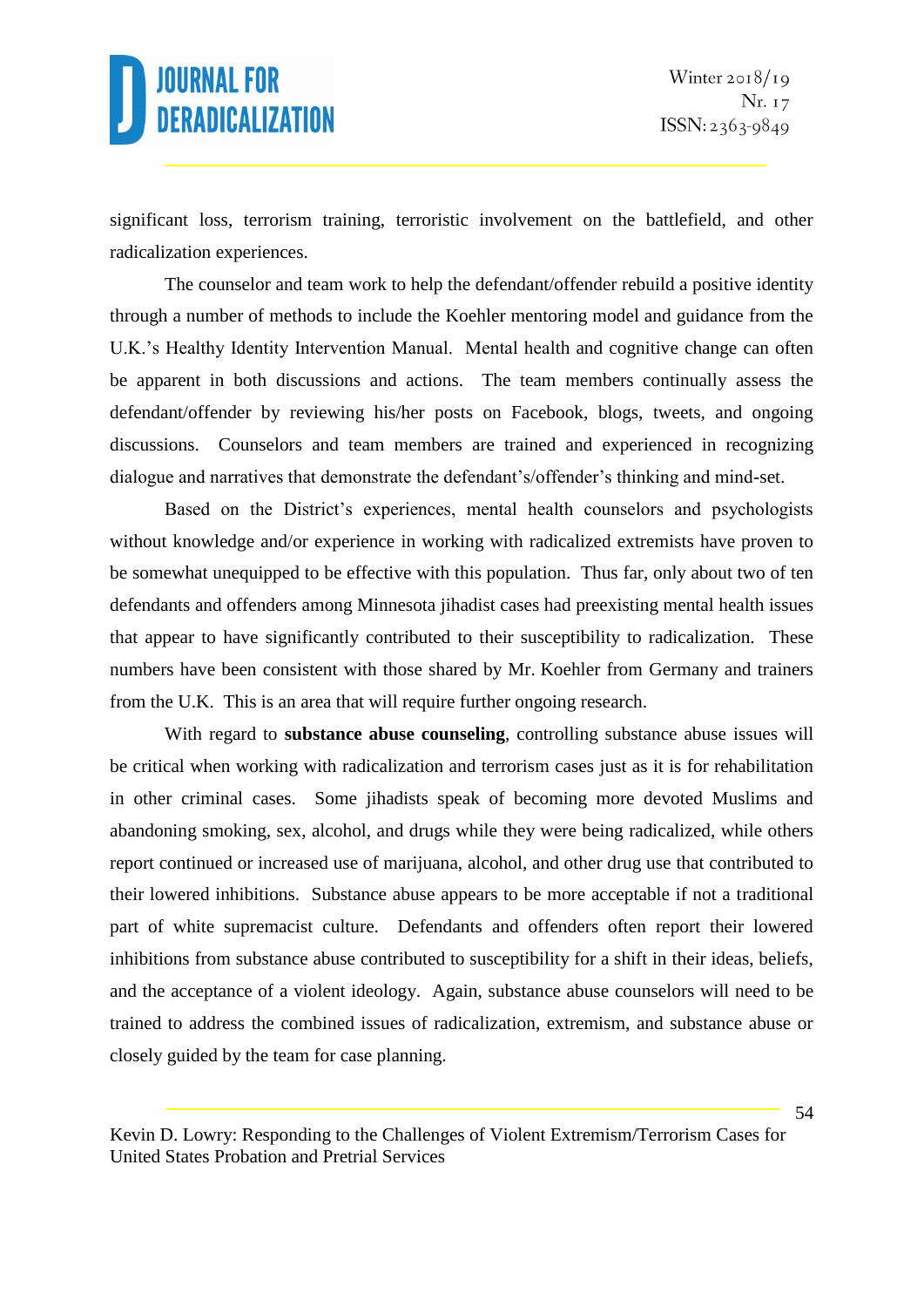55

**Mentors:** The Probation and Pretrial Services team utilizes mentors as a key component of the intervention and disengagement process adopted from the Koehler model. The assigned mentors are carefully vetted, credible, trustworthy, and appropriate for the specific needs of the individual. Mentors may be paid or voluntary.

The defendant/offender may be assigned one mentor or multiple mentors based on the need to address underlying factors that influenced the radicalization process. These mentors may range from a life coach to mentors with specialized knowledge, skilled to address underlying radicalization factors or areas of positive, special interest that often include religion and politics. The mentor may also be needed to assist in intervention with family issues and reintegration into the community. In addition to the assigned areas of mentoring, the mentors must be committed to support monitoring the defendant's/offender's actions for any relapse to extremist activities and public safety issues that may arise.

#### *Voluntary Religious Mentor Support*

Any mentoring related to religion/theology will be voluntary at the request of the defendant or offender and provided by a carefully selected and vetted source. With regard to jihadists, the focus of mentoring is to change one's commitment to violent extremism and is clearly not directed at changing one's religion/theology. The assigned mentor will need to correct misconceptions justifying violence toward others as an acceptable means to an end. This is not unlike changing one's thinking, beliefs, and attitudes about criminal behavior and substance abuse, which are the foundation and goals for correctional treatment and rehabilitation for all offenders.

Religious mentoring usually involves appealing to the interests of the individual and replacing the desire for involvement in extremist activities with positive involvement that contributes to one's faith and the community. The mentors will need knowledge of the Muslim community and relationships with their leadership to ensure participants are connecting with appropriate influences and do not frequent areas known for extremist influences. When utilizing faith-based resources, knowing and monitoring areas of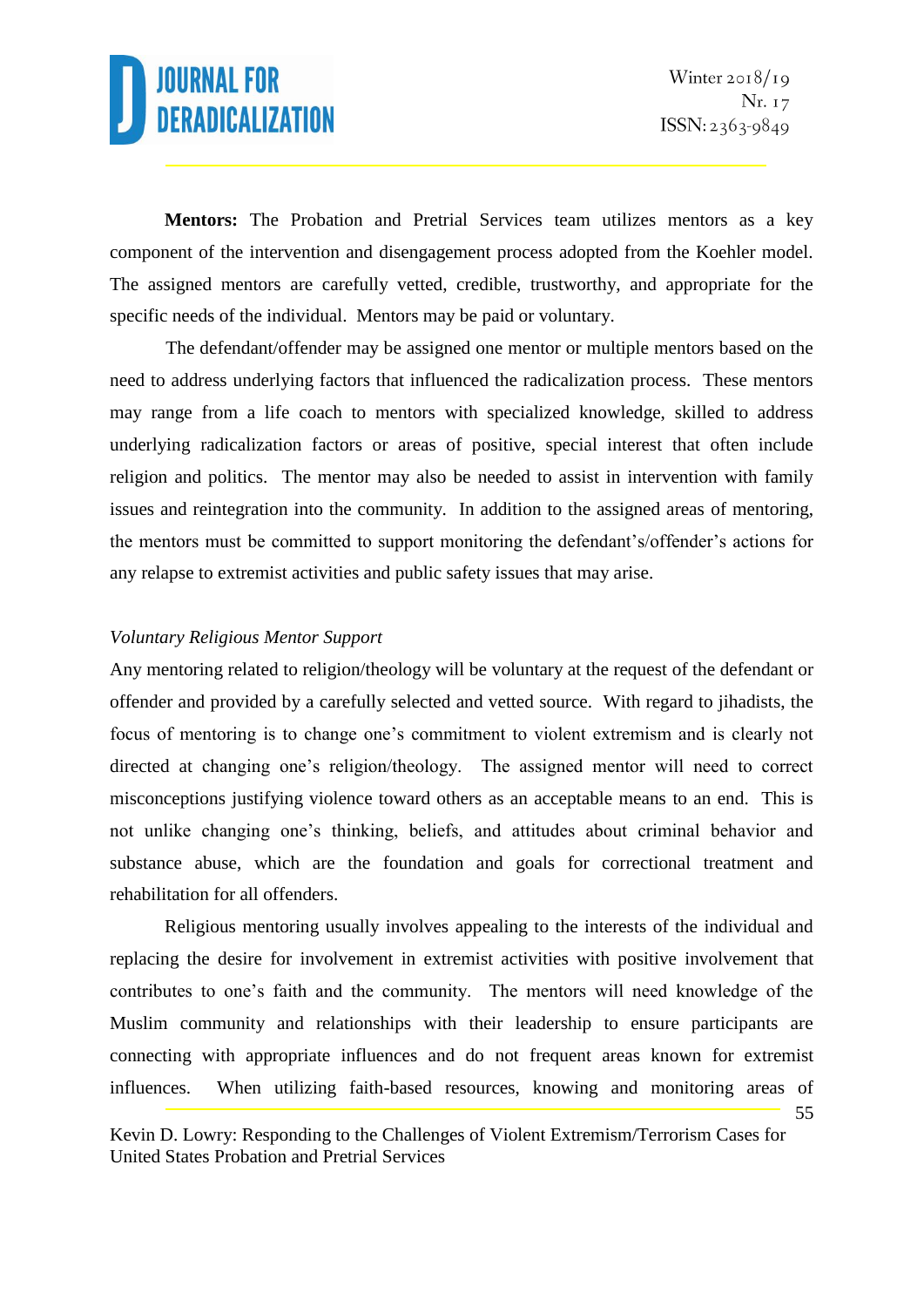

community influence are equally as important for working with white supremacists or other types of extremists.

#### *Civic and Political Education Mentoring*

Often, radicalized individuals have strong civic and political interests and are open to mentoring, education, and discussions or debates in these areas. Assigned mentors; who are educators, experts, or highly knowledgeable specialists in history, political science, and extremism; are valuable assets for this role. A critical element of the disengagement process is identifying and developing cognitive openings for contemplation on alternatives to a violent cause, ideology, and underlying motivating factors. The mentors in this role will work with the defendant/offender on developing productive, nonviolent ways to express his/her political beliefs which will be reinforced by the activities of all the team members. These mentors, like all other mentors, should be trained in the Koehler model when possible or closely guided by the team.

#### *Family Support and Education*

The defendant's or offender's family will be an integral part of the intervention and the disengagement process. The Probation and Pretrial Services team members must be able to assess the family relationships closely for strengths and weaknesses. When necessary, it is critical to strengthen or rebuild the structure of family relationships to support the process. At times, the family relationships may be unsalvageable or a contributing factor supporting jihadists, white supremacists, or other types of extremism and not part of a viable disengagement plan. However, usually, good family counseling and education regarding supportive relationships can be key to a good disengagement process.

The Probation and Pretrial Services team educates family members on the signs and symptoms of radicalization, compliance with the conditions of supervision, and ways to assist in the intervention and disengagement process. The use of written agreements to ensure clear

Kevin D. Lowry: Responding to the Challenges of Violent Extremism/Terrorism Cases for United States Probation and Pretrial Services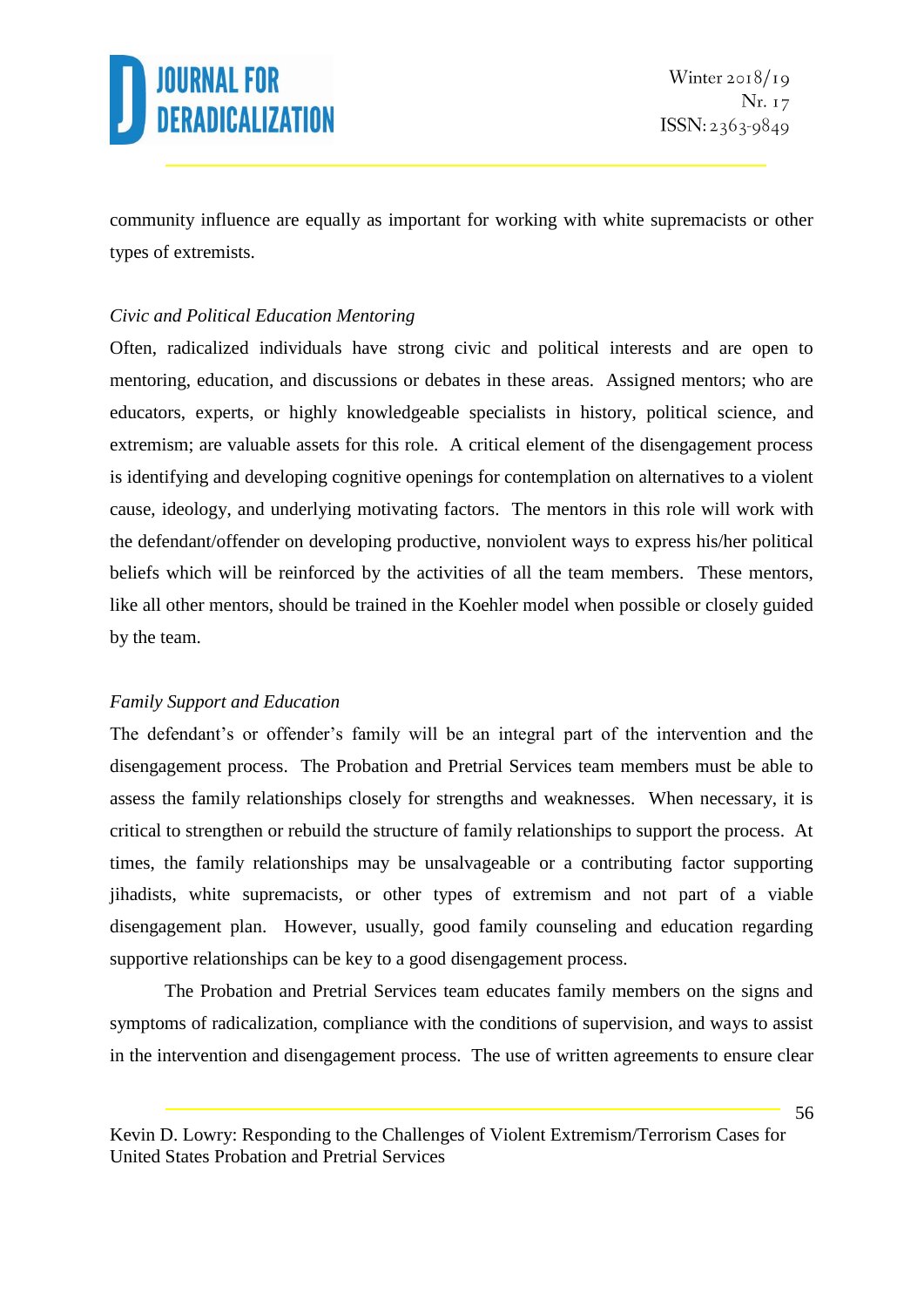57

expectations and commitment to the process can be extremely valuable. Assigned mentors may be able to assist with this process when necessary.

#### *Social Services*

A critical part of the intervention and disengagement process is the development of a network of partnerships with community social services to assist with a holistic approach for working with extremists. These services include areas such as family counseling, employment, educational tutoring, residential and basic subsistence, and medical treatment. This requires the Probation and Pretrial Services team to build close partnerships with providers and, at times, educate them on various aspects of the disengagement process, such as radicalization/terrorism issues and public safety concerns, which may go beyond what is required with regular services. This may include precautionary measures to avoid negative public or media attention and risks associated with terrorism related cases in the community. For the District of Minnesota, these services often focus on needs specific to members of the Somali community. These services will need to be coordinated closely by the team to meet the needs of the defendant or offender with the disengagement process.

#### *Employment and Vocational Training*

Meaningful employment and educational opportunities may play a significant role in the intervention and disengagement process. A new or positive identity for defendants/offenders can be better developed if they are employed or receiving training or education in an area of interest. The development of long-term occupational goals can fulfill some of the needs or motivating factors that incited or enticed the individual to an extremist ideology. The more one is engaged in multiple interests, such as meaningful employment and education, the better chances of a successful disengagement. The issue of third-party risk can be a challenge with extremist/terrorism cases, as not all employers are willing to hire employees with this background. Having a network of employers and ties to educational institutions will be important. The Probation and Pretrial Services team should be aware of employers and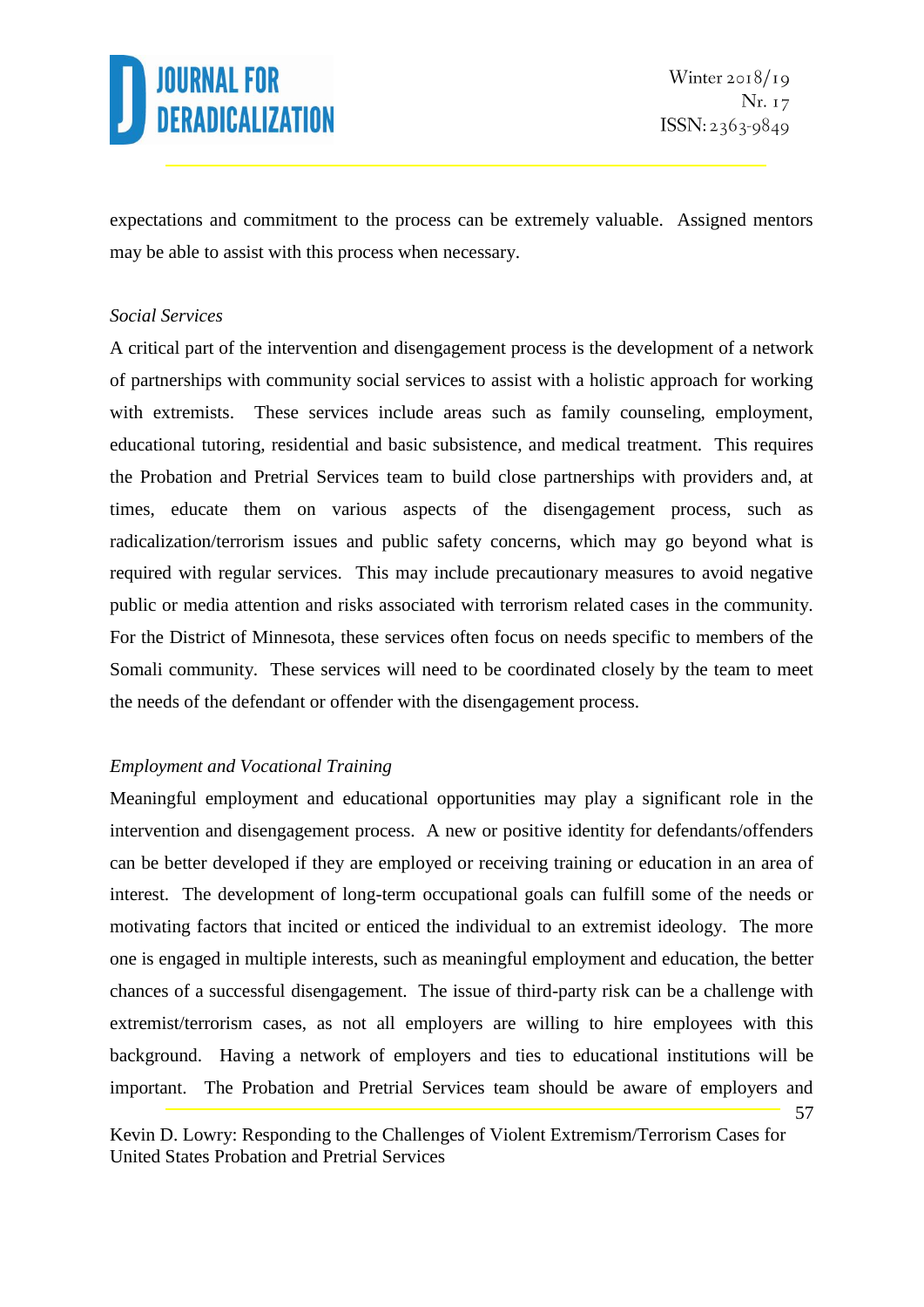

58

educational institutions in the community that have been known to have extremist influences or ties.

#### *Expert Consultation*

Mr. Koehler's and HMPPS's training, tools, processes, and practices have drastically moved the development of the District's program forward. Mr. Koehler's expert consultations began by providing evaluations for defendants pending sentencing and presenting training to Probation and Pretrial Services Officers to be coordinators in the facilitation of the disengagement process. Mr. Koehler's consultation services included ongoing advice on program development for casework strategies and issues that arise in the District's team approach. Mr. Koehler provides additional follow-up training and consultations in the latest developments and worldwide research for working with extremists. Some of the work he published (Koehler, 2016a); (Koehler, 2016b); (Koehler, 2017) is now included in the program's guidance.

The District continues to work with HMPPS of the U.K. through quality assurance reviews for competency development for the use of the ERG 22+ risk assessment tool, the HII manual for case planning, and Developing Dialogues process. HMPPS conducts ongoing research to further validate the ERG 22+ risk assessment tool and other intervention strategies.

Both sources of expert consultation support the District's Probation and Pretrial Services team through ongoing research, quality assurance assessments, consultation for program adjustments, training, and updates on the latest international developments for working with extremists.

#### **IV. Justice System Model for Intervention and Rehabilitation for Extremists**

The scarcity of civil prevention and intervention programs in the U.S. has unfortunately resulted in criminal prosecutions being the nation's almost exclusive intervention response to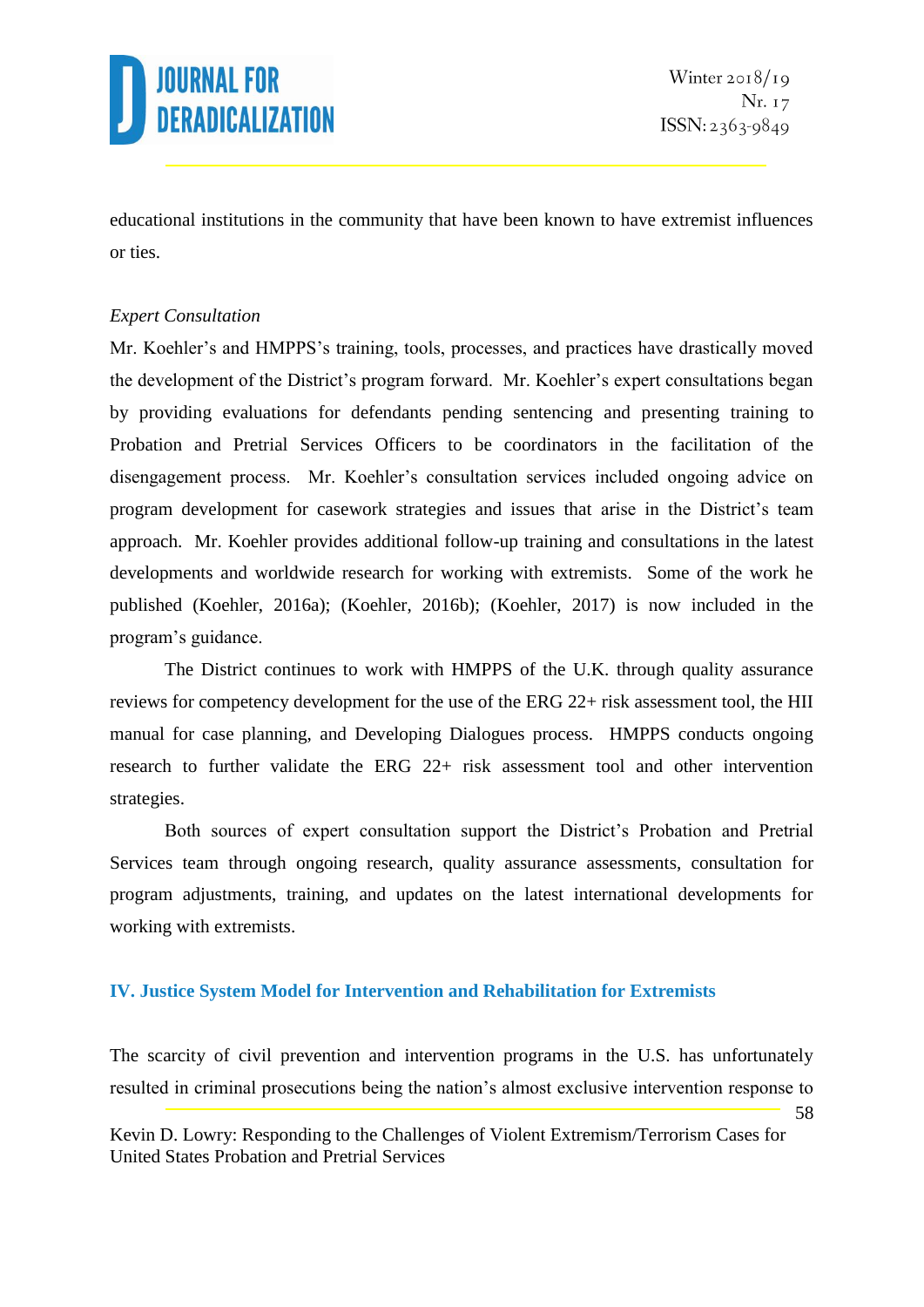extremism thus far. The District of Minnesota's justice system model team process for intervention starts at the point of arrest or criminal charges. Although the federal justice system has worked with domestic terrorism cases such as white supremacists for many generations, this new brand of jihadist extremist involved with foreign terrorist organizations has brought new challenges. The ability within the legal structure of the criminal justice system to incorporate necessary and appropriate responses addressing the effects of a highly sophisticated radicalization process on young defendants and offenders will continue to be a challenge in the U.S. for some time. Included in the justice system team decision-making process is a more elaborate consideration of the underlying motivating factors and levels of radicalization, which is in addition to assessing the motivations or circumstances for other types of criminal behavior.

This intervention process is tailored to follow a statutory path and mandates throughout the criminal justice system beginning at arrest or criminal charges with the provisions for pretrial release set forth in U.S. Criminal Code Title 18, Section 3142; the goals of sentencing mandated under U.S. Criminal Code Title 18, Section 3553; and the structures set forth for probation supervision provided in U.S. Criminal Code Title 18, Section 3563; and for supervised release defined in U.S. Criminal Code Title 18, Section 3583.

The District of Minnesota relies on Probation and Pretrial Services Officers and Supervisors trained in the specialized area of extremism to lead the team in handling the basic statutory mandates and functions of the justice system processes. These Probation and Pretrial Services Officers are equipped with the knowledge and skills to understand both the radicalization process and the necessary interventions to stabilize and disengage defendants from extremism when possible. These abilities enable officers to make critical release or detention recommendations, provide appropriate sentencing recommendations, recommend necessary conditions for supervision, and carry out supervision activities to mitigate danger to the community and facilitate the intervention, disengagement, and rehabilitation process.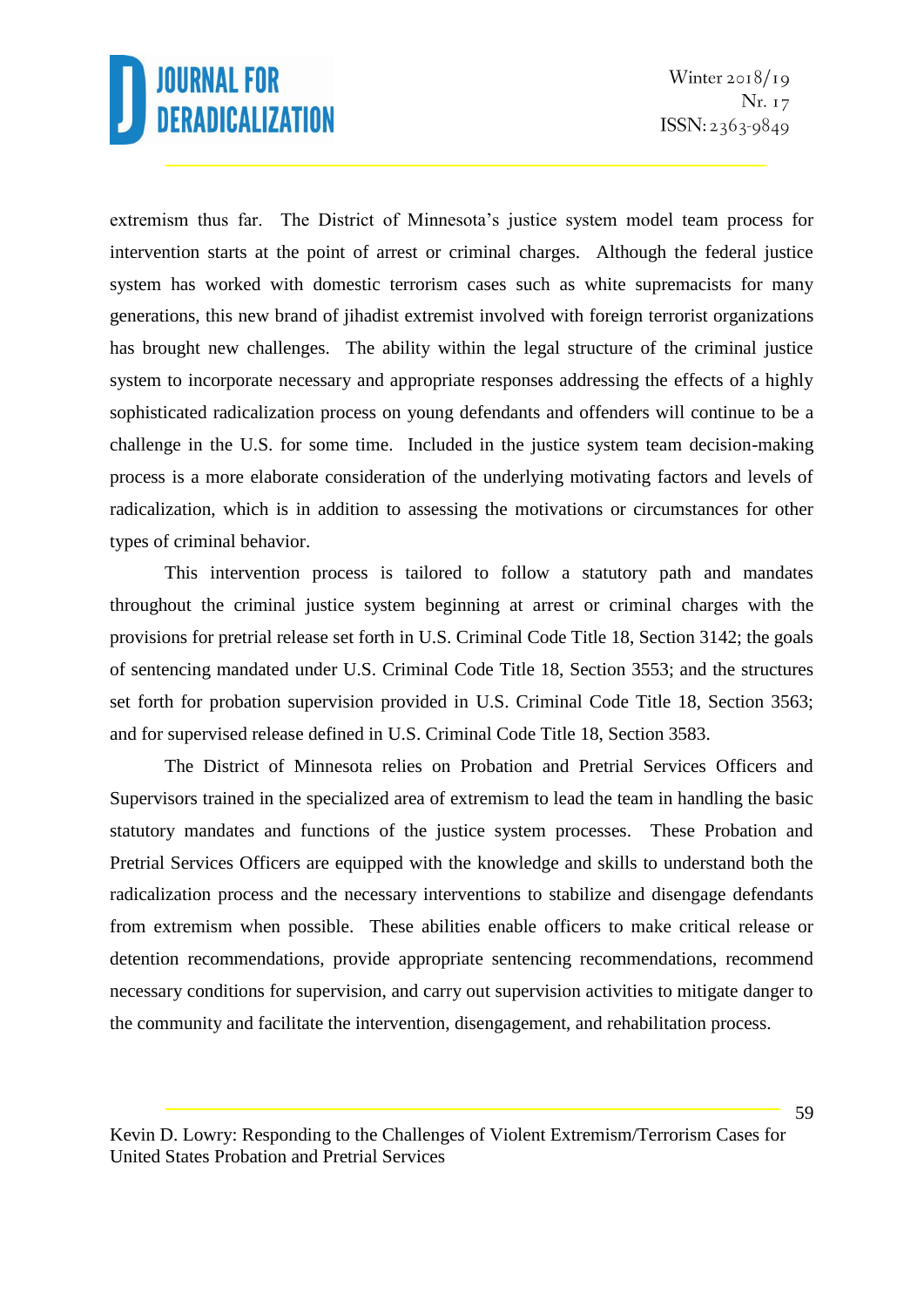#### *Arrest/Suppression*

Arrest or criminal charges comprise the first step in a justice system model of intervention for extremists. Arrest and detention only temporarily suppress or limit an extremist's desire for ongoing communication and opportunities to support or commit acts of violence for his/her group, cause, or ideology and do not address one's level of radicalization. For this model of intervention to be most effective, the process of disengagement will need to start at the time of arrest and include a full continuum of services throughout the process of pretrial services, sentencing, incarceration, and community supervision. This process is similar to the practices to address drug addiction and sex offenders currently in place throughout the criminal justice system.

#### *Pretrial Decision-Making*

After the arrest or charging of an extremist/terrorism-related defendant, the Court decides to detain or release the defendant into the community while waiting disposition of the case, based on risk of flight or danger to the community as set forth in U.S. Criminal Code Title 18, Section 3142. In many of these cases, the defendants are very young, have good family support, have jobs, are students, and have little or no criminal history or history of violence. At face value, these circumstances would clearly justify pretrial release in most cases. However, in cases where the defendant is highly radicalized, this makes him/her unpredictable and both a risk of flight and danger to the community.

Not all radicalized individuals commit crime, however, radicalization is often a precursor to involvement in terrorism-related offenses. At this point, determining the level of radicalization is critical and should not be mistaken as establishing guilt or innocence of the charged crime. Being radicalized in itself is not a crime. Evaluating the level of radicalization is similar to assessing the level of a defendant's drug use or addiction to determine release or detention and the necessary conditions of supervision to mitigate and manage the risk of flight and danger to the community.

Kevin D. Lowry: Responding to the Challenges of Violent Extremism/Terrorism Cases for United States Probation and Pretrial Services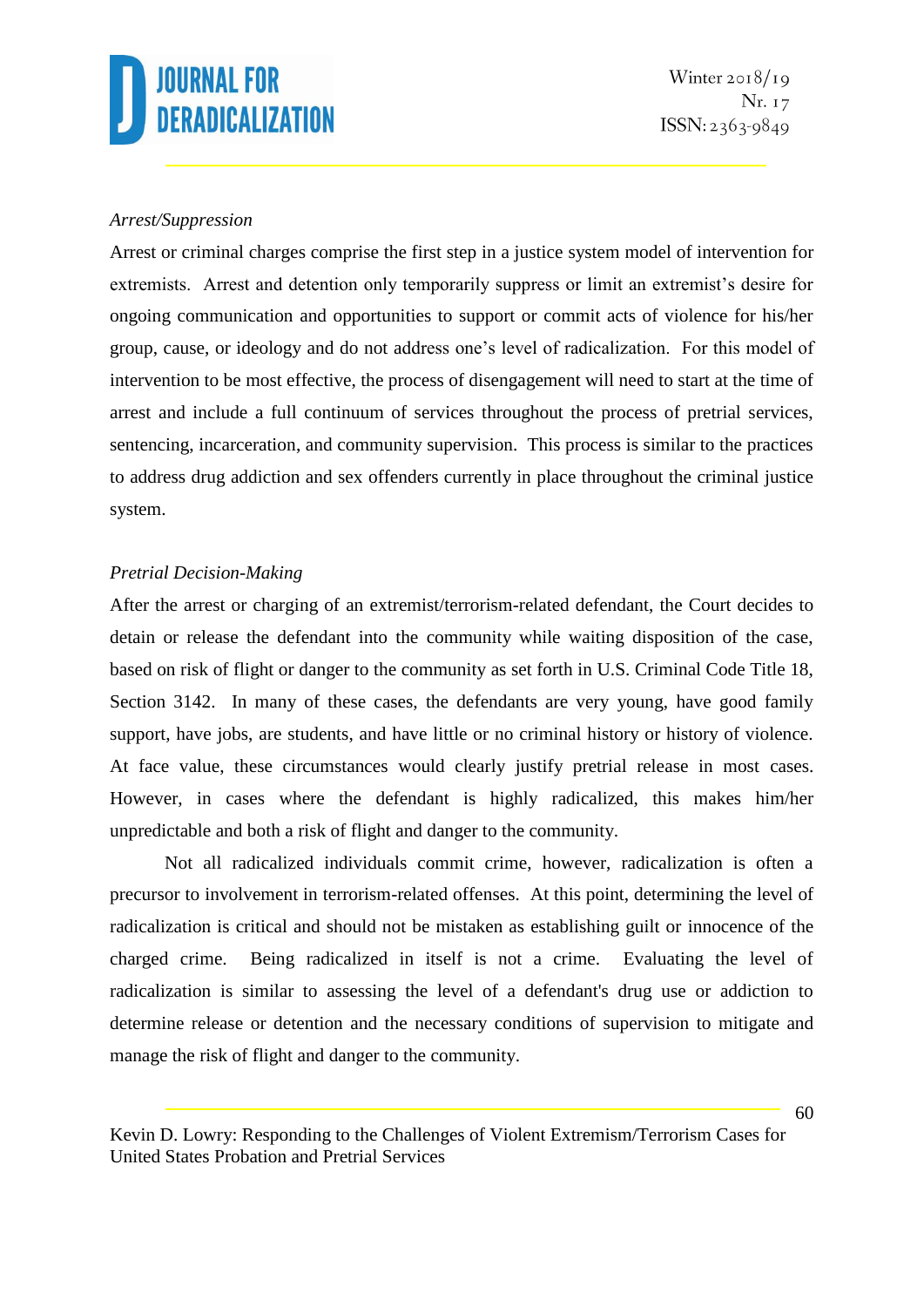Assessments of a defendant's level of radicalization and intent for continued involvement in terrorism-related activities differ from the focus on more traditional indicators used to determine good candidates for release by Probation and Pretrial Services. In these circumstances, defense counsel often brings numerous motions and proposed release plans to the Court requesting the release of radicalized defendants involved in a terrorism-related offense, due to their youth, the presence of good community support, and limited criminal history. Probation and Pretrial Services is often directed by the Court to evaluate these additional release plans to determine if they are sufficient to stabilize these defendants for release and defend any recommendations based on levels of radicalization or intent to continue extremist activities as they relate to risk of flight and danger to the community.

An even greater challenge for Probation and Pretrial Services than legal disputes over release and detention is the decision by the U.S. Attorney's Office and/or the Court in a terrorism-related case to attempt pretrial diversion or provide special programming for defendants due to their youth or involvement as cooperators. The Court often requires Probation and Pretrial Services to fashion both a treatment plan and special conditions to stabilize the defendant to help facilitate these initiatives. The District of Minnesota Probation and Pretrial Services has responded to numerous requests from the Court and assisted other districts nationally with these types of circumstances.

To determine risk of flight and danger to the community for potential release with intervention programming in extremist cases, the Probation and Pretrial Services team identifies the defendant's motivation and intent level, level of radicalization, and level of capability to carry out extremist acts. In most cases, the case agent, prosecutor, family members, or other reliable sources can provide valuable primary information about signs of the level of radicalization.

Probation and Pretrial Services analyzes the role of the defendant's involvement in the extremist/terrorist group's activities. For example, Probation and Pretrial Services analyzes whether the defendant attempted to obstruct investigative efforts to protect the group or cause, increasing further consequences for himself/herself, or whether the defendant was a lone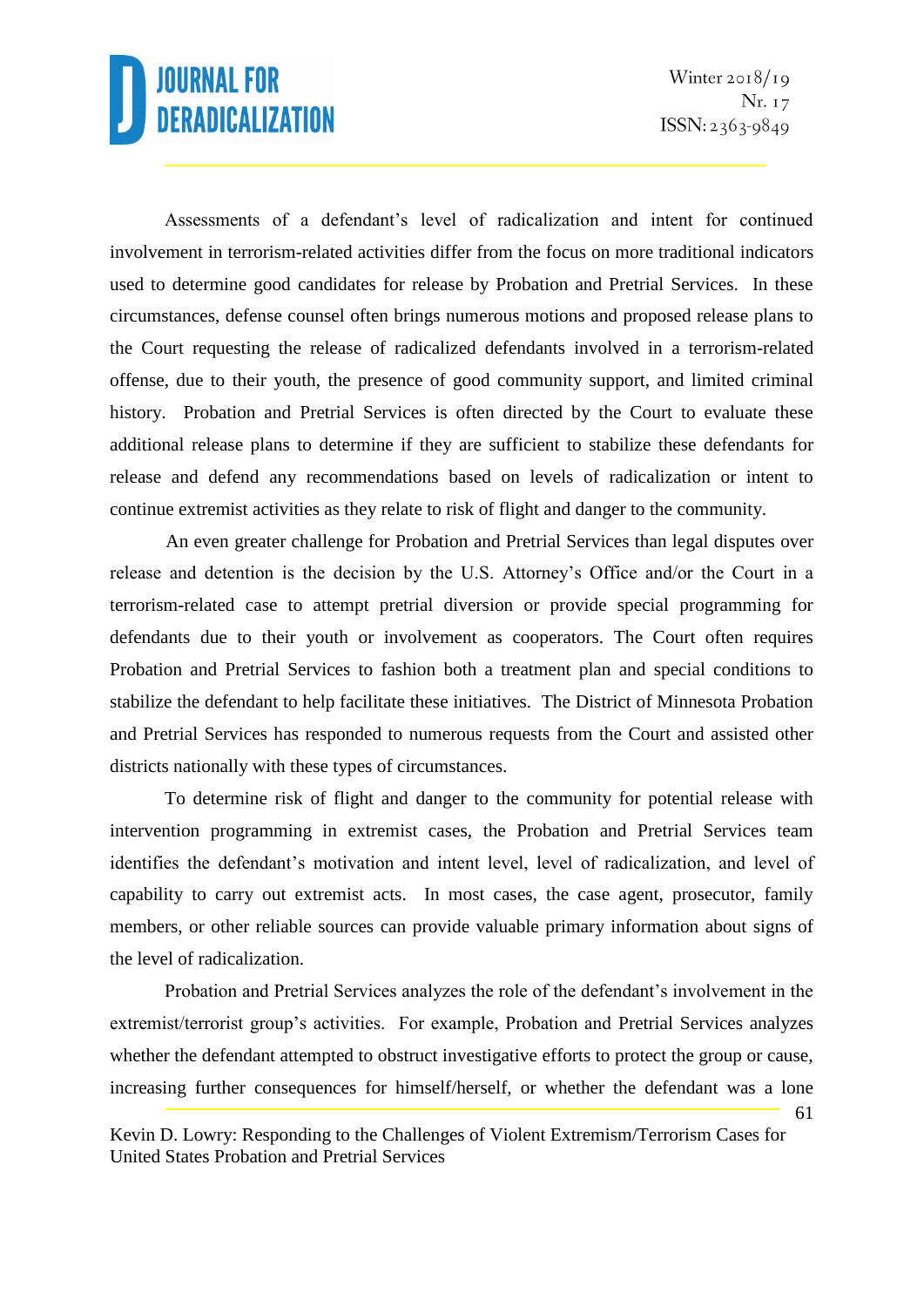62

actor. Probation and Pretrial Services evaluates the level of sophistication of the defendant's travel plans, such as false passports; contacts with local and international networks and resources; and plans for involvement to carry out acts of violence. Probation and Pretrial Services also must carefully evaluate if substance abuse and mental health issues contributed to the radicalization process when considering release. Ongoing substance abuse or mental health issues can lead to a defendant reverting to extremist activities in some cases if not successfully treated.

Knowing how the defendant was radicalized; the time period the radicalization took place; the level of involvement with contributing relationships and networks; and the specific activities can assist in establishing if pretrial release is appropriate for all types of extremists. For example, white supremacist members of the KKK often have long-term relationships, associations, and generational involvement with family and friends, who contribute to risk as extremist influences and networks. Assessment at this juncture for both jihadists and white supremacists may include determining if the defendant is continuing to recruit others or siblings, which can create further risk to the community, and would not typically be an area of focus in a non-extremist criminal case.

If the defendant is returning from overseas travel, Probation and Pretrial Services evaluates to determine if the defendant was involved in terroristic activities or training, increasing the defendant's risk level. Returnees are closely evaluated to determine the reasons for their return. If the returnee became disillusioned due to a bad experience or expresses remorse and denounces the group or cause, this can be a positive step if it is verifiable. Defendants who continue to protect or voice support for the group, cause, or ideology, or go silent, will need to be closely monitored and contained.

As always in the profession of Probation and Pretrial Services, Officers evaluate the defendant's actions over listening to words. Notable changes in the defendant's behavior and expressed views at this point can assist in determining if the arrest or charges had a negative or a positive impact. A high level of dishonesty, deception, and manipulation are often indicators of the level of commitment to the group, cause, ideology, and level of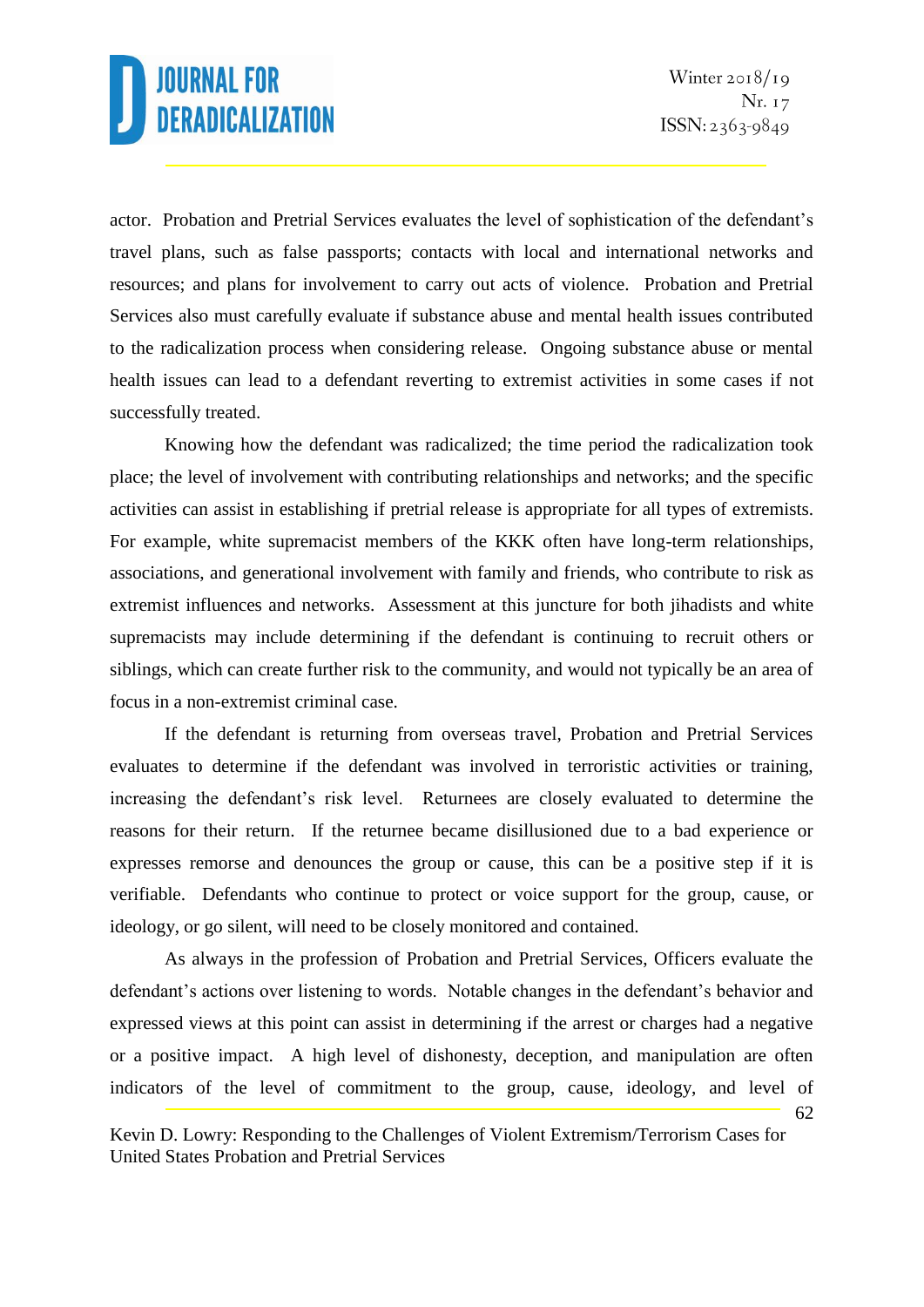radicalization. Evaluating if the arrest or being charged created a desperate state of mind that will result in further attempts to travel outside of the U.S. to fight for ISIL/ISIS or martyr oneself if released is critical.

Within the District of Minnesota terrorism cases, some defendants were stopped or questioned by investigating agents for attempting to leave the country. When word of this law enforcement contact spread among the group members, more sophisticated planning and activities occurred instead of efforts being discontinued. The phrase coined among the terrorist cell members in Minneapolis, "fake it until you make it," clearly illustrates that the defendants believed in the importance of making their lifestyle look completely normal to avoid raising suspicions. In that way, they could get out of the country to travel to Syria to join and fight for ISIL/ISIS or be involved in other terrorism-related activities.

Some visible signs of radicalization may be a name change to a "combat name" (kunya) in addition to violent extremist propaganda, tattoos, or possession of other extremist symbols or objects. Changes in behavior and narrowing of friends to only jihadist Muslims or white supremacists are common in extremist cases. Activities like selling property, raising money, or obtaining a passport can all be indicators of the level of involvement in mobilization to extremism/terrorism activities. Drastic changes, such as going completely silent on previously protested issues or concealing behaviors, could also reveal a defendant has a plan or is taking action in keeping with the "fake it until you make it" strategy.

Postings on social media that profess jihad, white supremacy, or other areas of heated political debates can be very telling. Reviewing messages and communications on Facebook, texts, and other social media at the time of arrest can reveal the level of radicalization. Posted messages and chatter with friends can provide significant information, as some defendants may post commentary on terrorist attacks around the world or police shootings that result in civil unrest, for example. Probation and Pretrial Services should obtain screenshots of social media and texts at this point to properly assess the defendant's mind-set for release and future intervention. The use of encrypted messaging software can also expose the level of sophistication of a defendant when determining his/her circumstances to evaluate risk levels.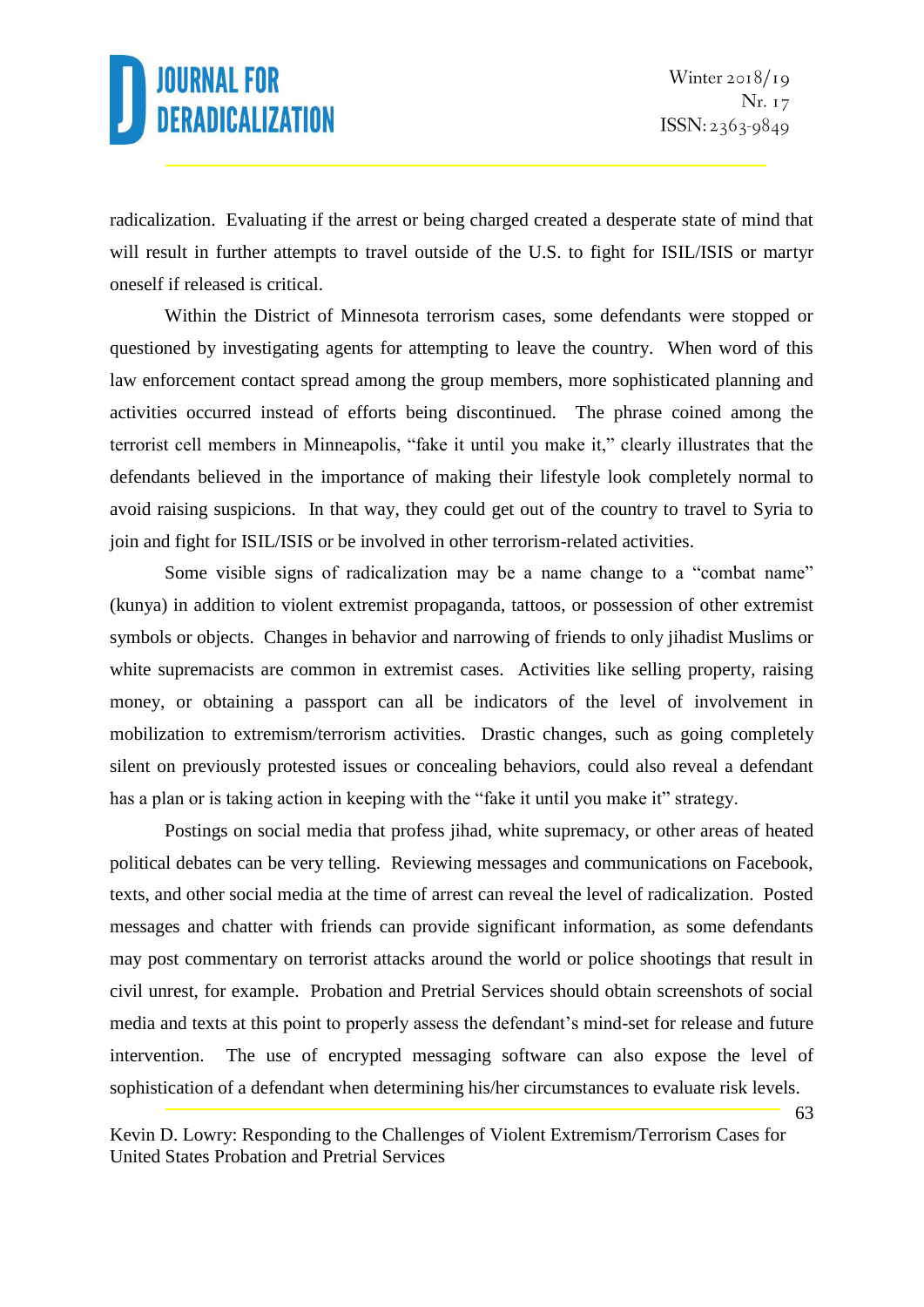Deception among these defendants can be very sophisticated, due to the mind-set of radicalization. In a number of cases, defendants misled or withheld information from government agencies for lengthy periods of time during the proffer and cooperation activities to protect themselves, the group, and cause. This behavior may demonstrate some remaining loyalty to the group and level of radicalization even after what appears to have been a change of heart and mind set.

In one example case, the potential risks of a defendant were especially challenging to assess and a learning experience. This pretrial releasee was believed to be a fully cooperative and compliant individual, a model pretrial releasee. In reality, the defendant orchestrated the radicalization process for a number of young people in a local Muslim school. Such an act is hard to detect. In this instance, it was a lesson learned on the need for close communication between agencies. When considering pretrial release at this stage, close contact with both the case agent and prosecutor can be crucial to determine if there will be ongoing investigations, surveillance, or cooperation activities to support community supervision efforts to mitigate risk of flight and danger to the community.

If it can be determined that a defendant is appropriate for pretrial release, with proper intervention programming and ongoing assessment, the defendant may be able to make progress that would mitigate the need for a lengthy prison sentence. Pretrial release could allow the defendant to be involved in positive activities that include ongoing cooperation with the government, participation in counseling, extraordinary acceptance of responsibility to include involvement in community service projects, reestablished family relationships, and drastic changes in lifestyle. A number of defendants in the District of Minnesota have been successful on pretrial supervision; and a number of others were appropriately detained, due to their high level of radicalization creating risk of flight and danger to the community. Thus far, 12 of the first 30 defendants involved with foreign terrorist organizations have been deemed appropriate for pretrial release. Of these 12 defendants, 10 of them, or 83 percent, successfully completed pretrial supervision.

Kevin D. Lowry: Responding to the Challenges of Violent Extremism/Terrorism Cases for United States Probation and Pretrial Services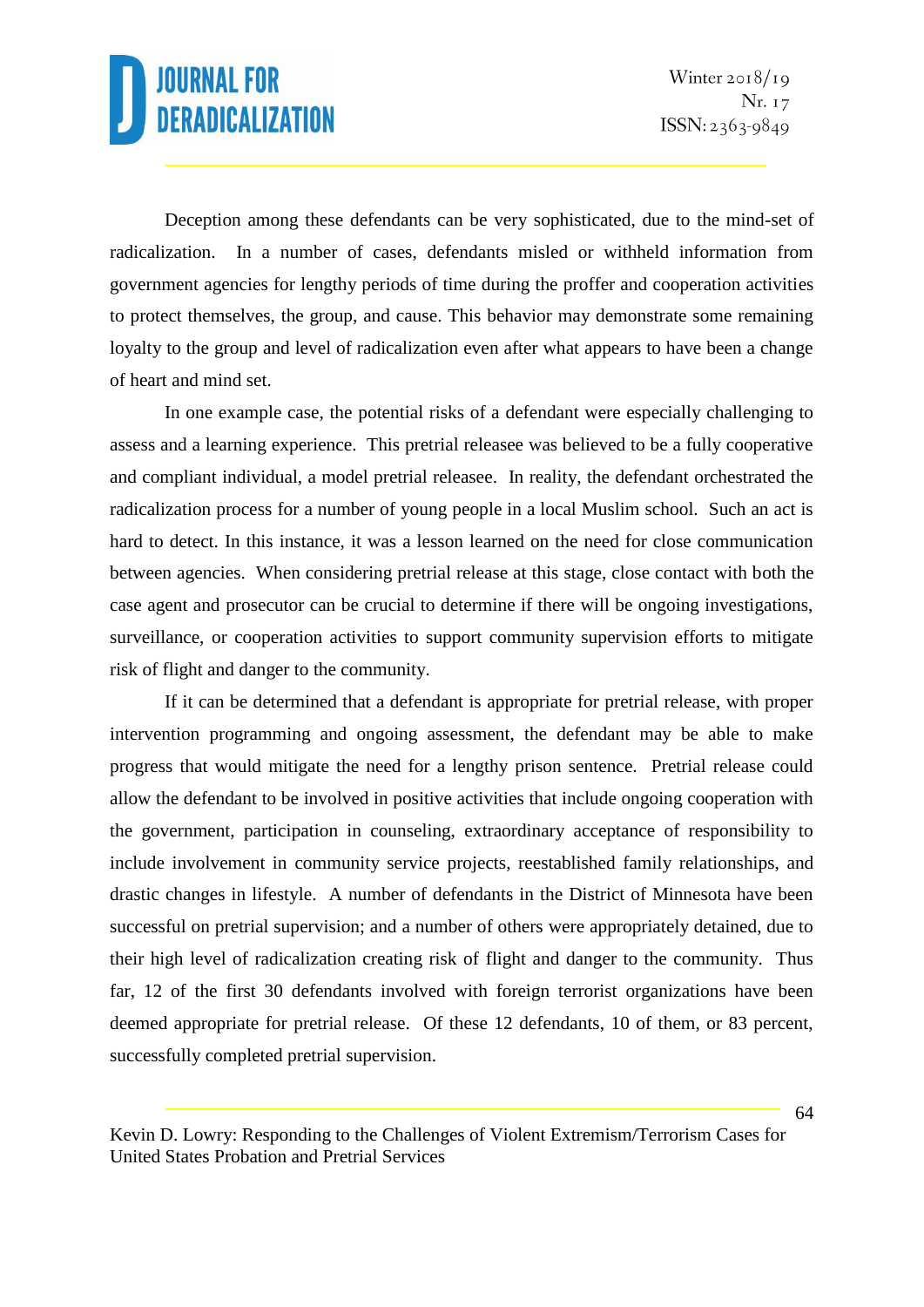### *Plea of Guilty*

The choice to plead guilty can be an important part of the disengagement process. The practice of Senior U.S. District Judge Michael J. Davis is to carefully canvas defendants at the public plea hearing regarding their experiences in the radicalization process, offense conduct, reasons for pleading, and expressed remorse. Through careful inquiries requiring defendant responses beyond the scripted statements prepared with the assistance of legal counsel, the Court gains a deeper understanding of the defendant's mind-set. Defendant responses at this point give further insight to assess if there has been a cognitive shift and to establish a factual baseline for the disengagement process. This questioning process can also demonstrate one's level of honesty and any remaining loyalties to the group, cause, ideology, or other individuals involved in the case. This testimony is especially valuable to set the course for follow-up, in-depth interviews by Probation and Pretrial Services.

The plea hearing and proffer information can contribute to the ongoing disengagement planning to include decision-making regarding continued pretrial release status or detention, an appropriate sentence recommendation, and the needed special conditions of supervision. If the plea of guilty comes without a forthright proffer and cooperation, it can be telling of the mind-set of the defendant, as he/she may be continuing to protect the group or cause. Some individuals may accept a prison sentence and the consequences of their refusal to plead as a form of sacrifice for the group, cause, or their friends, giving them meaning and significance, which further demonstrates their level of radicalization.

### *Cooperation with the Government*

The plea of guilty and cooperation can have both significant legal meaning and benefits to the extremist/terrorism defendant. However, these acts can also be very significant in the process of intervention and disengagement. The level of cooperation with the government can reveal the mind-set of defendants. If defendants are very forthright about the offense and even willing to testify as a witness, they have taken significant steps toward a shift away from their commitment to the group, cause, or ideology. Defendants who continue to be untruthful and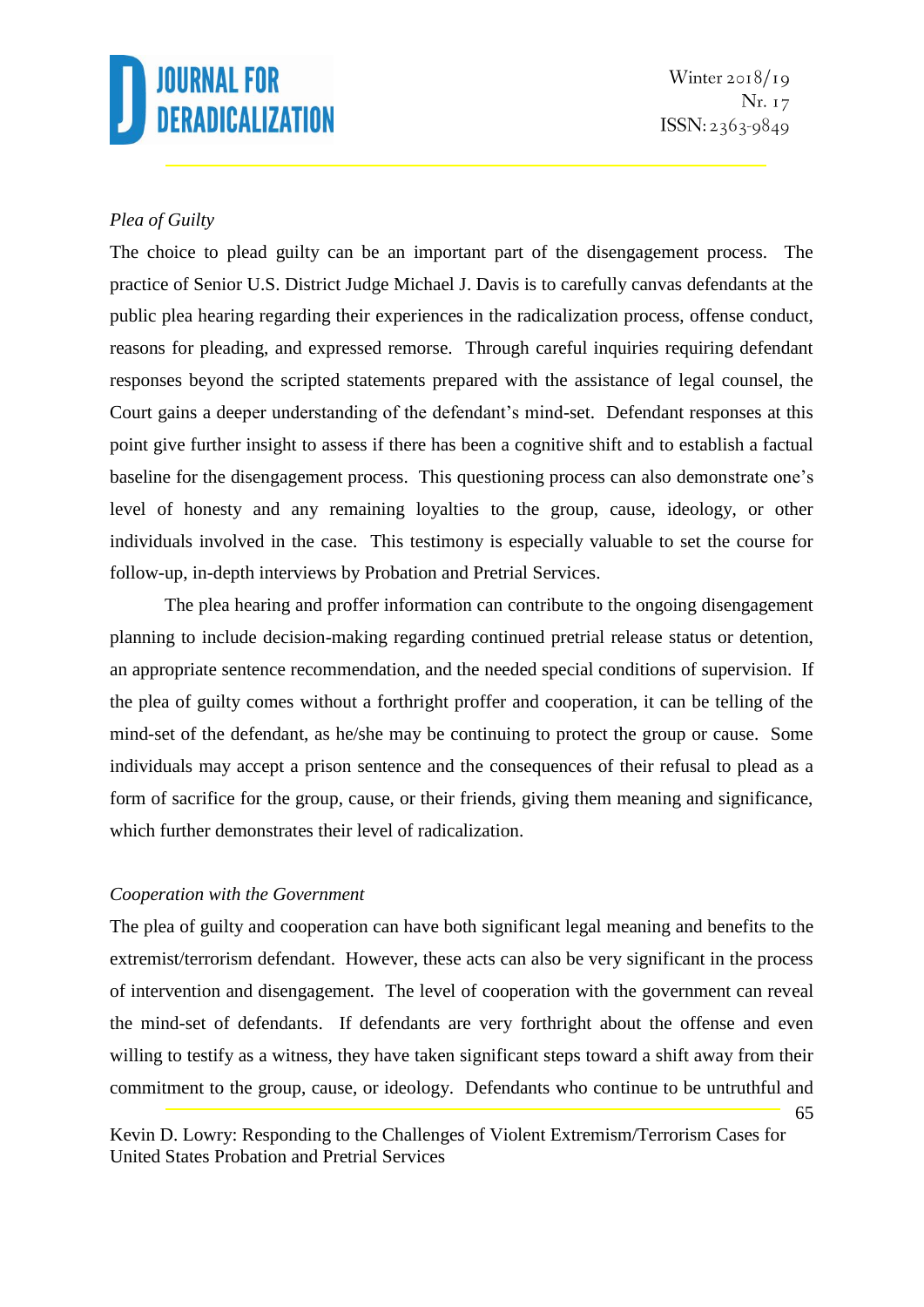66

withhold critical information to protect friends, the group, or cause are often affirming their devotion to extremism. The group may be local friends, a cell, network, or an organization, such as Al-Qaeda, Al-Shabaab, ISIL/ISIS, or the KKK. These behaviors will need to be examined closely in intervention planning to determine their meaning and the intent of defendants.

Cooperation and testifying are acts that can represent a change in mind-set and result in limiting the individual's ability to return to the group at any level. Evaluating the significance of cooperation involves reviewing several aspects. The first is to determine if the defendant provided forthright, detailed admissions and had remorse for breaking the law that went beyond scripted responses. The second is evidence of contemplation about one's actions, which includes reflection on harm to others, such as one's family, communities, and oneself. Expressed relief about leaving one's commitment to the cause or ideology can also be an indicator of a cognitive shift. These indicators of a change in mind-set can often be determined in in-depth interviews and by the defendant's actions. Court testimony as a witness can be one of the most significant tests, demonstrating legitimacy of change for a defendant.

Close communication with the case agents and prosecutor working with the defendant will be critical to this process. There have been cases where defendants have developed close bonds with agents and prosecutors. Oftentimes during the cooperation process, the time spent with agents and prosecutors exposes defendants to positive prosocial values and influence. These relationships have proven to be very significant to further the disengagement process, providing positive experiences to counter radicalization narratives.

#### *Denounce Violent Extremism*

A significant action by a defendant or offender is to publicly denounce the group, cause, or ideology in a manner that would lessen the ability to return to involvement with other extremists. Such an act of denouncing the group or cause, especially during a public plea hearing or testifying in open court proceeding can reveal the defendant's current level of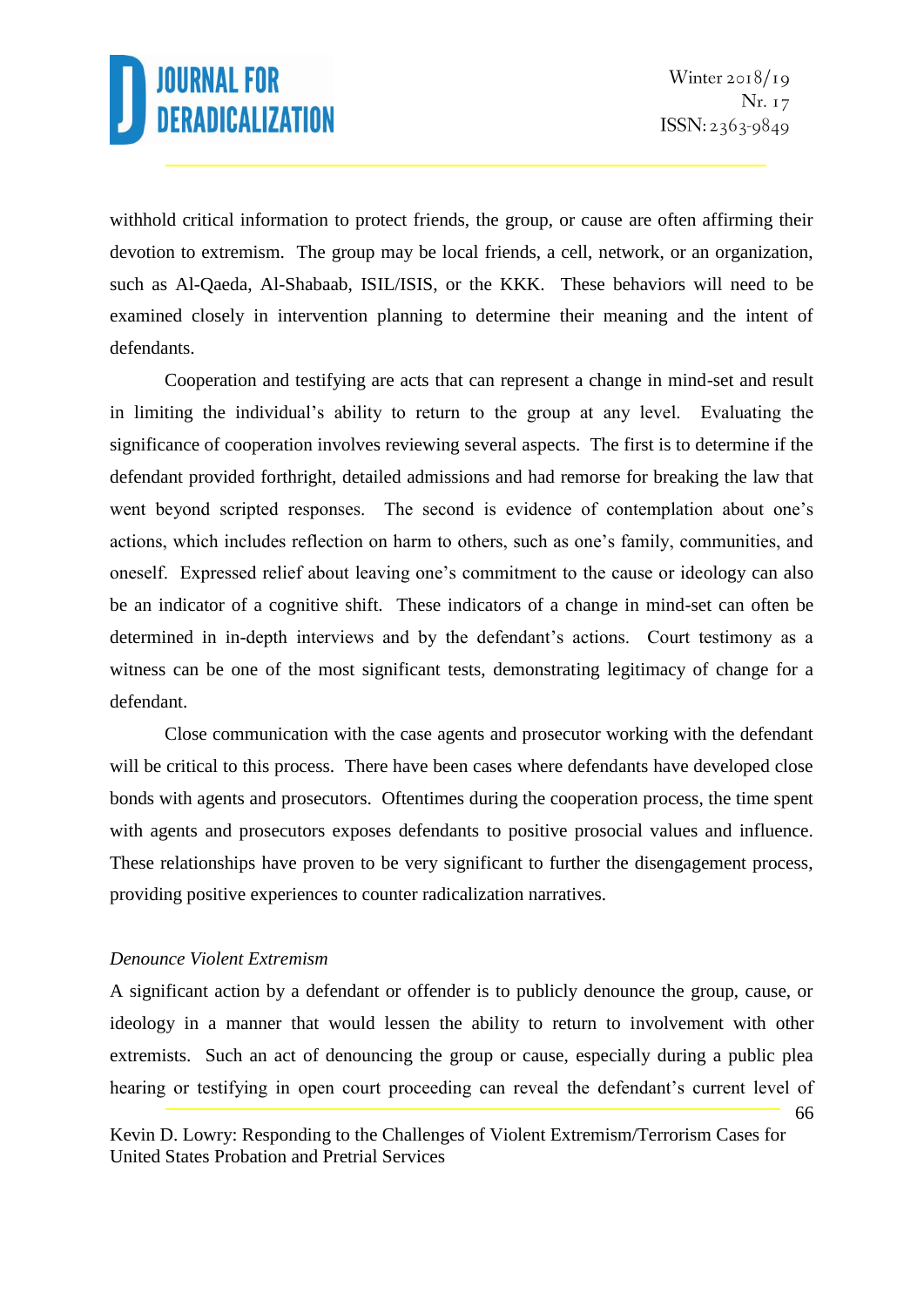commitment to leaving extremism behind. However, defendants sometimes have been scripted in denouncing their cause as a legal strategy to mitigate their potential sentence. During a probation and pretrial interview, multiple levels of questions and further discussion about the denunciation of extremism are valuable to determine if there has been a true cognitive shift from extremism. Most defendants who have experienced a cognitive shift can delve deeply into their thinking and feelings on reasons why their cause or ideology has shifted. Consistency in narratives and honesty must be more closely monitored in extremism/terrorism cases.

Should the defendant be willing to take a significant step that may limit the option of returning to the group, this action is no guarantee the individual is "cured" forever. Denouncing one's group, cause, or ideology is only one step in the disengagement process, which will need to include multiple layers and actions over time. Some defendants have denounced their affiliation with the group or cause and expressed remorse only to be followed by posturing to the crowd in the courtroom by flashing a jihad hand gesture when leaving a court hearing. A thorough understanding and knowledge of extremists' cultures coupled with close observations are critical aspects when working with these defendants and offenders.

Those who denounce their group, cause, or ideology will need monitoring with the proper levels of supervision and special conditions, as do all other defendants who denounce and express a desire to discontinue criminal activity. The levels of dishonesty and deception by some extremist/terrorist defendants and offenders have been notably high and very sophisticated. For this reason, many times it is necessary to order reoccurring polygraph testing as a special condition of supervision. Ultimately, should a defendant or offender choose not to renounce, plead, cooperate, or demonstrate a change in mind-set, this act sends a clear message of the high level of risk they pose to the community.

#### *Sentencing Process*

Probation and Pretrial Services faces a difficult challenge of determining appropriate sentence recommendations for defendants in extremist/terrorism-related cases. Terrorism-related

<sup>67</sup>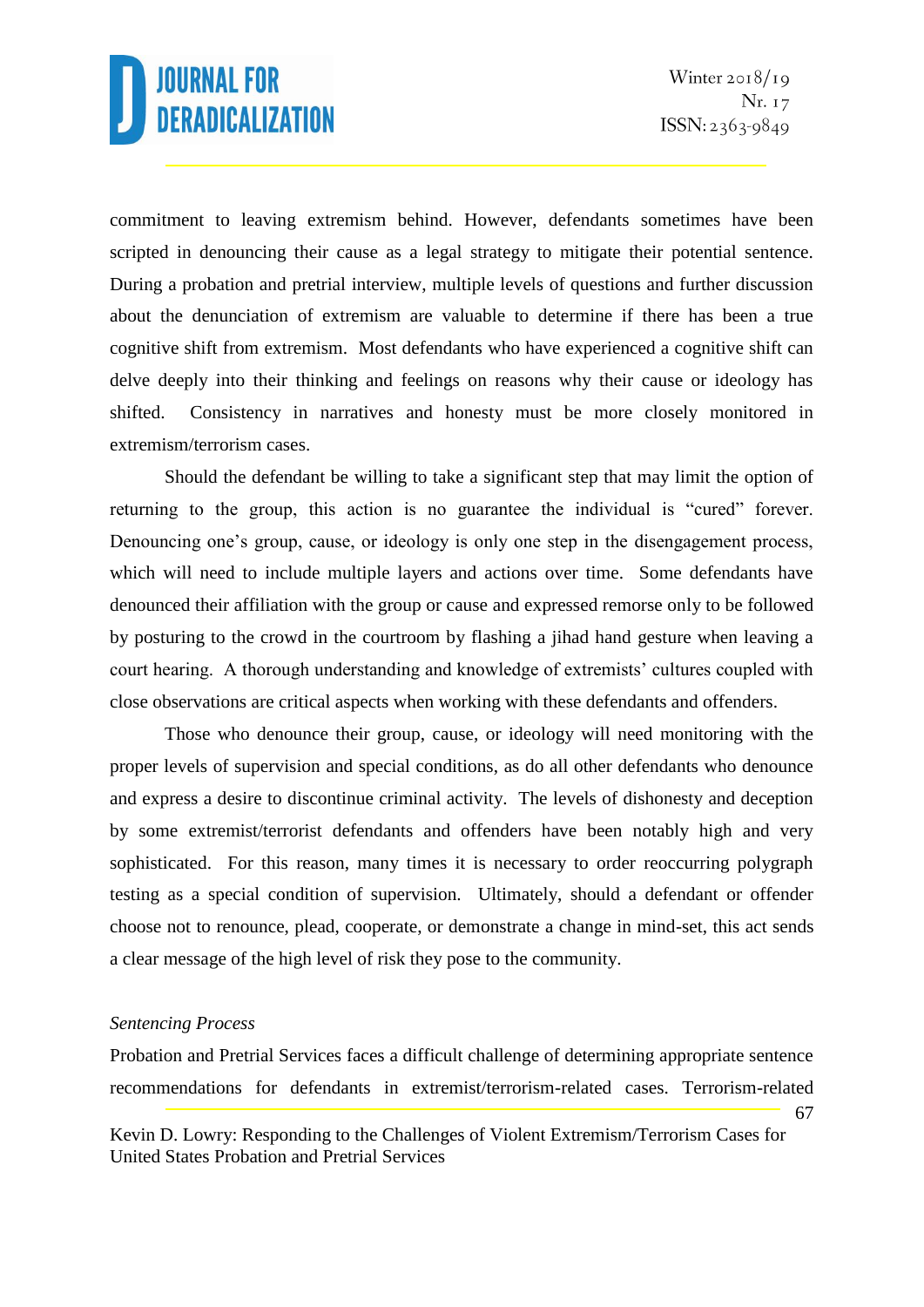Winter  $2018/19$ Nr. 17  $ISSN: 2363-9849$ 

offenses call for lengthy sentences. For example, the offense of providing material support carries up to a 20-year prison sentence, while conspiracy to commit murder outside the U.S. has provisions for a sentence of up to life imprisonment. The U.S. Sentencing Guidelines call for a 12-level adjustment with a criminal history category VI, when calculating the sentencing guideline range for any felony offense that involved or was intended to promote a federal crime of terrorism under U.S. Sentencing Guidelines, Section 3A1.4(a) and (b). In the United States vs. Amina Ali and Hawo Hassan, the Eighth Circuit Court of Appeals concurred with the Second Circuit Court of Appeals finding Congress and the U.S. Sentencing Commission "had a rational basis for concluding that an act of terrorism represents a particularly grave threat because of the dangerousness of the crime and the difficulty of deterring and rehabilitating the criminal, and thus that terrorists and their supporters should be incapacitated for a longer period of time, even terrorists with no prior criminal behaviors are unique among criminals in the likelihood of recidivism, the difficulty of rehabilitation, and the need for incapacitation (United States v. Ali, 2015)."

Sentencing recommendation judgment calls are further complicated by the reoccurring and devastating terrorist attacks in both the U.S. and around the world. A number of these attacks have been carried out by individuals not only included on a watch list but also involved in criminal justice system interventions that included sentences of incarceration and/or some type of community supervision that failed to prevent these individuals from carrying out attacks.

The District of Minnesota and many other criminal justice professionals are committed to developing effective alternative solutions to lengthy incarceration alone to best deal with extremism/terrorism-related cases. There is no need to debate on how critical it is to incapacitate radicalized individuals involved in and committed to carrying out terrorism-related offenses. However, in terrorism-related activities, there are a number of differing types of offenses and levels of involvement. Failing to develop sentencing and supervision practices at the appropriate, varying levels for these defendants and offenders could have catastrophic future consequences.

Kevin D. Lowry: Responding to the Challenges of Violent Extremism/Terrorism Cases for United States Probation and Pretrial Services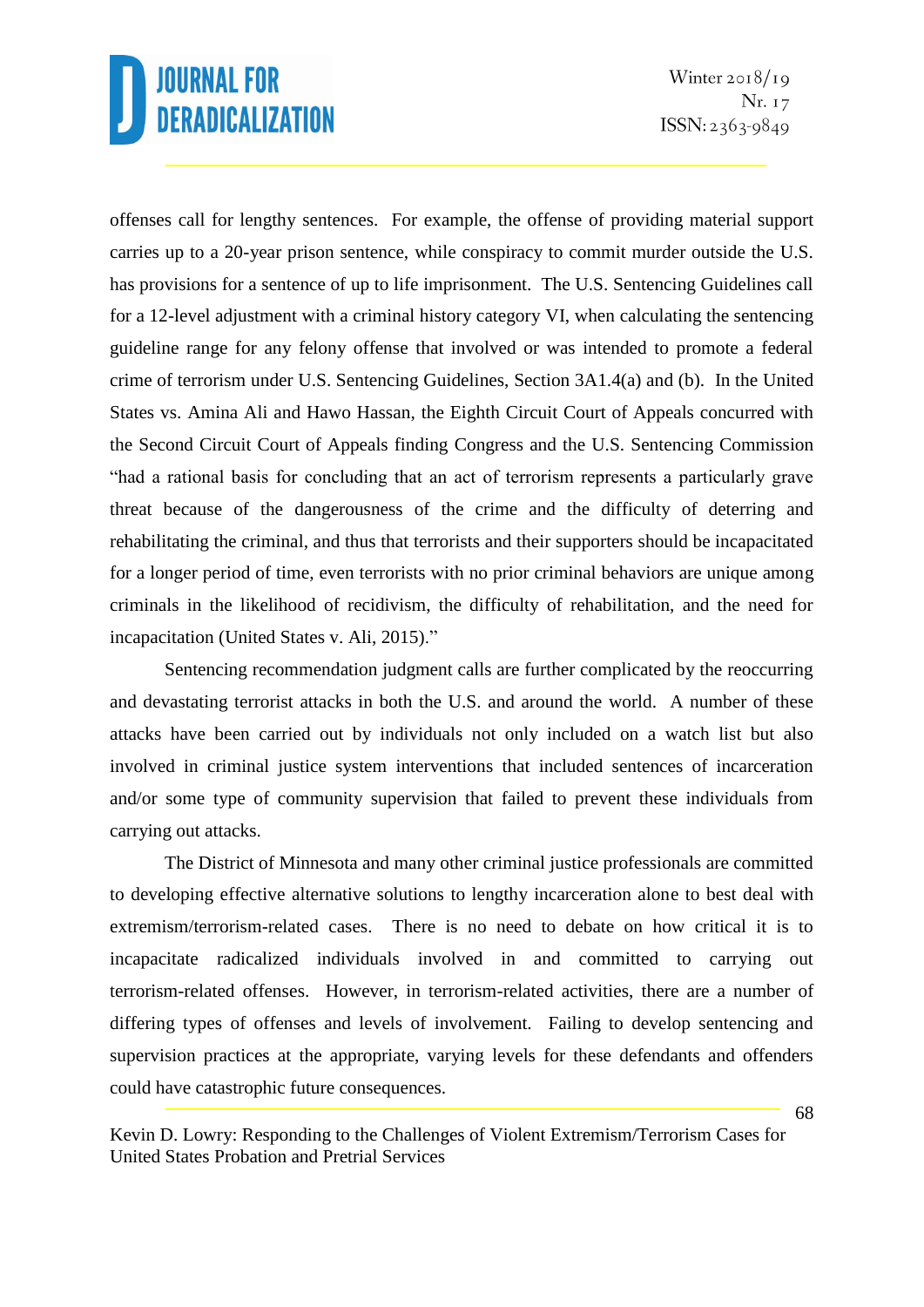Terrorism defendants generally fit no set profile. However, many terrorism defendants seen in the District of Minnesota and in other districts have been young, often first exposed to the radicalization process as teenagers, and have little or no history of criminal behavior or actual violence. Dissecting the underlying motivations and understanding the level of radicalization of terrorism-involved defendants are factors criminal justice professionals must consider when recommending an appropriate sentence.

Treating this population ineffectively may result in dire, catastrophic consequences that range from freeing a dangerous offender to commit an act of terrorism in the community to unnecessarily overincarcerating very young offenders, possibly creating long-term breeding grounds for terrorists in prisons. Probation and Pretrial Services faces the challenge of determining a defendant's level of radicalization and intent to pinpoint actual, potential harm to the community through acts of violence in addition to the threat he/she could pose to national and international security. Determining if a sentence within the guideline range of imprisonment greatly increased by the Chapter 3 terrorism adjustment is greater than necessary to accomplish the statutory goals of sentencing is a complex and concerning process.

In response to this challenge, the District of Minnesota's expert consultant Mr. Koehler assisted with evaluations for the Court and trained Probation and Pretrial Services on understanding radicalization and development of intervention and disengagement programming. The evaluation was in accordance with provisions set forth under U.S. Criminal Code Title 18, Section 3552(b), that allows the Court to have a report prepared by a qualified consultant to assist in determining an appropriate sentence. In addition, the evaluations assisted Probation and Pretrial Services in tailoring and recommending necessary conditions of supervision to both ensure public safety and support the disengagement and rehabilitation process.

The initial program instituted by the Court for the District of Minnesota included Mr. Koehler's evaluations and training detailed as follows:

Kevin D. Lowry: Responding to the Challenges of Violent Extremism/Terrorism Cases for United States Probation and Pretrial Services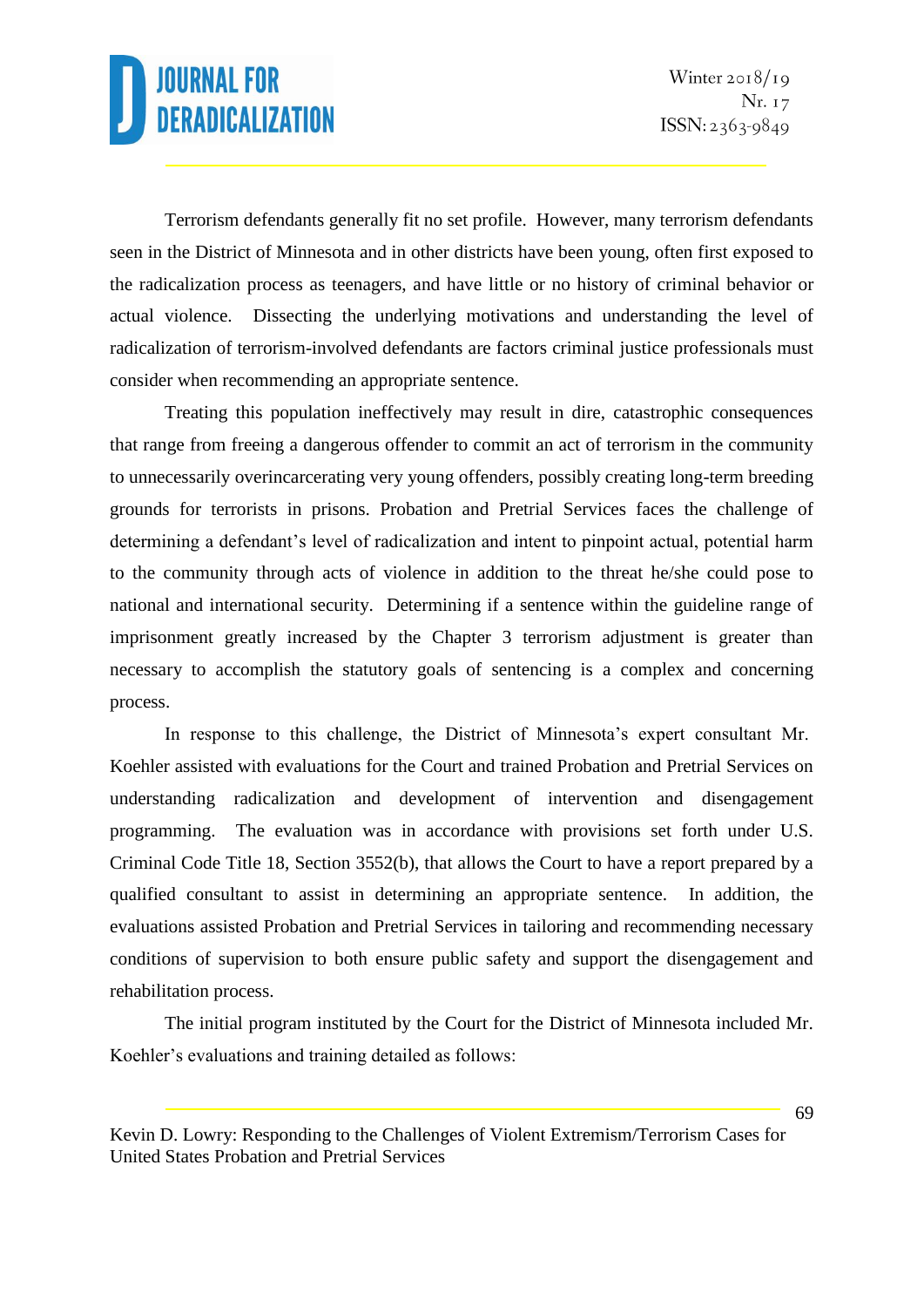*PROGRAM MISSION*: To provide information to the Court that is otherwise not available as a basis for determining the sentence of a defendant convicted of a terrorism offense; to provide purposeful pretrial and post-incarceration supervision that ensures public safety by monitoring defendants to verify that they have not reverted to any involvement with terroristic activities; and to further the process of disengagement from extremist ideology while rehabilitating them to become successful, law-abiding citizens.

### *CONSIDERATION FACTORS IN DISENGAGEMENT*:

- Maintain proper balance between public safety and rehabilitation
- Tailor approach to individual circumstances
- Provide multiple reasons to abandon radical activities and group ideology
- Consider local culture, i.e., economic, political, religious, and racial diversity
- Develop program components to rehabilitate radicalized individuals

### *PROGRAM COMPONENTS*:

- Identify case-specific, driving factors of radicalization for defendants
- Develop presentence examination and study to evaluate risk assessment and intervention needs for use in preparing reports to be used for sentencing purposes
- Work with defendants in a jail setting; halfway house placement; or under GPS monitoring. Develop community contacts with family members, friends, teachers, agents of the government, or other involved parties.
- Administer risk assessment tool on the defendant to assess:
	- o Level of engagement
	- o Level of intent to commit acts of violence and mental state
	- o Level of capability to commit violence
- Identify level of risk of reoffending and stage of radicalization

Kevin D. Lowry: Responding to the Challenges of Violent Extremism/Terrorism Cases for United States Probation and Pretrial Services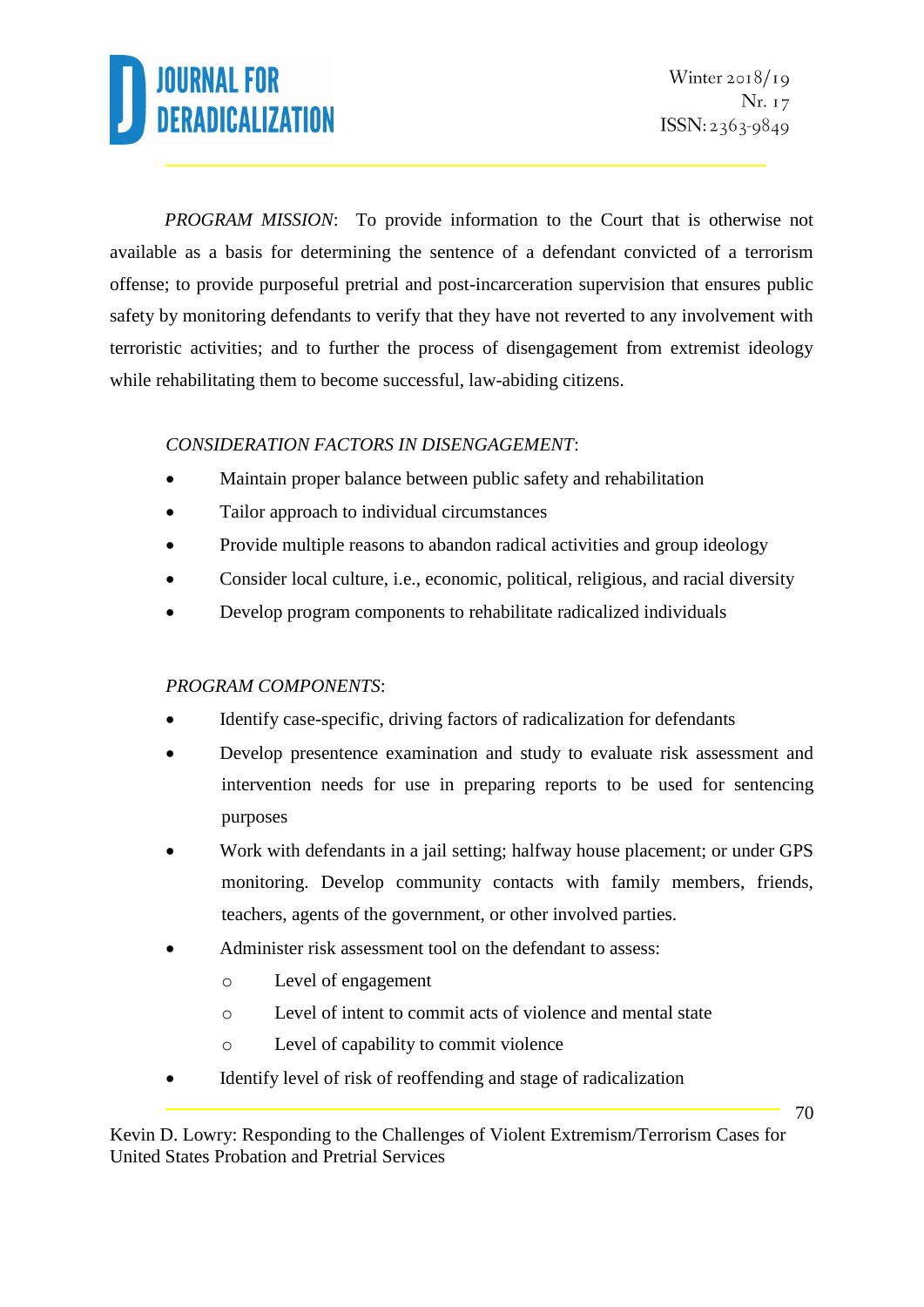- Identify specific, individualized target areas for the disengagement process
- Develop prognosis for success for intervention and disengagement process
- Establish disengagement intervention program tailored to each defendant's circumstances and underlying radicalization factors
- Develop graduated phase process needed for intervention and disengagement of the defendant
- Identify resources needed for a structured team approach, such as psychological counseling, social services, educational needs, and mentoring programs
- Establish contact frequency and process duration by involved parties for intervention and disengagement of each defendant

With the aforesaid evaluations and prescribed programming, it is clear that these types of evaluations did not exist in the U.S. justice system and could bring great value to both the Court and Probation and Pretrial Services. The evaluations completed by Mr. Koehler assisted in providing the Court possible alternatives to an overreliance on long prison sentences and helped facilitate the development of community programming and special conditions for supervision.

The format of the presentence investigation report prepared by Probation and Pretrial Services was modified for the assigned cases to include the radicalization biography portion and risk assessment sections of Mr. Koehler's evaluations. When an evaluation report by Mr. Koehler was not available, trained Probation and Pretrial Services Officers conducted a special defendant interview focusing on the biography of the defendant's radicalization experience and included a detailed description in the mental health section of the presentence report.

For sentence recommendations, Probation and Pretrial Services considered traditional elements of the offense, relevant conduct, and the defendant's criminal history to calculate the appropriate range under the sentencing guidelines which included the prescribed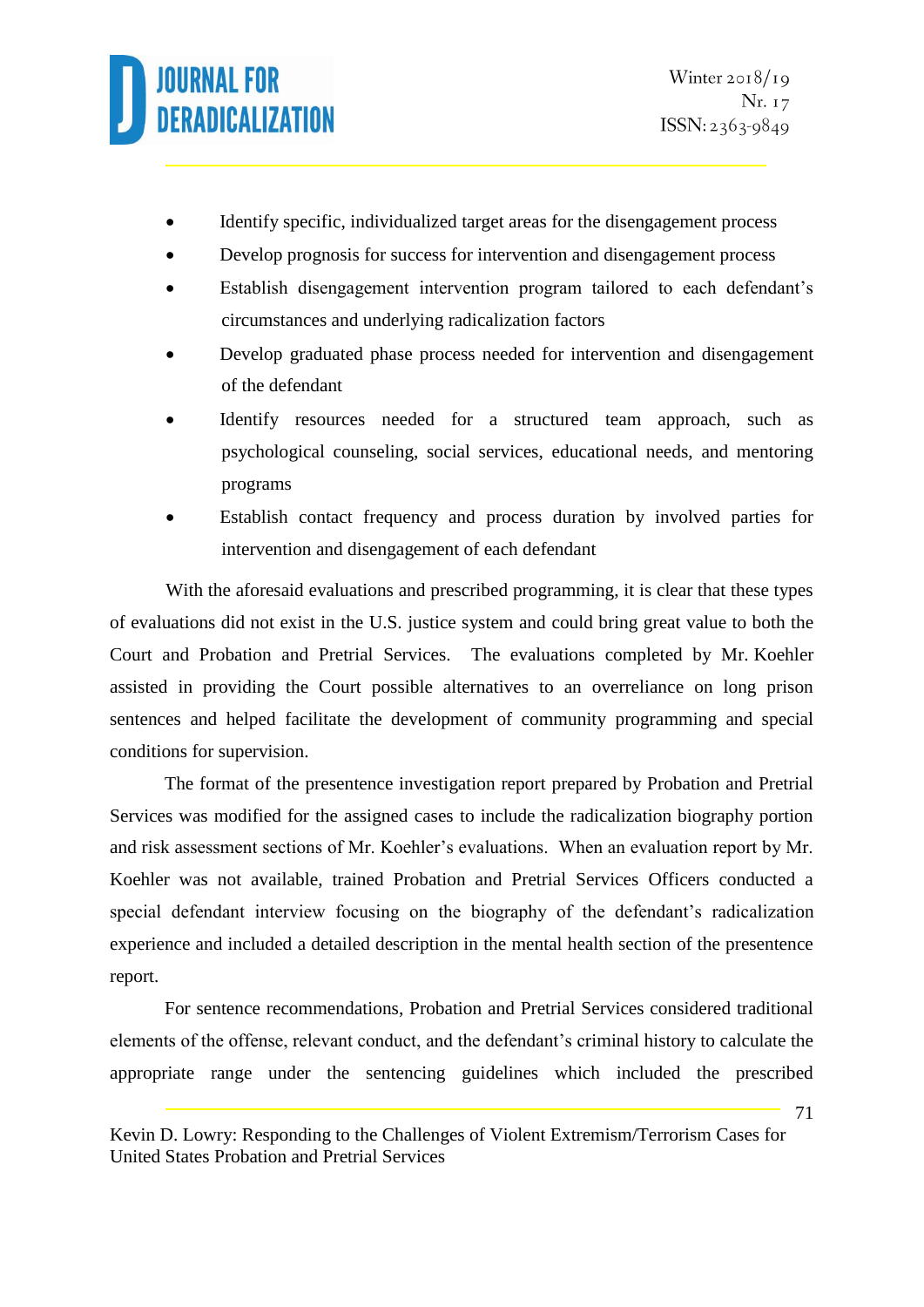enhancements for terrorism-related offenses at U.S. Sentencing Guidelines, Section 3A1.4(a) and (b). The challenge for Probation and Pretrial Services is determining if there are circumstances that establish a rational exception in a terrorism-related offense that justifies a departure under the guidelines or a variance under U.S. Criminal Code Title 18, Section 3553.

As defined at U.S. Criminal Code Title 18, Section 3553,

(a) Factors To Be Considered in Imposing a Sentence.--The court shall impose a sentence sufficient, but not greater than necessary, to comply with the purposes set forth in paragraph (2) of this subsection. The court, in determining the particular sentence to be imposed, shall consider—

(1) the nature and circumstances of the offense and the history and characteristics of the defendant;

(2) the need for the sentence imposed—

(A) to reflect the seriousness of the offense, to promote respect for the law, and to provide just punishment for the offense;

(B) to afford adequate deterrence to criminal conduct;

(C) to protect the public from further crimes of the defendant; and

(D) to provide the defendant with needed educational or vocational training, medical care, or other correctional treatment in the most effective manner

72 In cases in which the defendants qualify for the terrorism adjustment at U.S. Sentencing Guidelines, Section 3A1.4, adding a 12-level increase and mandating a criminal history category of VI, the guideline range of imprisonment may be limited only by the statutory maximum sentence. This is especially true if defendants plead guilty to or are convicted of a single count of Conspiracy to Provide Material Support to a Designated Foreign Terrorist Organization, with a statutory maximum sentence of 20 years (previously 15 years). As a result, multiple defendants could have the same guideline range of imprisonment, even though their involvement and culpability in the conspiracy may be significantly different. The goals of sentencing at U.S. Criminal Code Title 18,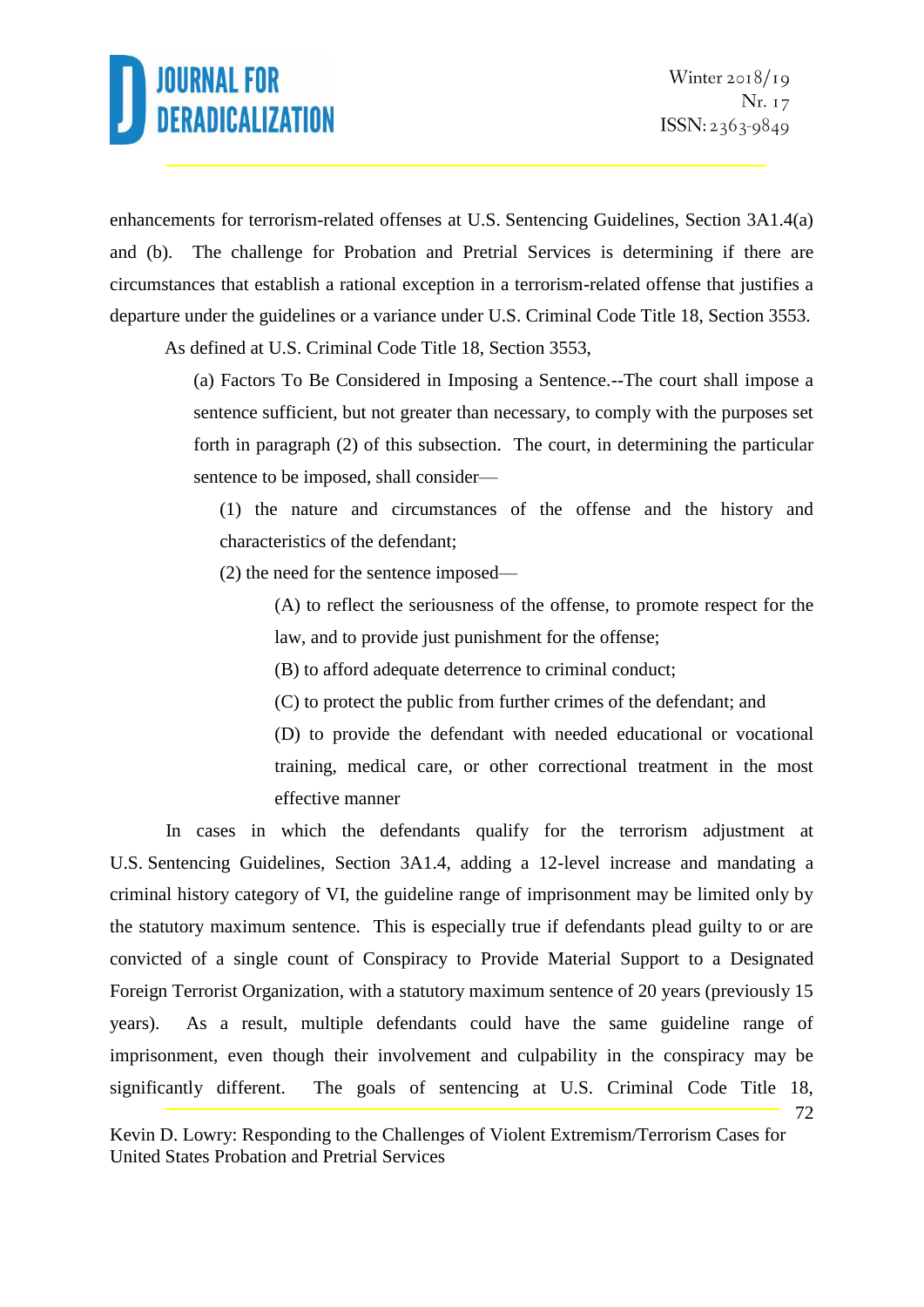Section 3553(a) include "the need to avoid unwarranted sentence disparities among defendants with similar records who have been found guilty of similar conduct," and this factor can both justify and inform the degree to which a variance or departure from the guideline range of imprisonment should be considered for sentencing recommendations in order to better distinguish defendants with the same guideline range of imprisonment from each other and reflect the commensurate severity of their involvement.

In determining the appropriateness of a departure or variance in a sentence recommendation, consideration of the offense and defendant's behavior requires an in-depth analysis of the aggravating and mitigating factors unique to extremist/terrorism-related offenses and a review of how they relate to the factors set forth in U.S. Criminal Code Title 18, Section 3553.

The aggravating factors in terrorism-related cases could include:

- expressed beliefs in injuring, killing, or martyring oneself for the group, cause, or ideology;
- involvement in sophisticated and lengthy ongoing conspiracy;
- multiple and highly calculated attempts to carry out the offense;
- multiple attempts to travel outside the U.S.;
- discussions of attacks against the U.S.;
- ongoing contacts with individuals involved in a foreign terrorist organization;
- continued efforts to carry out terrorism-related activities after intervention attempts by family or law enforcement;
- expressed high levels of anti-sentiment against the U.S. Government and Americans;
- ongoing deception throughout the process to protect the group members and cause;
- expressed high levels of commitment and devotion to group, ideology, or cause;

Kevin D. Lowry: Responding to the Challenges of Violent Extremism/Terrorism Cases for United States Probation and Pretrial Services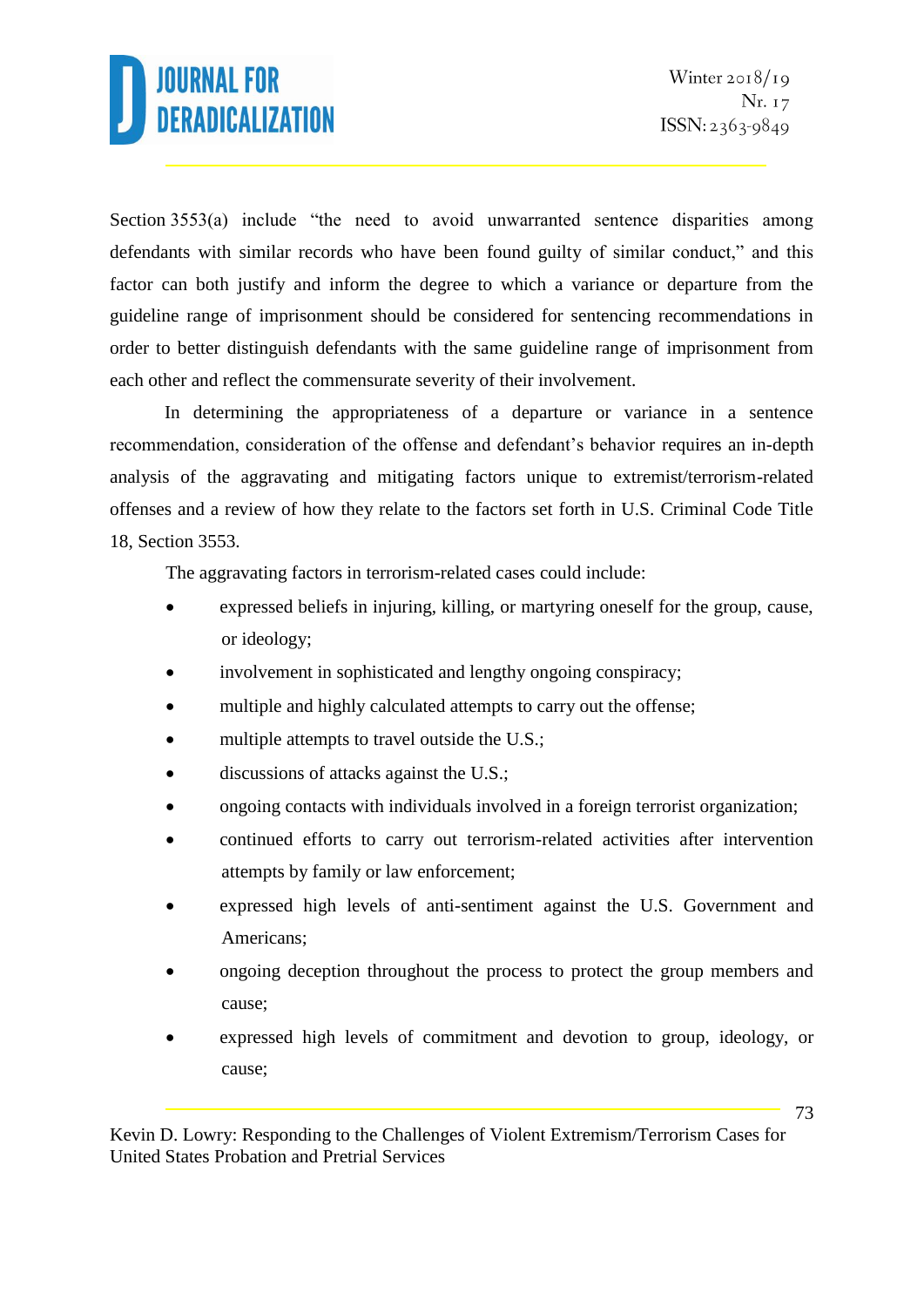

- facilitating others' attempts to travel or commit acts of terrorism;
- recruiting and radicalizing others;
- contributing to radicalization propaganda;
- posturing as a political prisoner victim of targeted entrapment by the government;
- posturing as a sacrifice for the group or cause;
- posturing as a righteous jihadist to the younger generation of the community;
- minimizing involvement;
- failure to accept responsibly for actions or show remorse

The mitigating factors in terrorism-related cases could involve:

- high level of cooperation with the government;
- testifying at trial;
- pleading guilty;
- providing forthright proffers about involvement and activities;
- having a minor role in conspiracy;
- lacking actual actions or attempts to carry out activities;
- early disengagement from the group;
- publicly denouncing one's violent cause, group, or ideology;
- accepting responsibility for one's actions and showing remorse;
- demonstrating desire to change by speaking out against extremism;
- pursuing programming and rehabilitative efforts after arrest;
- mental health issues;
- having limited or no criminal history or history of violence

These mitigating factors can help determine if a defendant is a suitable candidate for a variance from a lengthy period of imprisonment. At times, defense counsel may attempt to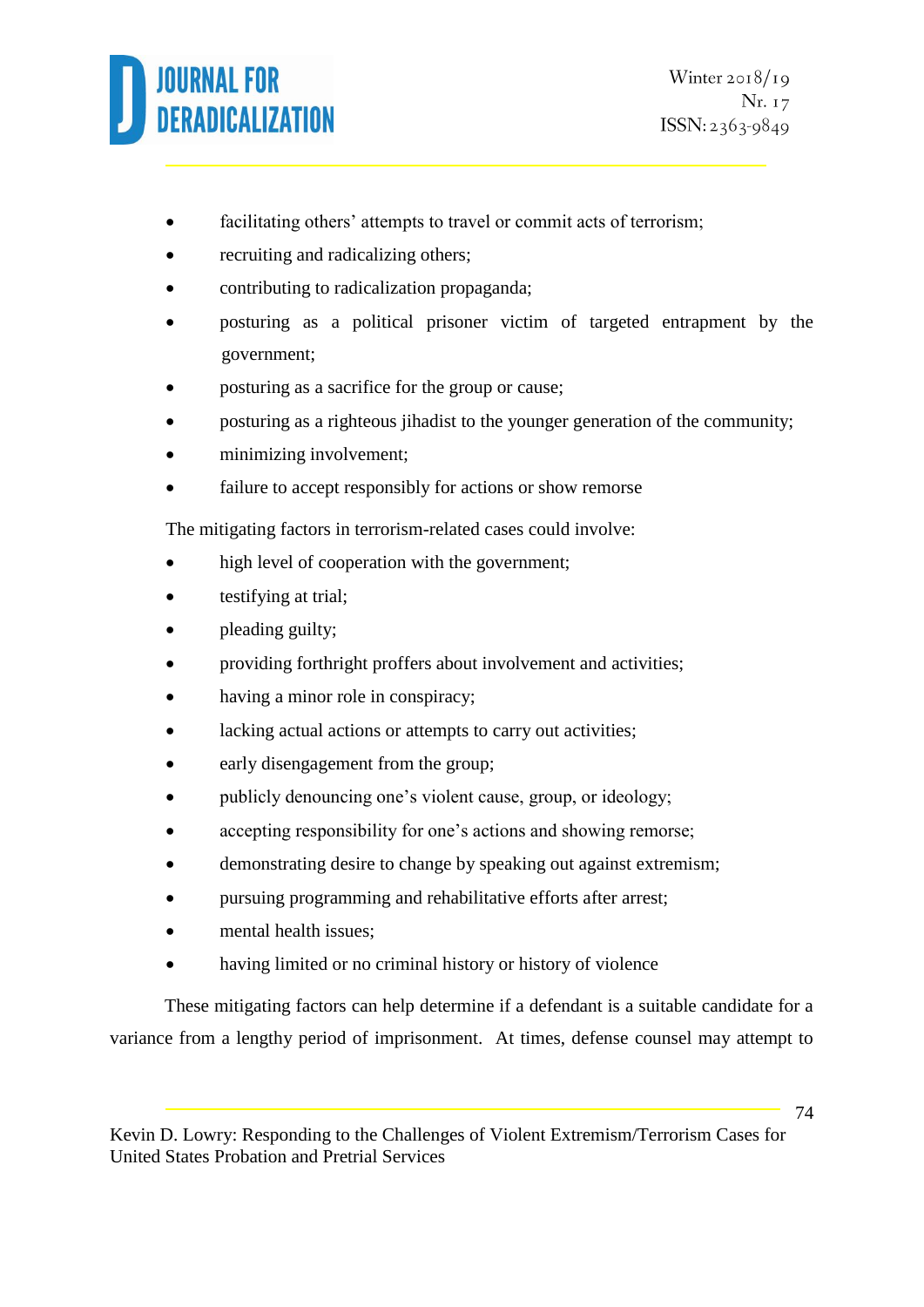script the defendant with these mitigating factors, requiring the Probation and Pretrial Services Officer to be very thorough during defendant interviews.

The available options in reducing the lengthy prescribed sentences are governmentsponsored departures for substantial assistance/cooperation or other departure provisions (such as age or mental and emotional conditions present to an unusual degree); plea agreements to charges with a lower statutory maximum sentencing; and variances based on U.S. Criminal Code Title 18, Section 3553 factors. The District Court of Minnesota and other District Courts have also extended the period of pretrial/presentence release to conduct intervention and rehabilitation efforts and/or facilitate government cooperation.

Extended periods of pretrial supervision allow for ongoing assessments and interventions, which prepare defendants for a local program and/or shorter period of imprisonment when appropriate. The sentence recommendation could include local custody or credit for time served, in combination with a community placement and programming with a gradual return to the community. These types of transitions have been closely monitored with regular assessments by the District of Minnesota's specialized Probation and Pretrial Services' team to ensure public safety and continued steps toward disengagement and rehabilitation.

Through a continued evolution of experience, training, knowledge, and ongoing research for working with extremist/terrorism defendants, Probation and Pretrial Services will become more equipped to recommend sentences that better meet the goals of sentencing prescribed by statute in U.S. Criminal Code Title 18, Section 3553. These sentencing recommendations can be tailored not to be greater than necessary and overreliant on lengthy prison terms while including appropriate conditions for supervision to help ensure public safety, disengagement, and rehabilitation of defendants and offenders to become successful, law-abiding citizens.

Thus far, there have been a number of variances and departures from the enhanced sentences in the District of Minnesota, demonstrating that a one-size-fits-all approach was not justified based on U.S. Criminal Code Title 18, Section 3553 sentencing factors. District of

<sup>75</sup>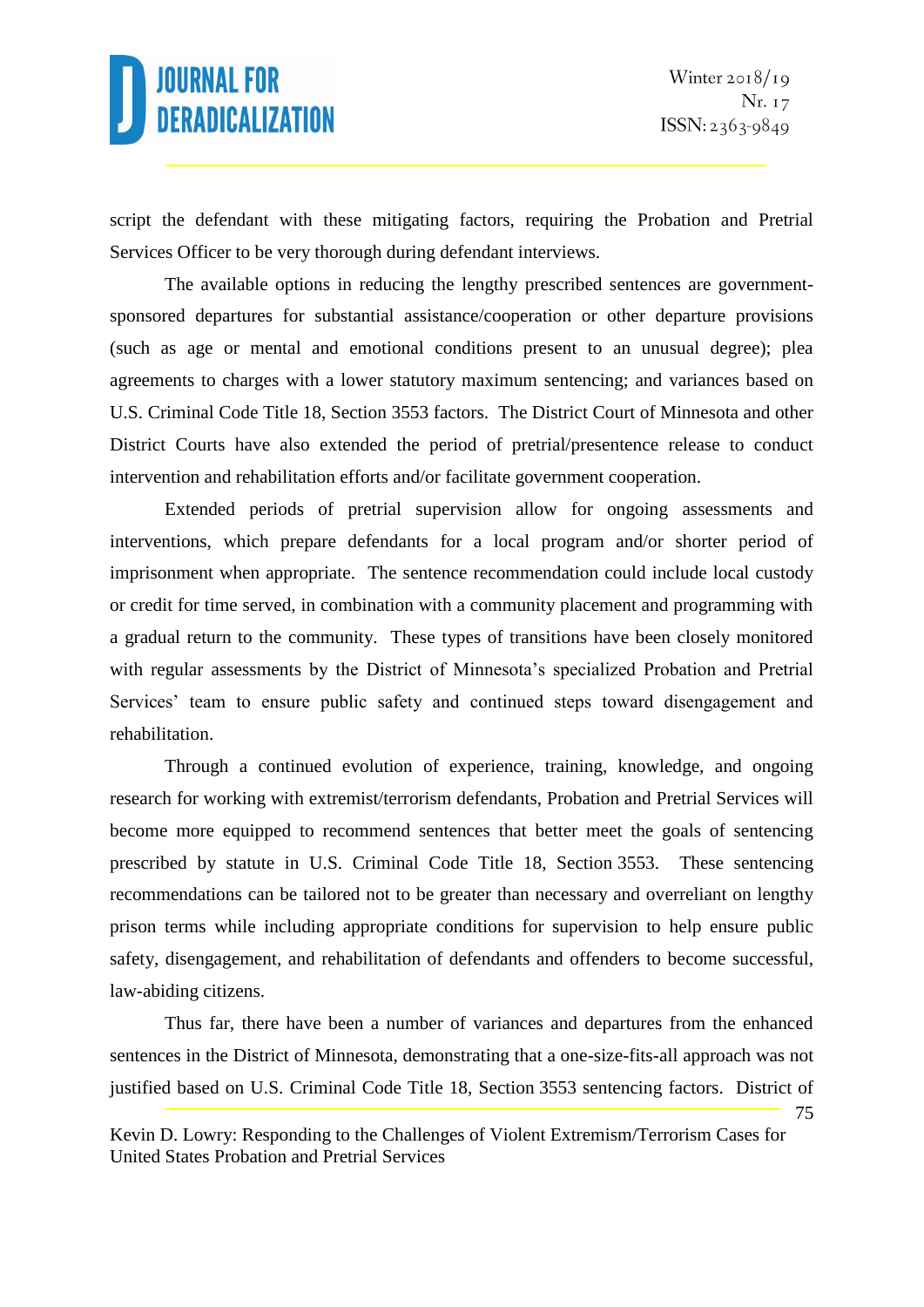Minnesota sentences for the first 30 jihadist-type, terrorism-related cases ranged from 3 years' probation for cooperators and those with minor involvement to 35 years' custody with life terms of supervised release to follow for the most serious offenders.

#### *Term of Incarceration*

If not properly managed, prisons could become breeding grounds for young jihadists and other types of extremists who, upon release to the community, may carry out terrorist acts as part of a group or as lone actors. When incarcerated, there is a great risk that untreated, radicalized individuals will become more militant and recruit others for involvement in violent extremist activities. Radicalized groups or cells in the institution can easily inspire and/or direct attacks to occur in the community. Probation and Pretrial Services' future success for working with extremists could hinge on whether the Bureau of Prisons adopts the use of specialized evaluations and treatment programming for radicalized, extremist offenders.

Since many extremism/terrorism defendants are young, they enter prison life with limited criminal experience and survival skills. Offenders having served prison terms for involvement in jihadist-type terrorism offenses have expressed their default survival mechanism was to become part of the Muslim Brotherhood in Bureau of Prisons institutions. It has been reported that these groups consisted of both conservative and extremist Muslim factions. This same dynamic has been historically true for many offenders involved with white supremacist groups or gangs prior to prison life or during imprisonment for survival. Unfortunately, those radicalized in prison for the first time can create an even greater risk to future public safety if this new affiliation is not identified prior to their release to the community.

The issue of criminal groups, gangs, and networks throughout the Bureau of Prisons that conduct criminal activities which transcend into the community is not a new phenomenon. These types of prison gangs or groups often include white supremacists like the Aryan Brotherhood, skinheads, Aryan Nation, and the Ku Klux Klan; criminal organizations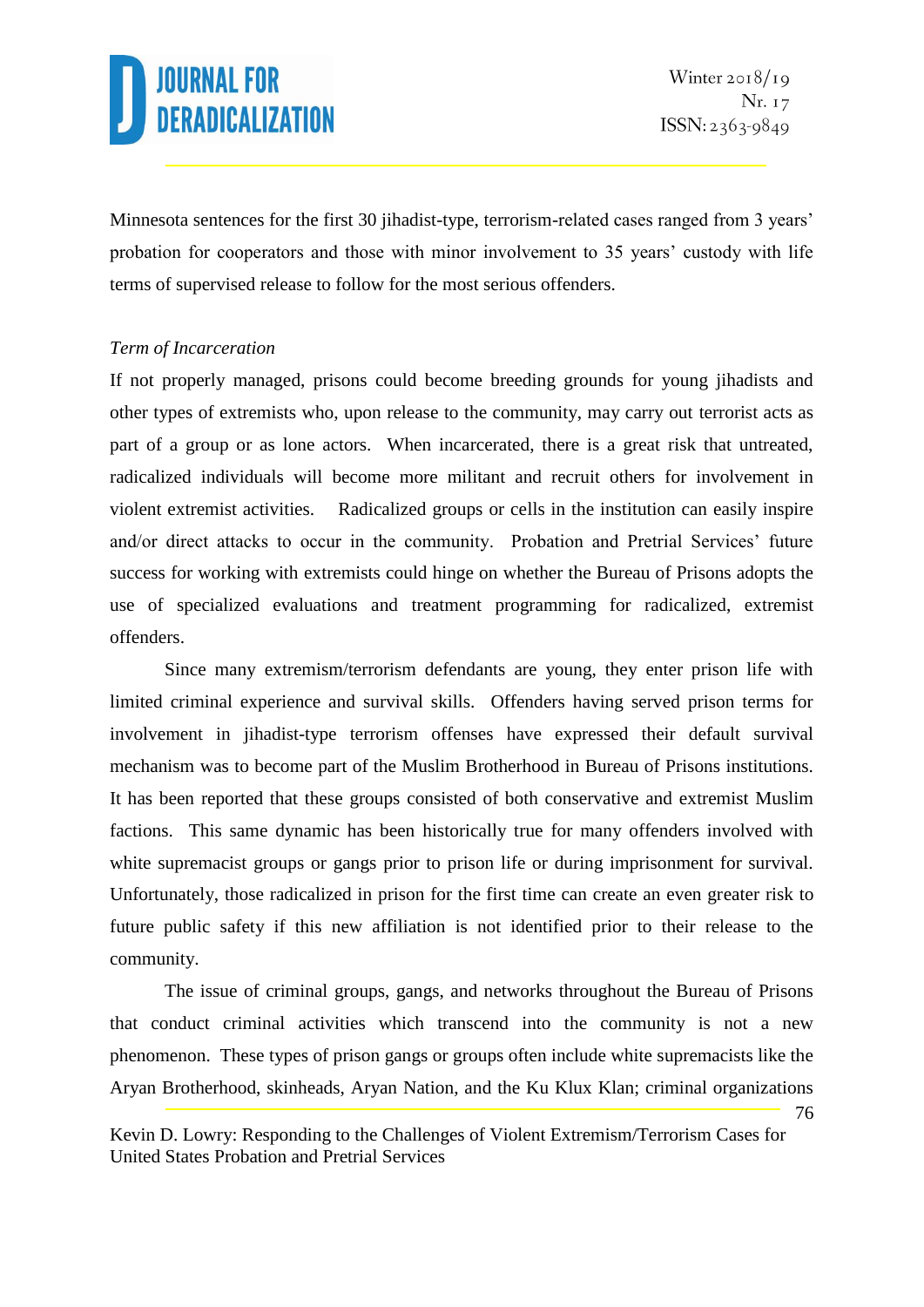like La Cosa Nostra and drug cartels; biker groups like Hells Angels; and street gangs like the Mexican Mafia, and a variety of Bloods and Crips.

Treating imprisoned extremists ineffectively and without specialized evaluations and treatment could contribute to their further radicalization and involvement in violent extremism/terrorism upon their return to the community. These types of terrorism-related activities have already occurred in the U.S. by both jihadists and white supremacist-type offenders having returned to the community under supervision.

#### *Reentry and Community Supervision*

Reentry is a difficult process for most offenders returning to the community with the label of convicted felon; and the challenge becomes even greater with the label of a terrorist. The negative notoriety and media exposure with these cases often discourage employers and community members from employing or taking a risk on such offenders, due to trust issues and unwanted attention. On occasion, the media has discovered an offender's place of employment or residence and broadcasted the information, raising concerns about his/her risk to public safety.

Offenders have spoken of unwanted negative attention even with community interface at the mosque where they were treated with the suspicion of being a terrorist or approached by those supporting militant groups or anti-American sentiments. Reentry challenges can easily lead to disillusionment from lack of identity, lack of belonging, shame, and a lack of meaning and status. At times, such dynamics can lead to future involvement in violent extremism. Relapse due to failed attempts at developing a new identity or fulfilling life can easily lead to desperation with a way out through the promise of fulfillment by death as a martyr for a cause or reinvolvement with an extremist group. Monitoring all aspects of the reentry process is critical.

The District's specialized Probation and Pretrial Services team begins the reentry planning process for extremism\terrorism cases during the prison prerelease investigation phase. The team reviews proposed family support, residential setting, employment, and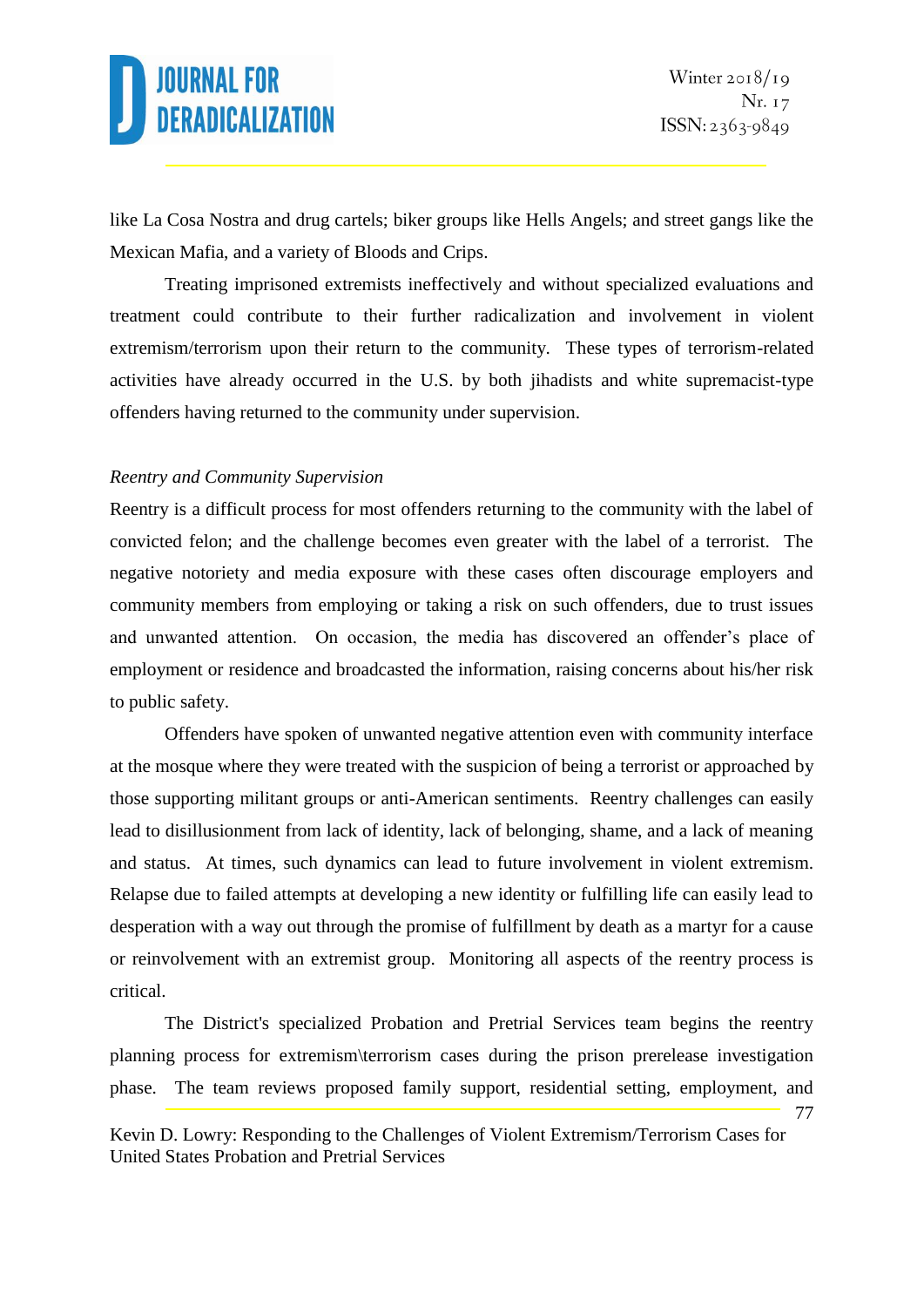education; begins risk and needs assessment; and completes the disengagement process planning through team staffing. The team addresses the underlying motivating factors of radicalization identified through the ERG22+ risk assessment tool and Koehler methods of environmental analysis. Through the case planning process, the team will devise a plan that includes counselors, mentors, and all necessary team resources.

The team will ensure the proper conditions of supervision are in place, balancing public safety with disengagement and rehabilitation under the structures and conditions set forth for probation supervision provided in U.S. Criminal Code Title 18, Section 3563, and for supervised release defined in U.S. Criminal Code Title 18, Section 3583. These statutes allow the Court to impose discretionary special conditions that are reasonably related to the sentence factors and reasonably necessary for the purposes of sentencing as articulated in U.S. Criminal Code Title 18, Section 3553, previously discussed in the sentencing section of this article.

Although the conditions of supervision are tailored to the specific individual's circumstances, many of the following special conditions are found to be appropriate in extremist cases to facilitate the reentry process and community supervision:

- 1. Residential Placement with Global Positioning System (GPS) Tracking
- 2. Global Positioning System Tracking in the Community
- 3. General Search of Residence or Occupied Area
- 4. Computer and Internet Use Restrictions, Monitoring, and Search
- 5. Online Communications Restrictions and Monitoring
- 6. Prohibited Access to Extremist or Terroristic Materials
- 7. Restriction from Media Contact or Interviews
- 8. Mental Health Counseling Combined with Mentoring
- 9. Polygraph Truth Verification
- 10. Chemical Dependency Assessment, Treatment, and Testing
- 11. Full Financial Disclosure
- 12. Not Possess or Obtain a Passport

Kevin D. Lowry: Responding to the Challenges of Violent Extremism/Terrorism Cases for United States Probation and Pretrial Services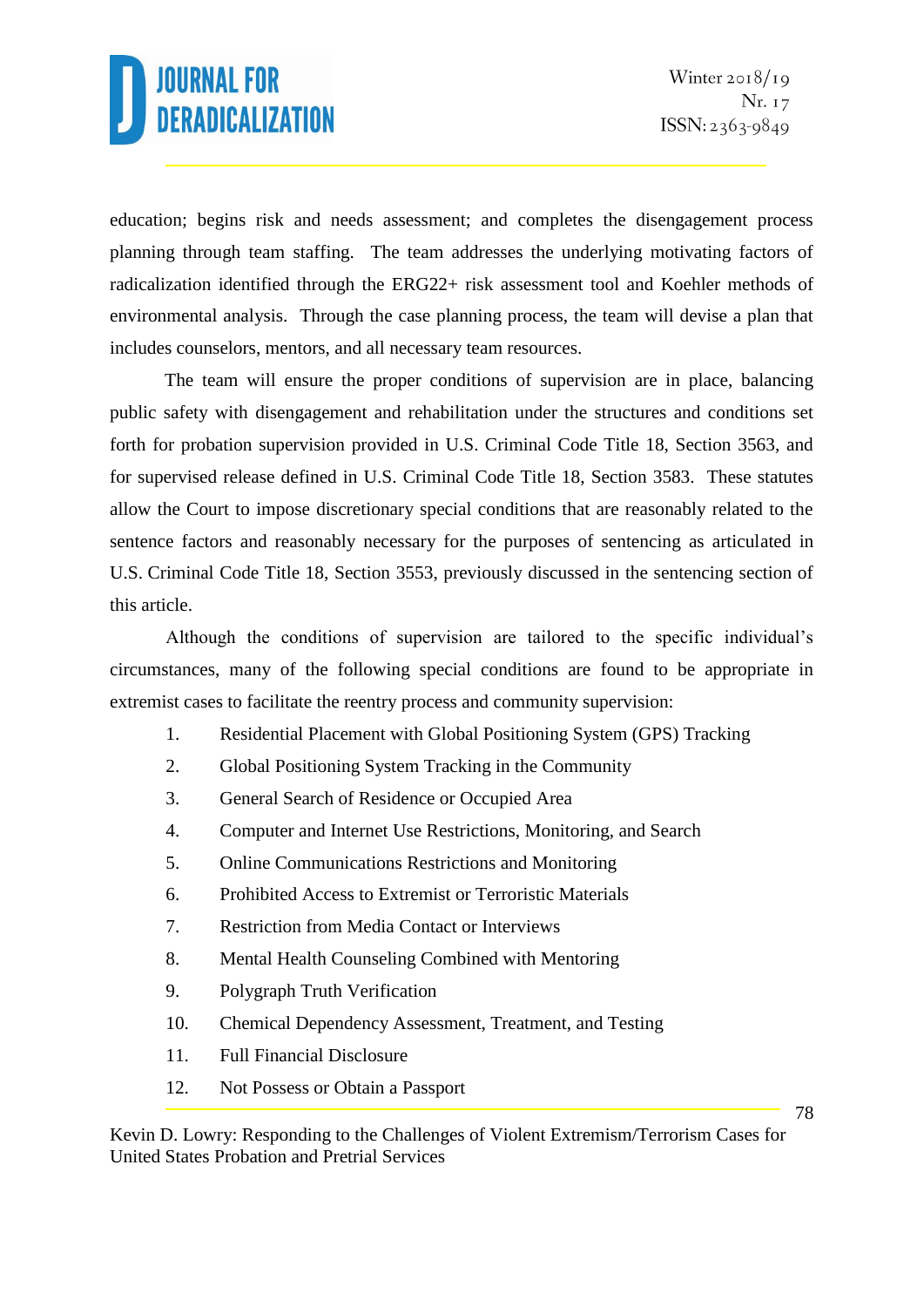

#### 13. No Possession of Weapons

The community supervision process for reentry often involves a gradual transition for returning offenders to the community that includes close monitoring usually with an extended placement in a community residential facility or halfway house with GPS tracking for higher risk offenders.

The challenge with extremism/terrorism cases will continue to grow with increasing numbers of these cases placed on community supervision with many of these offenders sentenced to terms of supervision that range from 20 years to life. The District's disengagement programming is in its infancy with approximately 25 identified extremists currently in various phases of programming that will need continued tracking. At the present time, the District is challenged with shifting budgetary priorities, as Probation and Pretrial Services has not been allocated resources for research and development of programming for working with extremists, and no funding has been made available for quality assurance or program evaluations.

The success of the District's disengagement programming for the time being will be measured with the goals and protocols used to measure success for all Probation and Pretrial Services cases. This tracking includes the primary goal of defendants/offenders successfully completing the Court-ordered term supervision with the development of a successful, lawabiding lifestyle. Extremist cases will be coded for separate tracking from the general caseload for monitoring ongoing progress that includes measuring completion of their conditions of supervision, such as counseling, mentoring goals, honesty on polygraph testing, employment, education, and other supervision requirements.

This tracking of extremist cases also includes any violations of the conditions of supervision requiring sanctions, revocations with a return to custody, and any arrests or convictions for a new offense. Special attention is given to any violation that involves relapse to involvement in extremist activities as a primary goal of disengagement programming. Team meetings will address both the progress of the disengagement programming for needed

Kevin D. Lowry: Responding to the Challenges of Violent Extremism/Terrorism Cases for United States Probation and Pretrial Services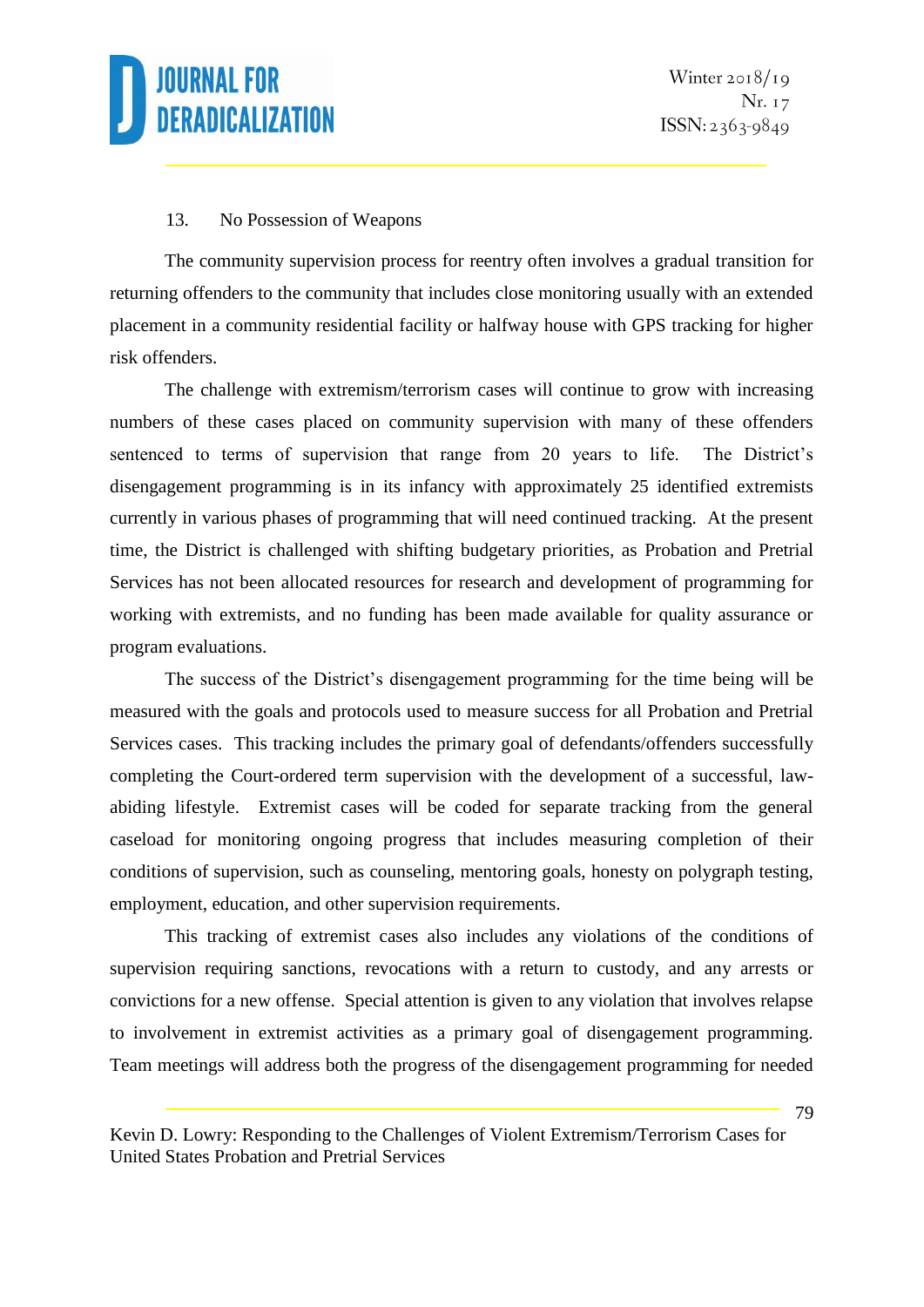adjustments and individual case staffing. The team will consult with Mr. Koehler for program adjustments and HMPPS representatives for quality assurance reviews of the ERG 22+ risk tool assessments. By including the Bureau of Prisons and the Administrative Office of the U.S. Courts, Probation and Pretrial Services Office, in the District of Minnesota's disengagement training, it is hoped that a close partnership can be developed. Ideally, the practices for working with extremists could be initiated at the time of arrest and would be a full continuum of services throughout pretrial services; sentencing; incarceration; and community supervision, as exists for substance abuse and sex offenders. These services would include constant information-gathering for continued assessments to develop the best possible case plans for disengagement, rehabilitation, and public safety measures throughout the criminal justice process.

#### **V. Conclusion and Recommendations**

The U.S. and many other nations throughout the world continue to pursue the development of evidence-based practices for responding to the challenge of treating a new generation of extremist/terrorist defendants and offenders radicalized through both sophisticated narratives and high-tech methods. It was apparent for the District of Minnesota that, without the development of practices for working with this rapidly growing population of young, radicalized offenders in the U.S., the default response was going to be automatic detention for pretrial purposes, long prison sentences, and high-risk community supervision to follow.

The District of Minnesota conducted both national and international research for interventions for working with extremist/terrorism-related cases. There are currently limited programming and statistical data for actuarial level evidence based practices available for working with extremist/terrorism cases. However, there has been significant progress made, such as that of Mr. Koehler of Germany's GIRDS and Her Majesty's Prison and Probation Service (HMPPS) of the U.K. Based on continuing research and ongoing practices, these two

Kevin D. Lowry: Responding to the Challenges of Violent Extremism/Terrorism Cases for United States Probation and Pretrial Services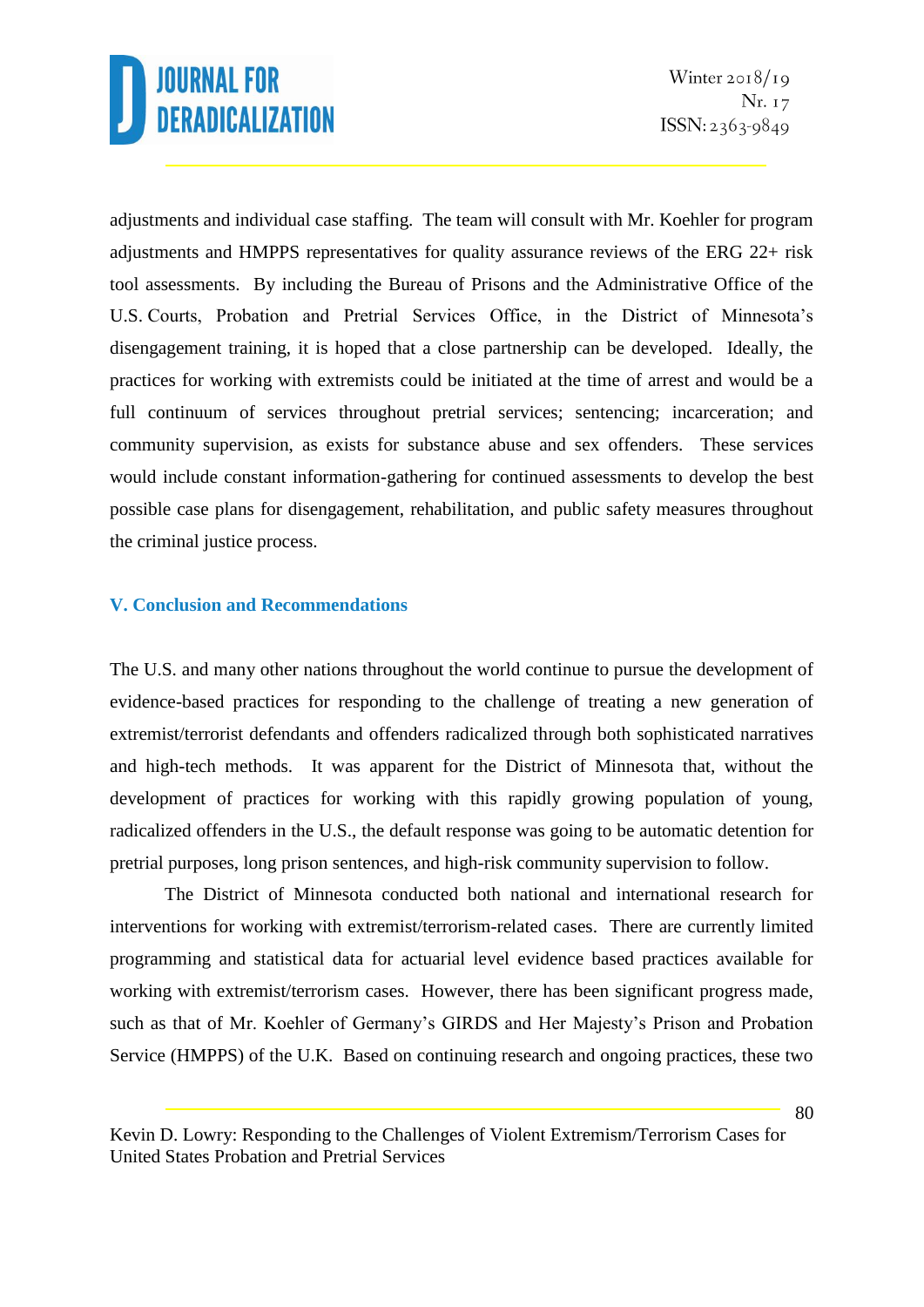sources have developed structured, professional judgment level risk assessment and intervention methods for working with extremists.

This article shares the development of a model for working with extremist\terrorism cases in the federal Court system developed by the U.S. District Court of Minnesota's Probation and Pretrial Services. In response to this challenge, the District merged current probation and pretrial services practices with some of the most advanced evidence-based practices in the world by selecting the programming of Expert Consultant Mr. Koehler combined with risk assessment and intervention strategies of HMPPS.

The District's programming will need to continue to evolve with research and development. The District closely tracks success rates and makes adjustments as necessary to meet the challenges of this dynamic population to provide the best possible services for protection of the community and rehabilitation of these defendants and offenders. The District maintains ongoing consultations with Mr. Koehler and HMPPS for training purposes, program-related quality assurance assessments, and ongoing validation studies. Both resources provide cutting edge, international research and developments for working with extremists. The District also continues consultations with additional, internationally known experts evaluating other promising tools and practices.

The District of Minnesota model offers a starting point for Probation and Pretrial Services, however, some of the greatest challenges may lie ahead. The future challenge will be implementing and sustaining practices for working with extremists for the national system. The District of Minnesota's experience from the field and training have been shared with the Federal Judicial Center; the Administrative Office of the U.S. Courts, Probation and Pretrial Services Office; the Bureau of Prisons; treatment providers; and numerous districts from around the country faced with the challenges of working with extremist cases. This sharing has occurred with great optimism that there can be specialized training for practices developed into a full continuum of services for working with extremists from the time of arrest to completion of post-conviction supervision.

Kevin D. Lowry: Responding to the Challenges of Violent Extremism/Terrorism Cases for United States Probation and Pretrial Services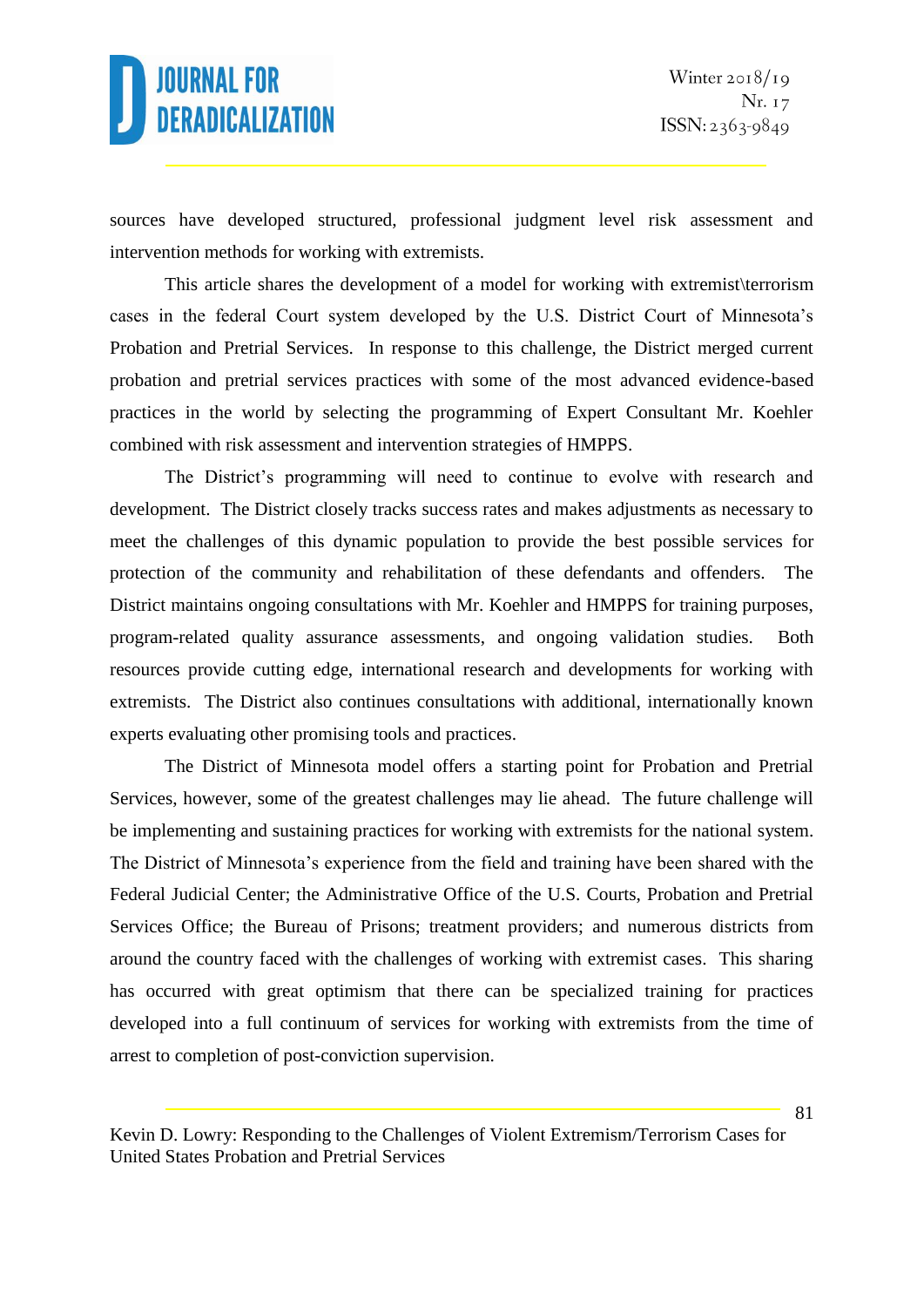82

The Probation and Pretrial Services national system must remain diligent on developing contemporary practices in addressing extremism, or Probation and Pretrial Services Officers in the field may be unprepared for working with these defendants and offenders with catastrophic results. This initiative cannot be derailed by shifting priorities or become hollow rhetoric as a substitute for ongoing progress. The national system must avoid falling prey to territoriality and exclusive or exclusionary partnering. The Federal Judicial Center has taken a significant, promising, first step by forming a national working group comprised of the District of Minnesota; the Administrative Office of the U.S. Courts, Probation and Pretrial Services Office; and a number of districts throughout the federal system currently working with extremist cases. The members of this working group are collaborating to design and plan the delivery of programming for working with extremist cases for the Probation and Pretrial Services' national system.

The District of Minnesota's pioneering approach has been the subject of both national and international media, other government entities, and public interest alike. The perspectives of this notoriety range from optimism for rehabilitative efforts to extremely critical due to public safety concerns. The public wants to feel safe in their communities without the threat of those with intent to harm others on the largest scale possible and/or martyr themselves in acts of terrorism. The stakes are high when one individual or a few can cause catastrophic damage. Many may question programming in this area and highlight any potential failures, fearing a possible, homegrown attack carried out by a terrorist offender.

First, the public's concern regarding the possibility of releasing someone to the community who could carry out acts of violence is shared by Probation and Pretrial Services. However, regardless of our shared concerns, Probation and Pretrial Services will continue to receive terrorism defendants and offenders ordered to terms of supervision from the Court or released from the Bureau of Prisons' custody. Of the defendants and offenders received by Probation and Pretrial Services, there are those amenable to change and others who are not, often requiring further or extended incarceration. Comparable to other cases, the District will carefully assess risk and needs and monitor offenders to mitigate possible threats to public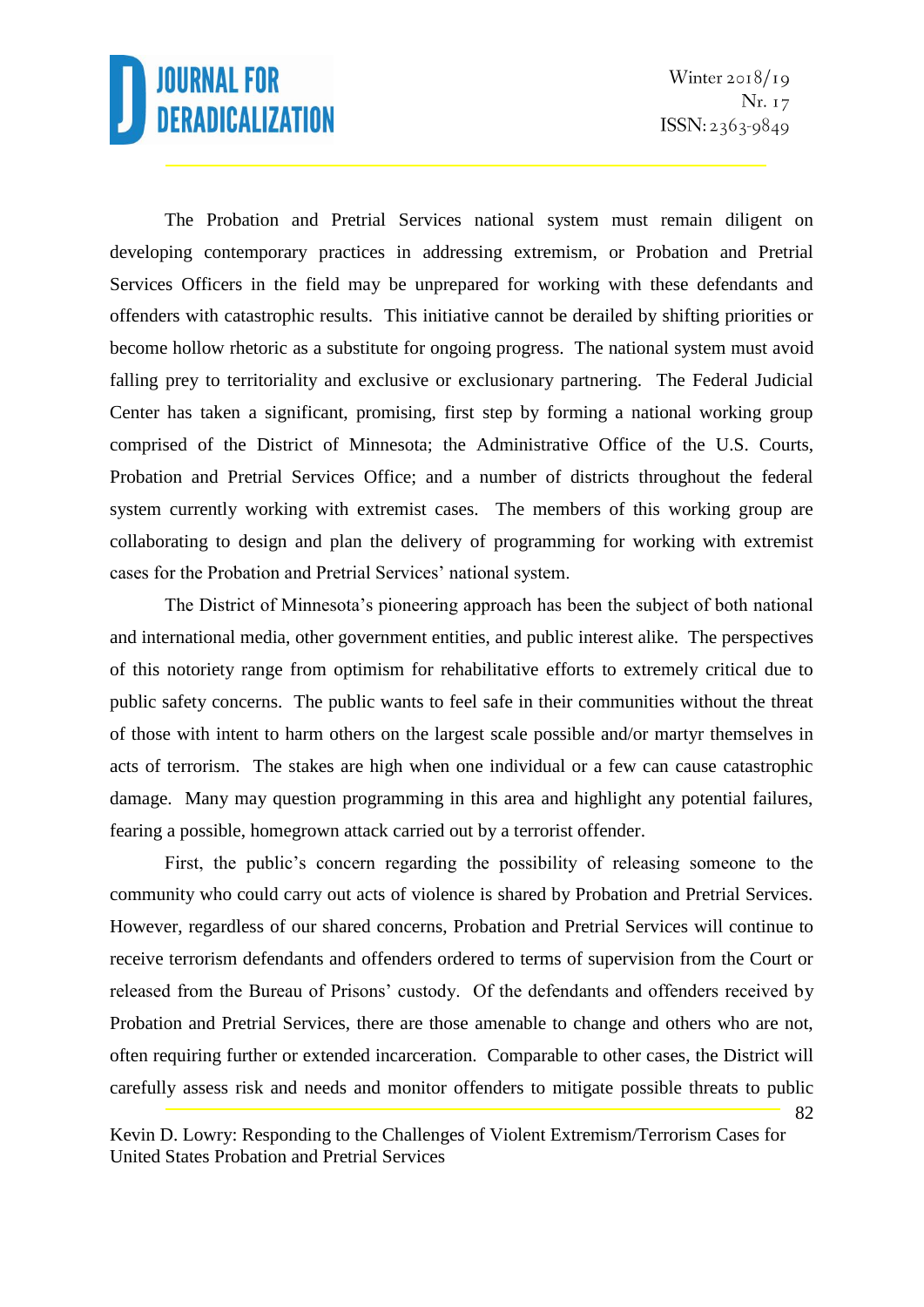safety, continue rehabilitative efforts, and extend or return offenders to incarceration when needed.

The outcome regarding terrorism cases occurring in the future in the U.S. does not fall on Probation and Pretrial Services alone. Extremism/terrorism will continue to grow in the U.S., creating greater risk to public safety with increasing numbers of defendants and offenders without the development of effective prevention and intervention programs. The federal government must combine its efforts with individual communities and grassroots efforts to combat this issue at all levels to include initiatives for prevention, intervention, and rehabilitation programs. The U.S. currently has few, if any, successful, legitimate prevention or intervention initiatives and has not allocated adequate resources for growth in this area.

There have been increased resources allocated for the investigations and apprehension of terrorism-involved offenders and enhanced penalties put in place to address the threats of these offenders to include longer terms of incarceration and up to lifetime terms of supervised release. However, there have not been specific, corresponding resources for civil-level prevention and intervention programs to curtail future extremists or intervention work with these defendants and offenders during incarceration or on community supervision. There will need to be increased resources to develop programs to prevent extremism and to develop practices to evaluate, treat, and supervise these defendants and offenders to ensure both further protection of the community and rehabilitation.

Programs have been started in a few communities like Minneapolis, but none have had significant success due to a lack of necessary financial resources and community support. Funding and focus on this issue will be needed before terrorism becomes a pandemic that will change the security of communities long into the future. The Prevent and Channel programs in the U.K. are examples of community-based programs currently addressing prevention of extremism. In addition, there are other European nongovernment organizations that exist with successful programming which could be replicated as well.

83 Of significance, the Prevent program has, at times, had an annual budget of 67 million dollars, which demonstrates a substantial commitment by the U.K. Prevent and Channel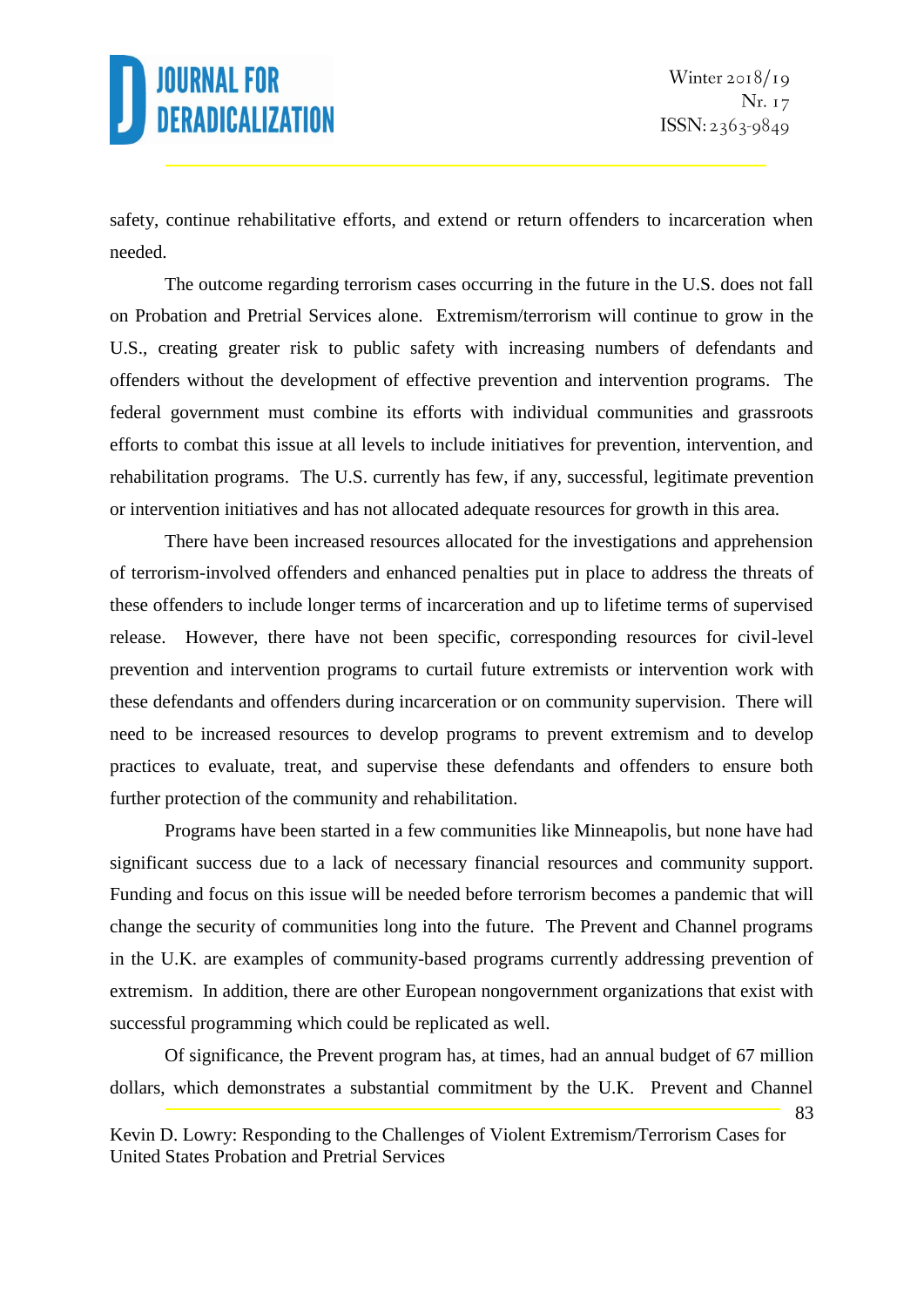programs struggle with public trust issues, and there is a contingency of media, activists, and academics, perpetuating public criticism of the programs. However, these programs are currently operating and making adjustments as they continue to tackle this complex issue. The point is that millions of dollars in resources will need to be allocated to better protect our communities and country from extremist attacks. The direct and indirect costs of an attack usually run in the billions, per the Assistant Secretary for Threat Prevention and Security Policy Elizabeth Neumann (E. Neumann, lecture, November 5, 2018). In addition, these attacks result in trauma from injuries, loss of life and limbs, and a loss of sense of security in our homeland, resulting in a compromised way of life.

There is no magic formula when it comes to managing extremist cases. A national plan and strategy in the U.S. must be developed and followed for a coordinated approach comprised of a full continuum of services that begins with public education and prevention and continues throughout the completion of post conviction supervision. The future of this issue will require a greater commitment of resources, close partnerships, and healthy communication throughout the justice system and civil government. These relationships will need to include inclusive partnerships between the Probation and Pretrial Services districts and the national system; the Bureau of Prisons; and a number of other federal, state, and local agencies. The lessons learned from the 9/11 attacks about the importance of communication, collaboration, and teamwork throughout the criminal justice system and intelligence community must guide the future; or further incidents of terrorism may transpire, which could have been prevented or thwarted. The alternative to taking action on this issue is perpetuating hollow rhetoric or doing nothing, which will create the greatest liability and future consequences.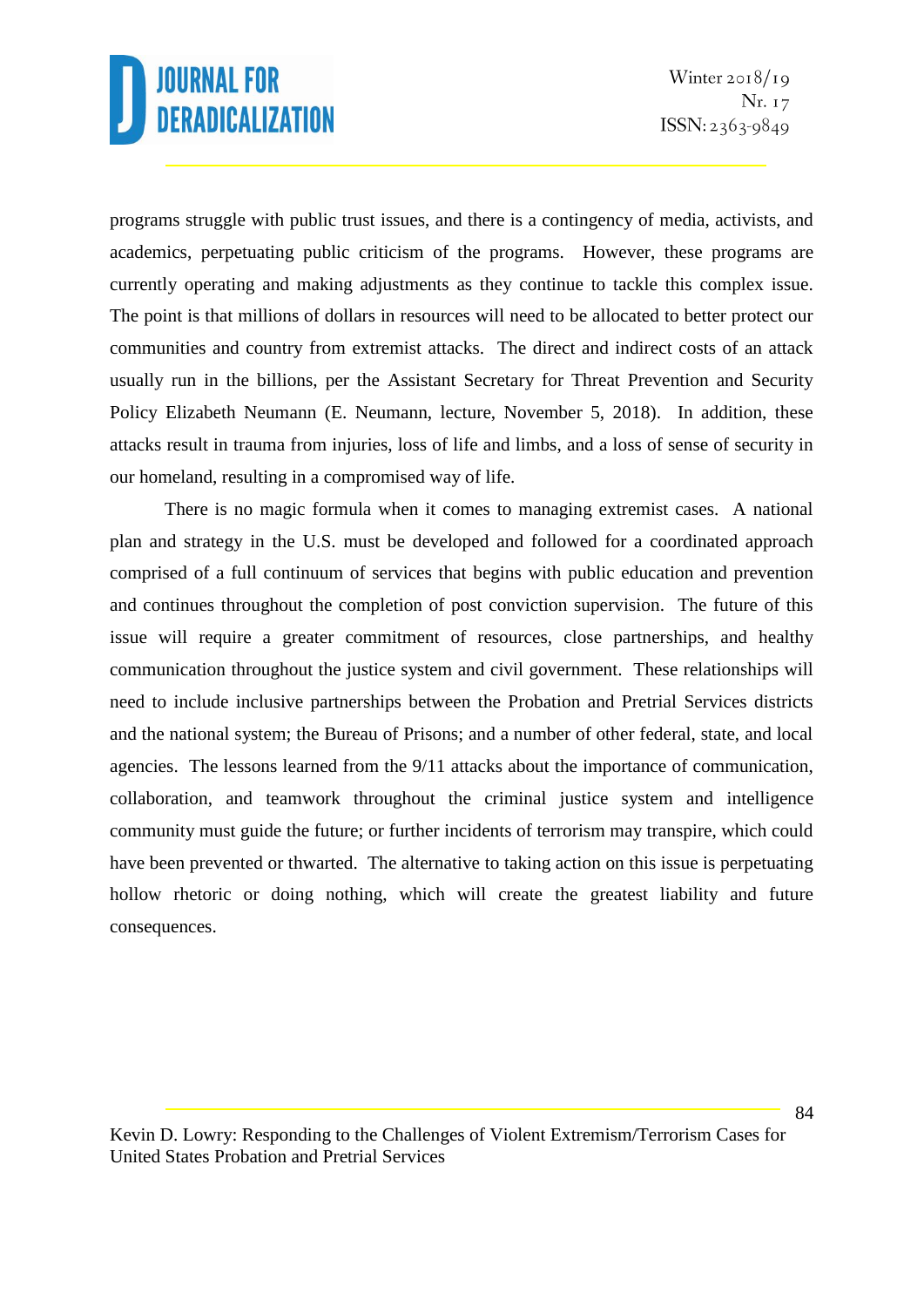

Winter  $2018/19$ Nr. 17 ISSN: 2363-9849

#### **References**

- Anti-Defamation League. (2018). *Murder and extremism in the United States in 2017*. Retrieved from<https://www.adl.org/media/10827/download> (accessed December 1, 2018)
- Barrett, D. (2017, September 27). FBI investigating 1,000 white supremacist, domestic terrorism cases. Retrieved from [https://www.washingtonpost.com/world/national](https://www.washingtonpost.com/world/national-security/fbi-investigating-1000-white-supremacist-domestic-terrorism-cases/2017/09/27/95abff24-a38b-11e7-ade1-76d061d56efa_story.html?utm_term=.a53a5df7a9ae)[security/fbi-investigating-1000-white-supremacist-domestic-terrorism](https://www.washingtonpost.com/world/national-security/fbi-investigating-1000-white-supremacist-domestic-terrorism-cases/2017/09/27/95abff24-a38b-11e7-ade1-76d061d56efa_story.html?utm_term=.a53a5df7a9ae)[cases/2017/09/27/95abff24-a38b-11e7-ade1-](https://www.washingtonpost.com/world/national-security/fbi-investigating-1000-white-supremacist-domestic-terrorism-cases/2017/09/27/95abff24-a38b-11e7-ade1-76d061d56efa_story.html?utm_term=.a53a5df7a9ae) [76d061d56efa\\_story.html?utm\\_term=.a53a5df7a9ae](https://www.washingtonpost.com/world/national-security/fbi-investigating-1000-white-supremacist-domestic-terrorism-cases/2017/09/27/95abff24-a38b-11e7-ade1-76d061d56efa_story.html?utm_term=.a53a5df7a9ae) (accessed December 1, 2018)
- Berkell, K. (2017). Risk reduction in terrorism cases: sentencing and the post-conviction environment. *Journal for Deradicalization, 0(13)*, 276-341.
- Center on National Security at Fordham Law. (n.d.). *Research*. Retrieved from <http://www.centeronnationalsecurity.org/research/> (accessed December 1, 2018)
- DeRusha, J. (2011, January 19). Good question: why did Somalis locate here? *CBS Minnesota*. Retrieved from [https://minnesota.cbslocal.com/2011/01/19/good-question](https://minnesota.cbslocal.com/2011/01/19/good-question-why-did-somalis-locate-here/)[why-did-somalis-locate-here/](https://minnesota.cbslocal.com/2011/01/19/good-question-why-did-somalis-locate-here/) (accessed December 1, 2018)
- GW Program on Extremism. (2018, September). *The Islamic state in America GW extremism tracker*. Retrieved from <https://extremism.gwu.edu/sites/g/files/zaxdzs2191/f/August%202018%20Update.pdf> (accessed December 1, 2018)
- Hill, S. M. (2017). Community policing, homeland security, and the Somali diaspora in Minnesota. *Democracy and Security*. doi:10.1080/17419166.2017.1342538
- House Homeland Security Committee. (2018a). *Terror gone viral: overview of the 243 Isislinked incidents targeting the west [Press release]*. Retrieved from <https://homeland.house.gov/press/mccaul-releases-terror-gone-viral-report-2-0/> (accessed December 1, 2018)
- House Homeland Security Committee. (2018b). *Terror threat snapshot November 2018 [Press release]*. Retrieved from [https://homeland.house.gov/press/mccaul-releases](https://homeland.house.gov/press/mccaul-releases-november-terror-threat-snapshot-2/)[november-terror-threat-snapshot-2/](https://homeland.house.gov/press/mccaul-releases-november-terror-threat-snapshot-2/) (accessed December 1, 2018)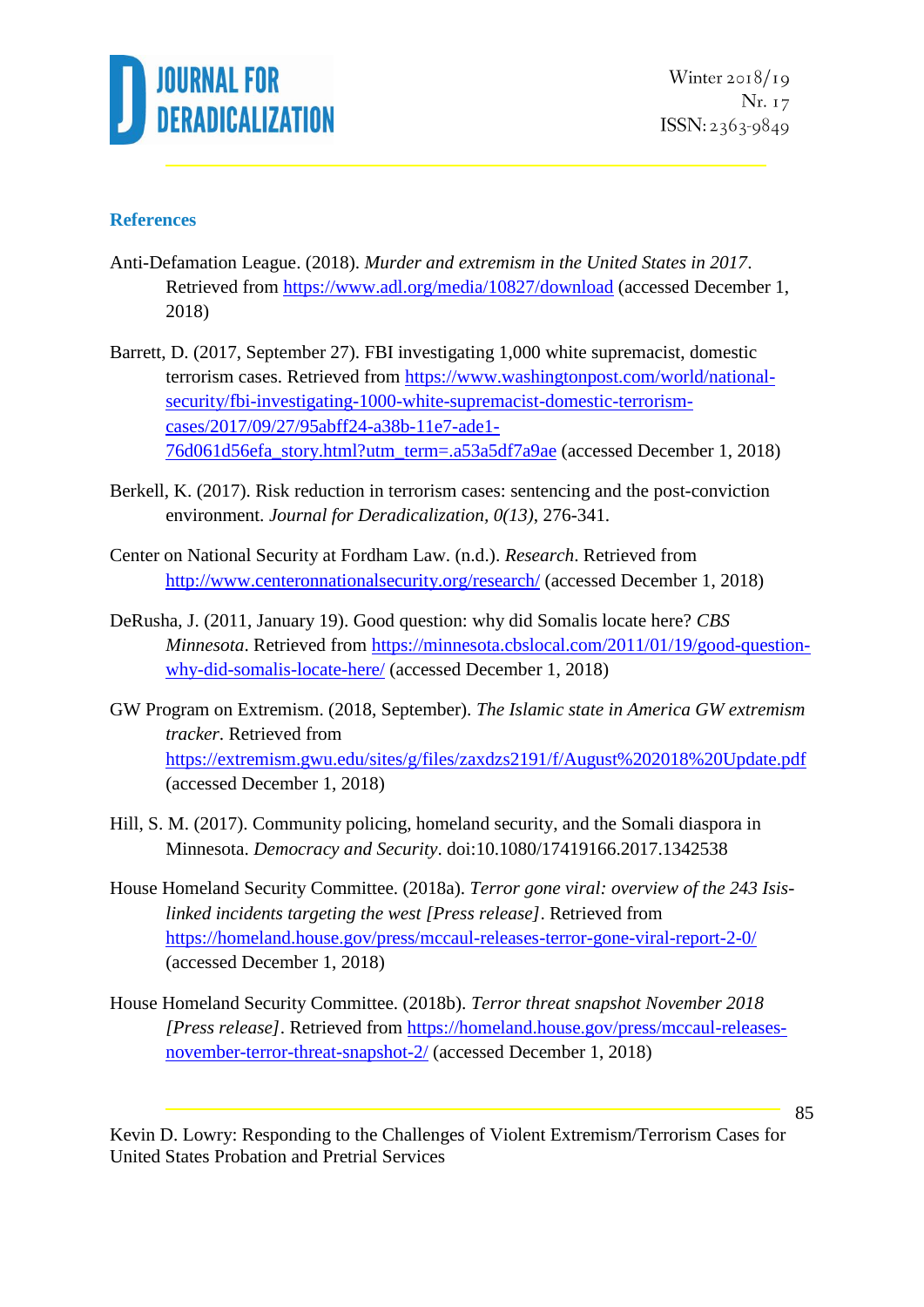

- IAC Publishing, LLC. (2018, November 8). *How many people were killed on 9/11?* Retrieved from [https://www.reference.com/history/many-people-were-killed-9-11-](https://www.reference.com/history/many-people-were-killed-9-11-878325f021b96419) [878325f021b96419](https://www.reference.com/history/many-people-were-killed-9-11-878325f021b96419) (accessed December 1, 2018)
- Knudsen, R. A. (2018). Measuring radicalisation: risk assessment conceptualisations and practice in England and Wales. *Behavioral Sciences of Terrorism and Political Aggression*. doi:10.1080/19434472.2018.1509105
- Koehler, D. (2016a). *Understanding deradicalization, methods, tools and programs for countering violent extremism.* Oxon, New York: Routledge.
- Koehler, D. (2016b). *Right-wing terrorism in the 21st century. The National Socialist Underground and the history of terror from the far-right in Germany.* Oxon, New York: Routledge.
- Koehler, D. (2017). *Structural quality standards for work to intervene with and counter violent extremism.* Retrieved from [https://www.konex-bw.de/wp](https://www.konex-bw.de/wp-content/uploads/2018/06/20180202-FINAL-KPEBW-HandbuchExtremismus_A4_engl_04I18_web.pdf)[content/uploads/2018/06/20180202-FINAL-KPEBW-](https://www.konex-bw.de/wp-content/uploads/2018/06/20180202-FINAL-KPEBW-HandbuchExtremismus_A4_engl_04I18_web.pdf)[HandbuchExtremismus\\_A4\\_engl\\_04I18\\_web.pdf](https://www.konex-bw.de/wp-content/uploads/2018/06/20180202-FINAL-KPEBW-HandbuchExtremismus_A4_engl_04I18_web.pdf) (accessed December 1, 2018)
- McCarthy, N. (2017, October 25). Scores of ISIS foreign fighters have returned home [Infographic]. *Forbes.com*. Retrieved from [https://www.forbes.com/sites/niallmccarthy/2017/10/25/scores-of-isis-foreign](https://www.forbes.com/sites/niallmccarthy/2017/10/25/scores-of-isis-foreign-fighters-have-returned-home-infographic/#1bfb79d05e8e)[fighters-have-returned-home-infographic/#1bfb79d05e8e](https://www.forbes.com/sites/niallmccarthy/2017/10/25/scores-of-isis-foreign-fighters-have-returned-home-infographic/#1bfb79d05e8e) (accessed December 1, 2018)
- Meleagrou-Hitchens, A., Hughes, S., & Clifford, B. (2018, February). *The travelers: American jihadists in Syria and Iraq*. Retrieved from <https://extremism.gwu.edu/reports> (accessed December 1, 2018)
- Minnesota Historical Society. (n.d.). *Hmong in Minnesota*. Retrieved from <http://www.mnhs.org/hmong> (accessed December 1, 2018)
- Southern Poverty Law Center. (n.d.). *Hate map*. Retrieved from<https://www.splcenter.org/>
- United States Department of Justice, Federal Bureau of Investigation. (2018, November). *Hate crime statistics, 2017.* Retrieved from [https://ucr.fbi.gov/hate-crime/2017/topic](https://ucr.fbi.gov/hate-crime/2017/topic-pages/incidents-and-offenses.pdf)[pages/incidents-and-offenses.pdf](https://ucr.fbi.gov/hate-crime/2017/topic-pages/incidents-and-offenses.pdf) (accessed December 1, 2018)

United States v. Ali, 799 F.3d 1008, 1031 (8th Circuit 2015).

86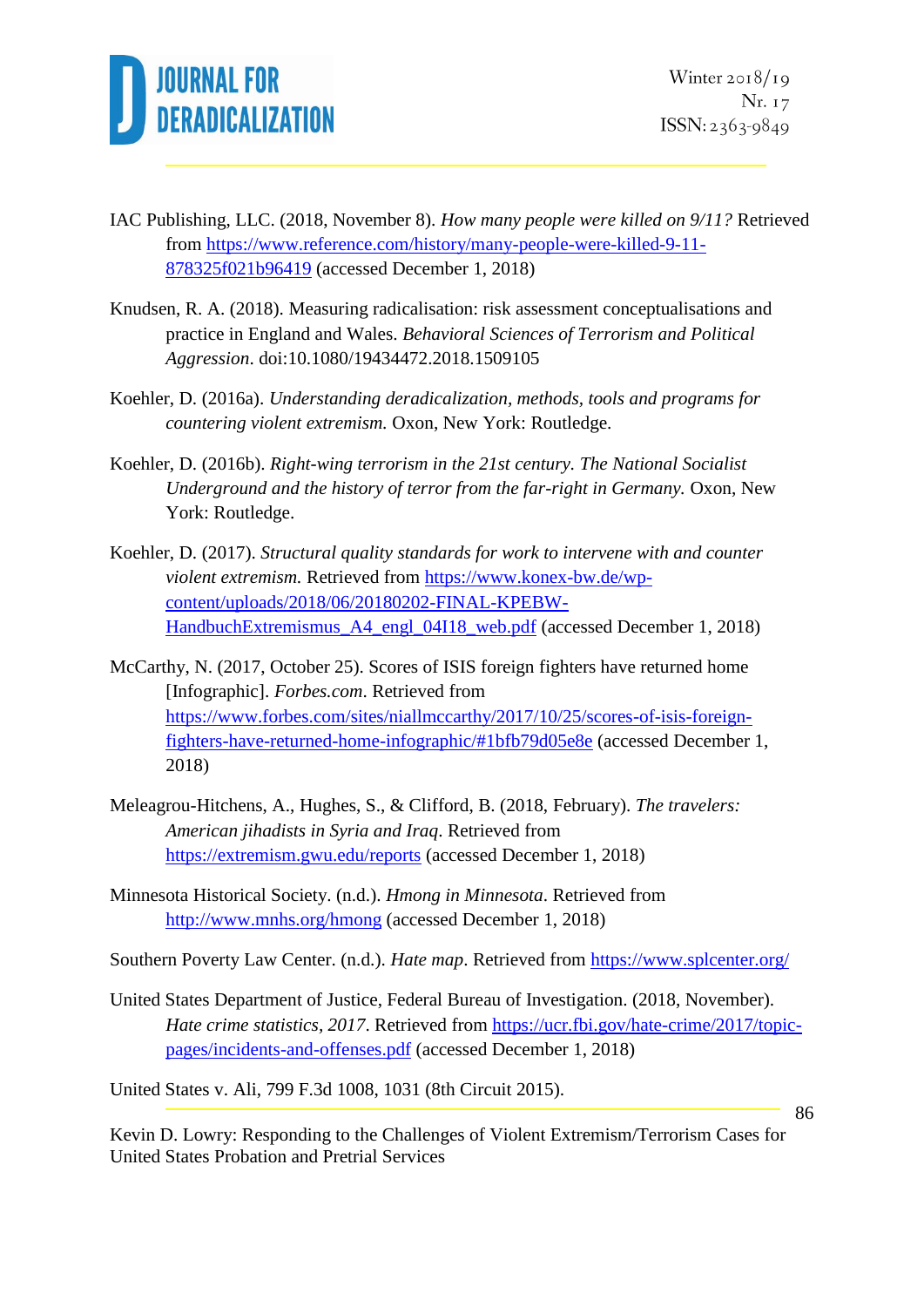

Winter  $2018/19$ Nr. 17 ISSN: 2363-9849

- Wilhide, A. (2018, May 30). *Somali and Somali American experiences in Minnesota*. Retrieved from [http://www.mnopedia.org/somali-and-somali-american-experiences](http://www.mnopedia.org/somali-and-somali-american-experiences-minnesota)[minnesota](http://www.mnopedia.org/somali-and-somali-american-experiences-minnesota) (accessed December 1, 2018)
- Wray, C. (2018, March 2). *By the book: work that matters [Speech]*. Retrieved from <https://www.fbi.gov/news/speeches/by-the-book-work-that-matters> (accessed December 1, 2018)

#### **Statutes and Guidelines**

- U.S. Criminal Code Title 18, Sections 951 through 970
- U.S. Criminal Code Title 18, Section 2331(1) and (5)
- U.S. Criminal Code Title 18, Section 2332b(g)(5)
- U.S. Criminal Code Title 18, Sections 2332 through 2339
- U.S. Criminal Code Title 18, Section 3142
- U.S. Criminal Code Title 18, Section 3552(b)
- U.S. Criminal Code Title 18, Section 3553
- U.S. Criminal Code Title 18, Section 3563
- U.S. Criminal Code Title 18, Section 3583
- U.S. Sentencing Guidelines, Section 3A1.4(a) and (b)